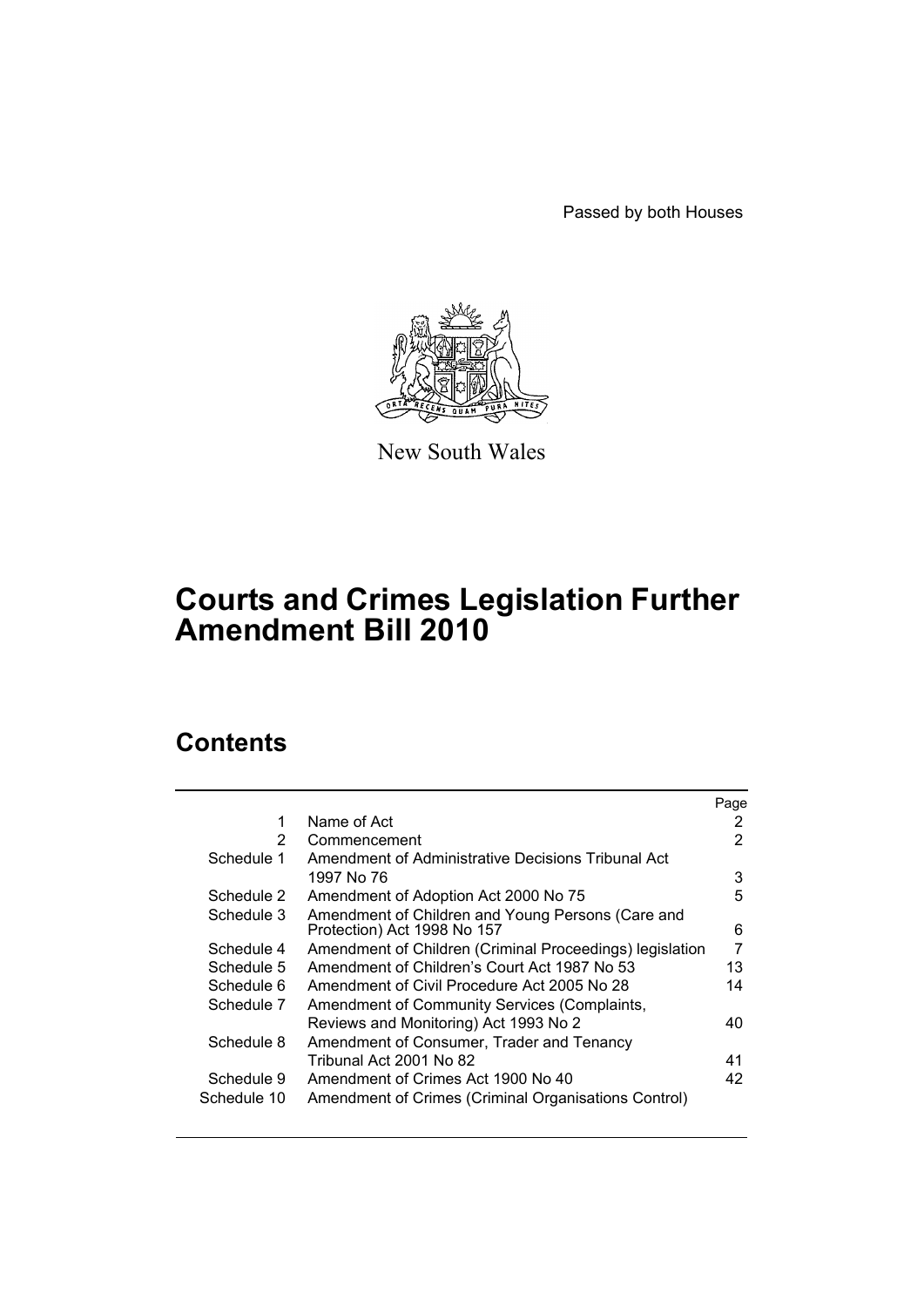Contents

|             |                                                  | Page |
|-------------|--------------------------------------------------|------|
|             | Act 2009 No 6                                    | 43   |
| Schedule 11 | Amendment of Criminal Appeal Act 1912 No 16      | 44   |
| Schedule 12 | Amendment of Criminal Procedure Act 1986 No 209  | 45   |
| Schedule 13 | Amendment of Graffiti Control legislation        | 54   |
| Schedule 14 | Amendment of Industrial Relations Act 1996 No 17 | 55   |
| Schedule 15 | Amendment of Local Court Act 2007 No 93          | 56   |
| Schedule 16 | Amendment of Mining Act 1992 No 29               | 60   |
| Schedule 17 | Amendment of Supreme Court Act 1970 No 52        | 62   |
| Schedule 18 | Amendment of Victims Support and Rehabilitation  |      |
|             | Act 1996 No 115                                  | 63   |
| Schedule 19 | Amendment of Victims Rights Act 1996 No 114      | 76   |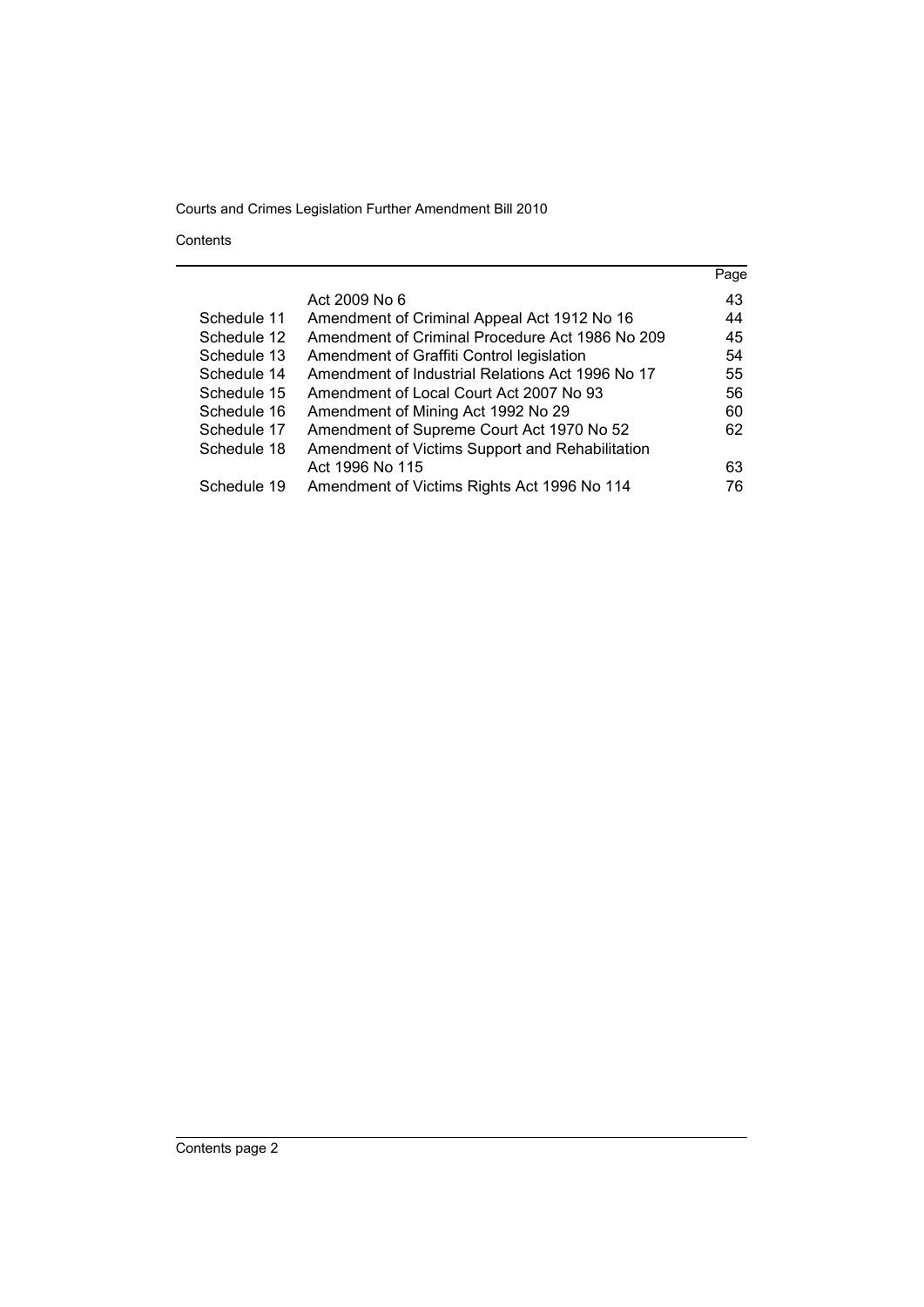*I certify that this PUBLIC BILL, which originated in the LEGISLATIVE COUNCIL, has finally passed the LEGISLATIVE COUNCIL and the LEGISLATIVE ASSEMBLY of NEW SOUTH WALES.*

*Legislative Council 2010* *Clerk of the Parliaments*



New South Wales

# **Courts and Crimes Legislation Further Amendment Bill 2010**

Act No , 2010

An Act to amend various Acts with respect to courts, crimes, evidence, criminal and civil procedure, victims compensation and other matters.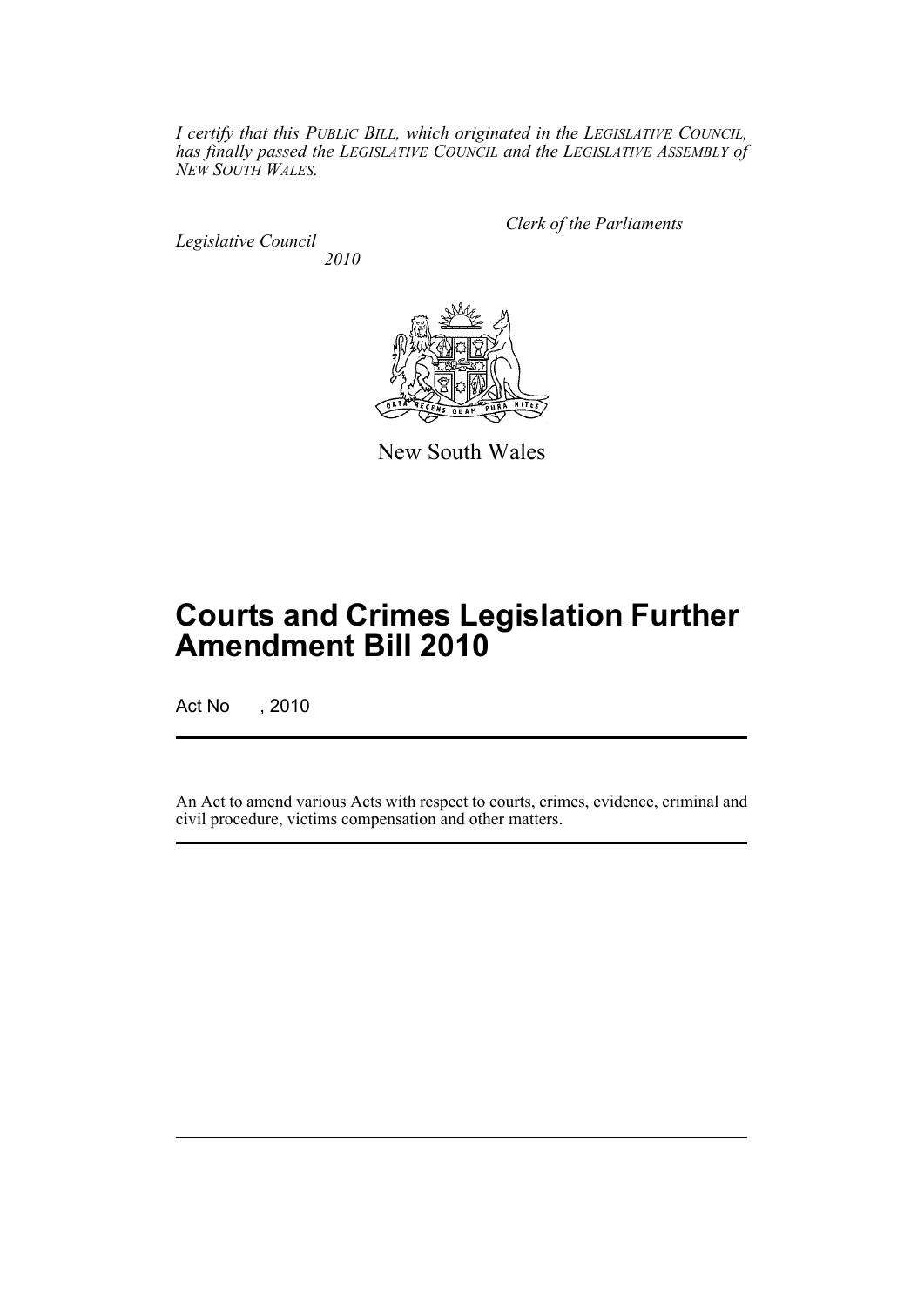# <span id="page-3-0"></span>**The Legislature of New South Wales enacts:**

### **1 Name of Act**

This Act is the *Courts and Crimes Legislation Further Amendment Act 2010*.

### <span id="page-3-1"></span>**2 Commencement**

- (1) This Act commences on the date of assent to this Act, except as provided by subsection (2).
- (2) The following provisions commence on the dates indicated:
	- (a) Schedule 4—25 February 2011 or such earlier day as may be appointed by proclamation,
	- (b) Schedules 6.1, 6.2, 6.4, 14 [1] and 18—a day or days to be appointed by proclamation,
	- (c) Schedule 12.2 [2]—14 January 2011,
	- (d) Schedule 14 [2]—the date of assent to this Act, or the date of commencement of Schedule 1 [2] to the *Industrial Relations Further Amendment (Jurisdiction of Industrial Relations Commission) Act 2009*, whichever is the later.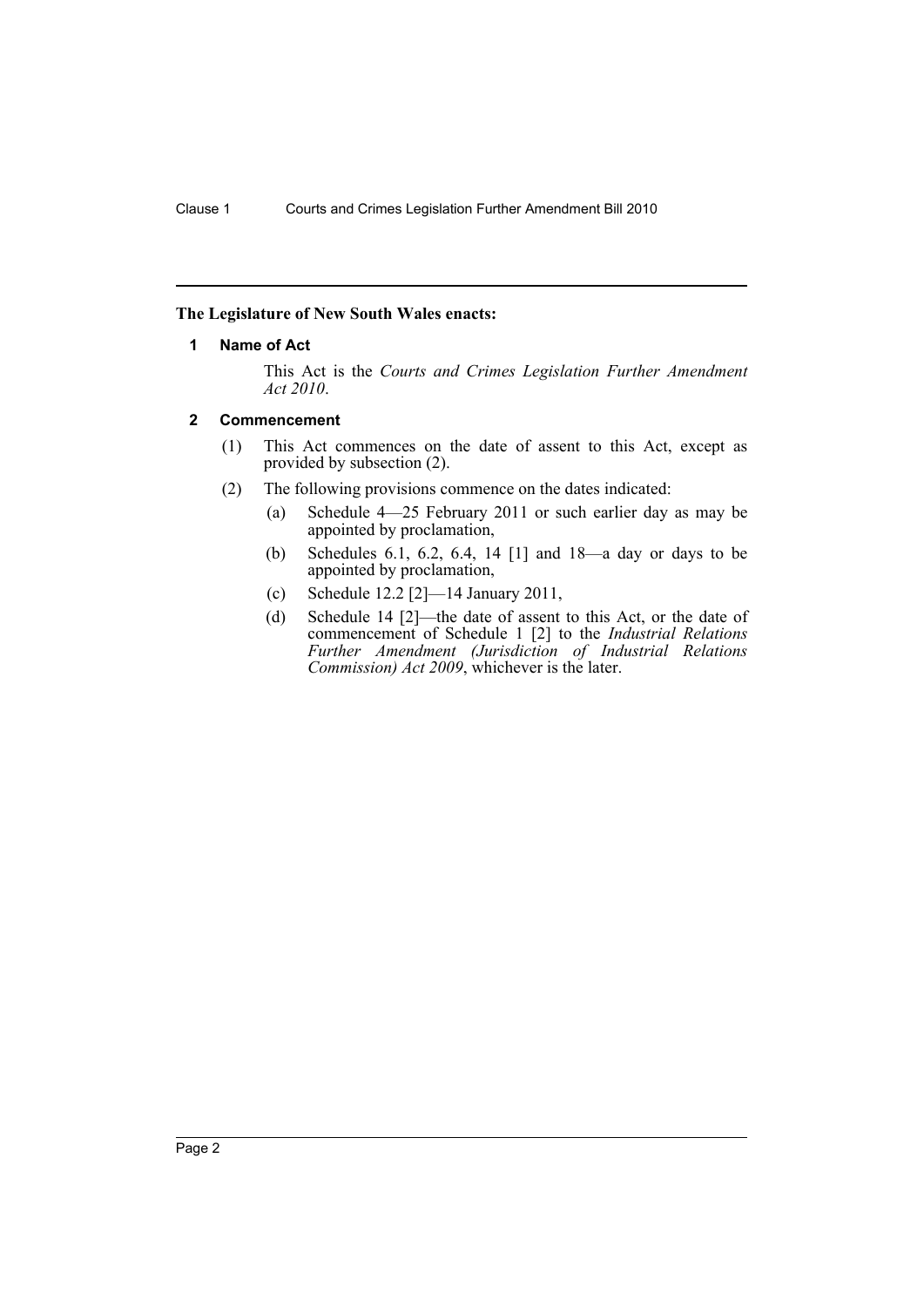Amendment of Administrative Decisions Tribunal Act 1997 No 76 Schedule 1

# <span id="page-4-0"></span>**Schedule 1 Amendment of Administrative Decisions Tribunal Act 1997 No 76**

#### **[1] Section 55 When can an application for a review be made?**

Insert "by the end of" before "the default application period" in section  $55(1)$  (d).

#### **[2] Section 55 (3)**

Omit "Despite subsections (1) (b) and (d) and (2), the". Insert instead "The".

# **[3] Section 55 (5)**

Insert after section 55 (4):

(5) The Tribunal may deal with an application even though the applicant has duly applied for an internal review of the decision to which the application relates, and the review is not finalised, if the Tribunal is satisfied that it is necessary for the Tribunal to deal with the application in order to protect the applicant's interests.

#### **[4] Section 71 Representation of parties**

Insert after section 71 (4A):

- (5) Anything done or omitted to be done by a member of the Guardian Ad Litem Panel who is appointed by the Tribunal under subsection (4) to represent a party to the proceedings who is an incapacitated person does not subject the member personally to any action, liability, claim or demand if the thing was done, or omitted to be done, in good faith for the purpose of representing the incapacitated person.
- (5A) However, any such liability attaches instead to the Crown.

# **[5] Section 71 (7)**

Insert in alphabetical order:

*Guardian Ad Litem Panel* means the panel constituted as the Guardian Ad Litem Panel by the Director-General of the Department of Justice and Attorney General.

#### **[6] Schedule 5 Savings and transitional provisions**

Insert at the end of clause 1 (1):

*Courts and Crimes Legislation Further Amendment Act 2010*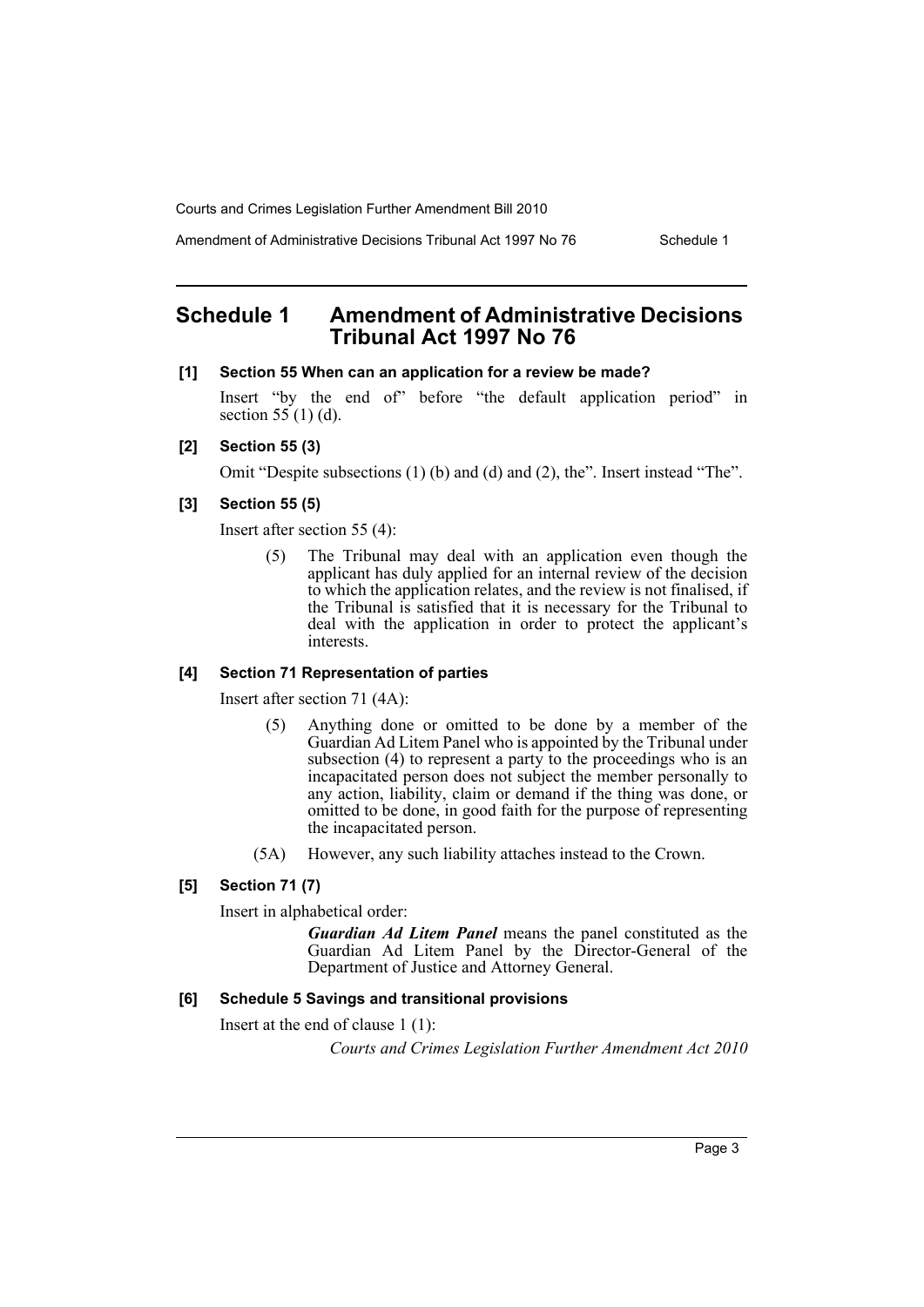Schedule 1 Amendment of Administrative Decisions Tribunal Act 1997 No 76

# **[7] Schedule 5, Part 14**

Insert after clause 48:

# **Part 14 Provision consequent on enactment of Courts and Crimes Legislation Further Amendment Act 2010**

### **49 Applications to the Tribunal for review**

An amendment made to section 55 by the *Courts and Crimes Legislation Further Amendment Act 2010* applies only to applications made to the Tribunal for review of a reviewable decision after the commencement of the amendment.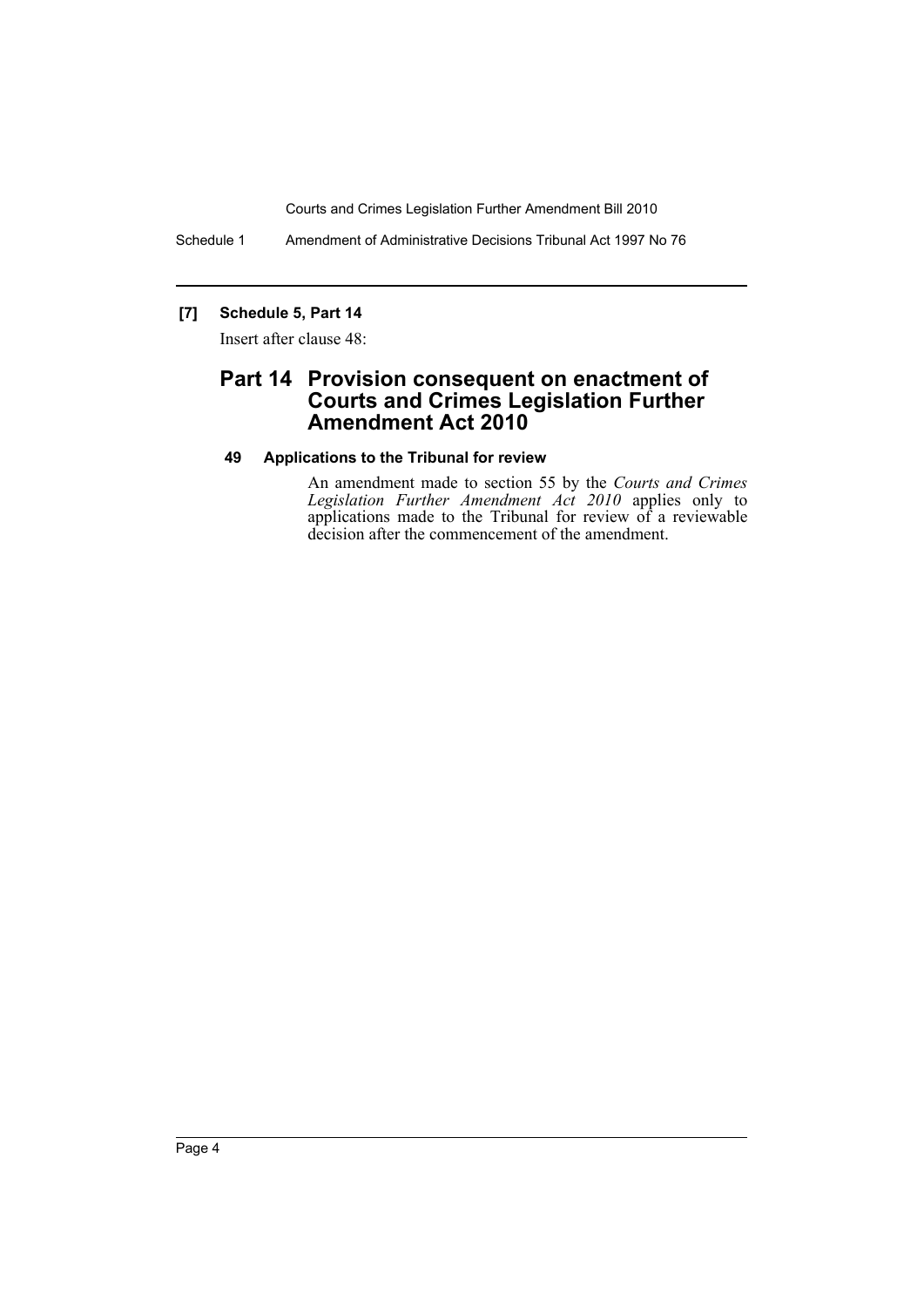Amendment of Adoption Act 2000 No 75 Schedule 2

# <span id="page-6-0"></span>**Schedule 2 Amendment of Adoption Act 2000 No 75**

#### **Section 124A**

Insert after section 124:

#### **124A Guardian ad litem—Exclusion of personal liability**

- (1) Anything done or omitted to be done by a member of the Guardian Ad Litem Panel who is appointed by the Court as a guardian ad litem does not subject the member personally to any action, liability, claim or demand if the thing was done, or omitted to be done, in good faith for the purposes of exercising his or her functions as a guardian ad litem under this Act.
- (2) However, any such liability attaches instead to the Crown.
- (3) In this section:

*Guardian Ad Litem Panel* means the panel constituted as the Guardian Ad Litem Panel by the Director-General of the Department of Justice and Attorney General.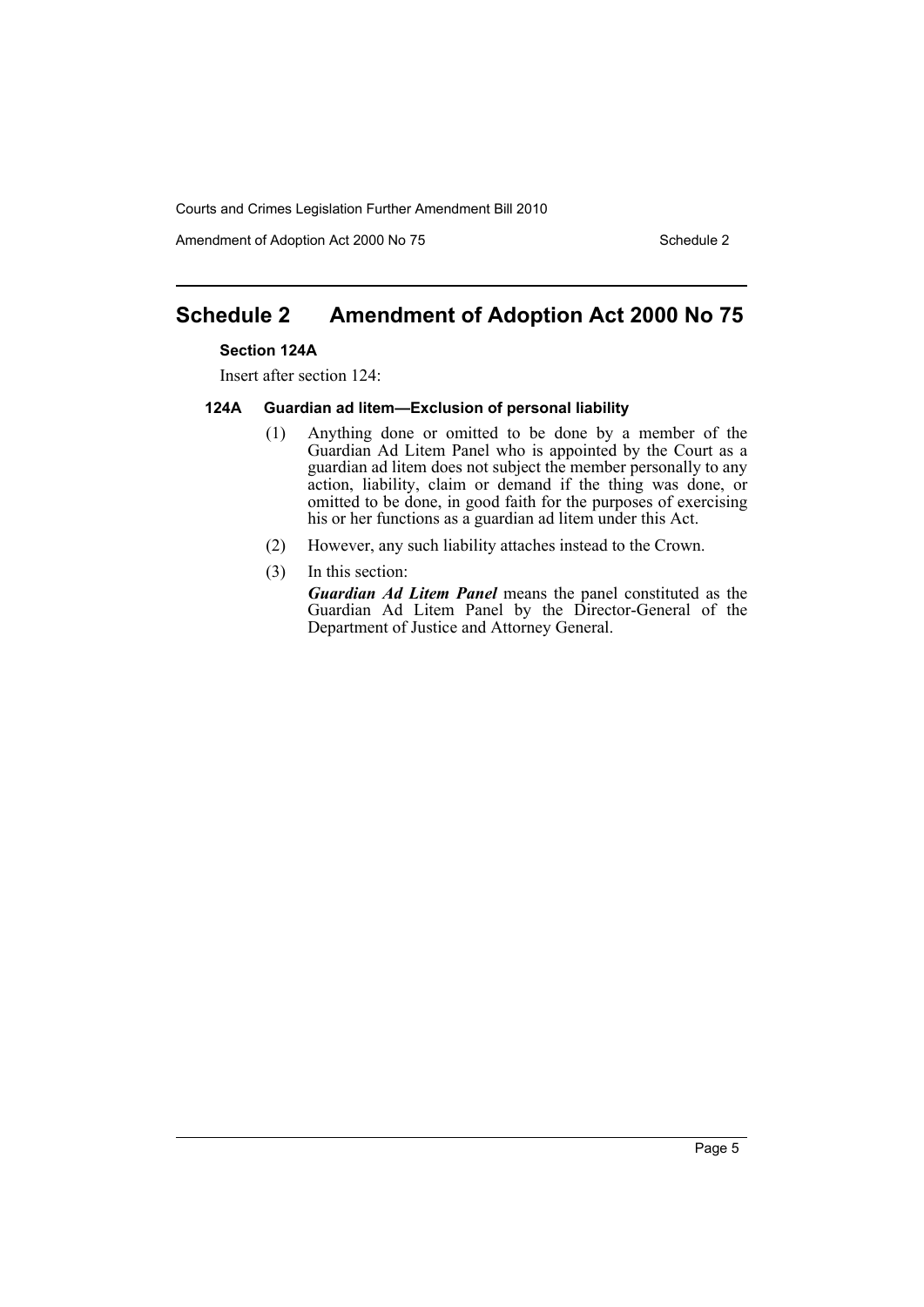Schedule 3 Amendment of Children and Young Persons (Care and Protection) Act 1998 No 157

# <span id="page-7-0"></span>**Schedule 3 Amendment of Children and Young Persons (Care and Protection) Act 1998 No 157**

### **Section 101A**

Insert after section 101:

### **101A Guardian ad litem—Exclusion of personal liability**

- (1) Anything done or omitted to be done by a member of the Guardian Ad Litem Panel who is appointed by the Children's Court as a guardian ad litem does not subject the member personally to any action, liability, claim or demand if the thing was done, or omitted to be done, in good faith for the purposes of exercising his or her functions as a guardian ad litem under this Act.
- (2) However, any such liability attaches instead to the Crown.
- (3) In this section:
	- *Guardian Ad Litem Panel* means the panel constituted as the Guardian Ad Litem Panel by the Director-General of the Department of Justice and Attorney General.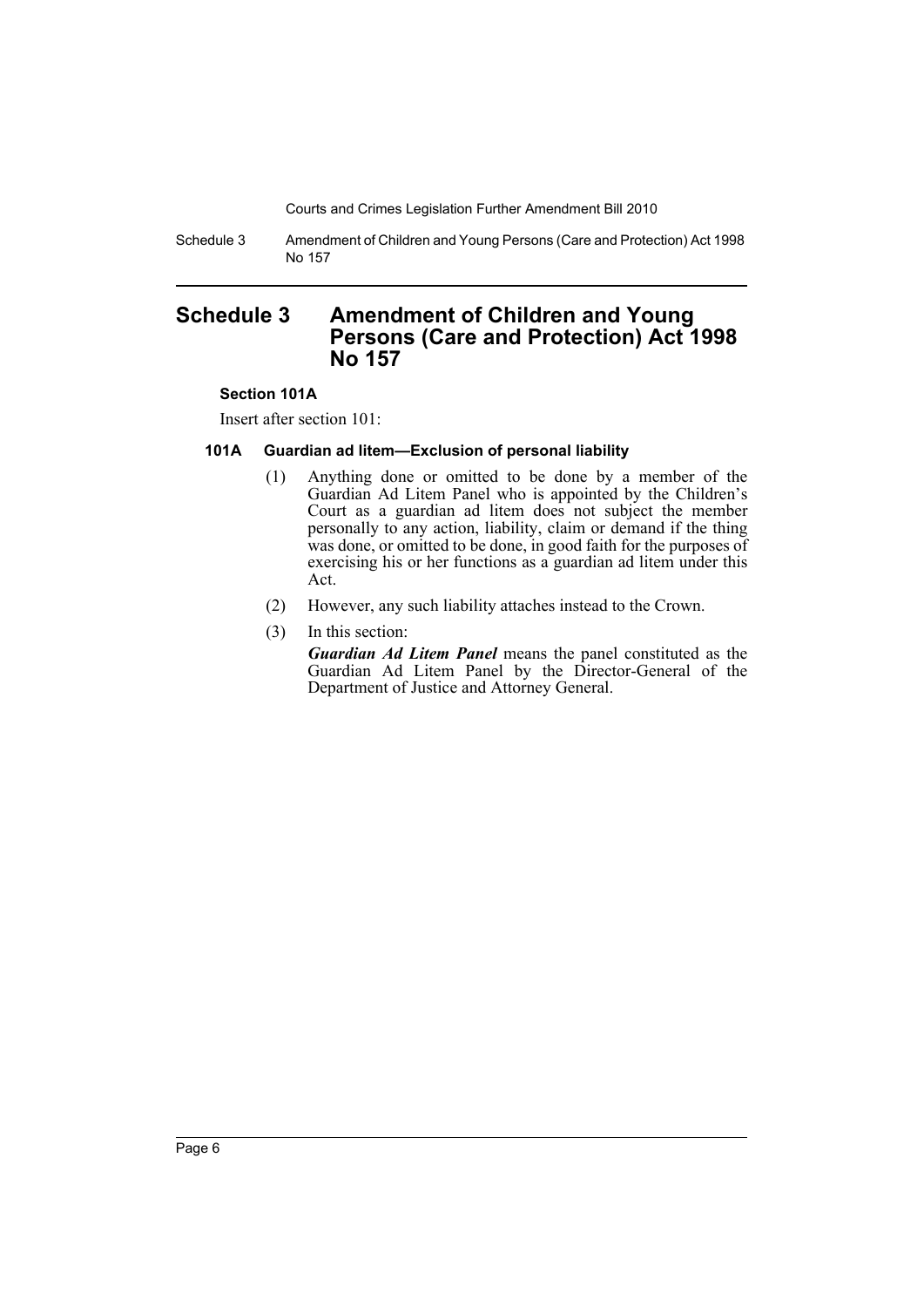Amendment of Children (Criminal Proceedings) legislation Schedule 4

# <span id="page-8-0"></span>**Schedule 4 Amendment of Children (Criminal Proceedings) legislation**

# **4.1 Children (Criminal Proceedings) Act 1987 No 55**

### **[1] Section 48A Objects of Part**

Omit section 48A (a). Insert instead:

(a) to establish a youth conduct order scheme for dealing with children who have been charged with (or pleaded guilty to or been found guilty of) certain offences,

### **[2] Section 48B Definitions**

Omit the definition of *ASB pilot project*. Insert in alphabetical order:

*SCSF Program* means the multi-agency intervention strategy known as the Supporting Children, Supporting Families Program, which was originally established by the Government in September 2006 as the Anti-Social Behaviour Pilot Project.

#### **[3] Section 48D**

Omit the section. Insert instead:

#### **48D Meaning of "relevant offence"**

In this Part, a *relevant offence* means any offence the proceedings for which the Children's Court has jurisdiction to hear and determine other than any of the following offences:

- (a) a prescribed sexual offence (within the meaning of the *Criminal Procedure Act 1986*),
- (b) any other serious children's indictable offence,
- (c) a traffic offence.

# **[4] Section 48F Summary of operation of scheme**

Omit the second sentence of section 48F (1) (a).

# **[5] Section 48F (1) (b)**

Omit ", including that it would not be appropriate for the child to be dealt with instead under the *Young Offenders Act 1997*".

# **[6] Section 48F (1) (c)**

Insert "A final youth conduct order may be made even if an interim youth conduct order has not been made." after "Such an order may have effect for a period not exceeding 12 months."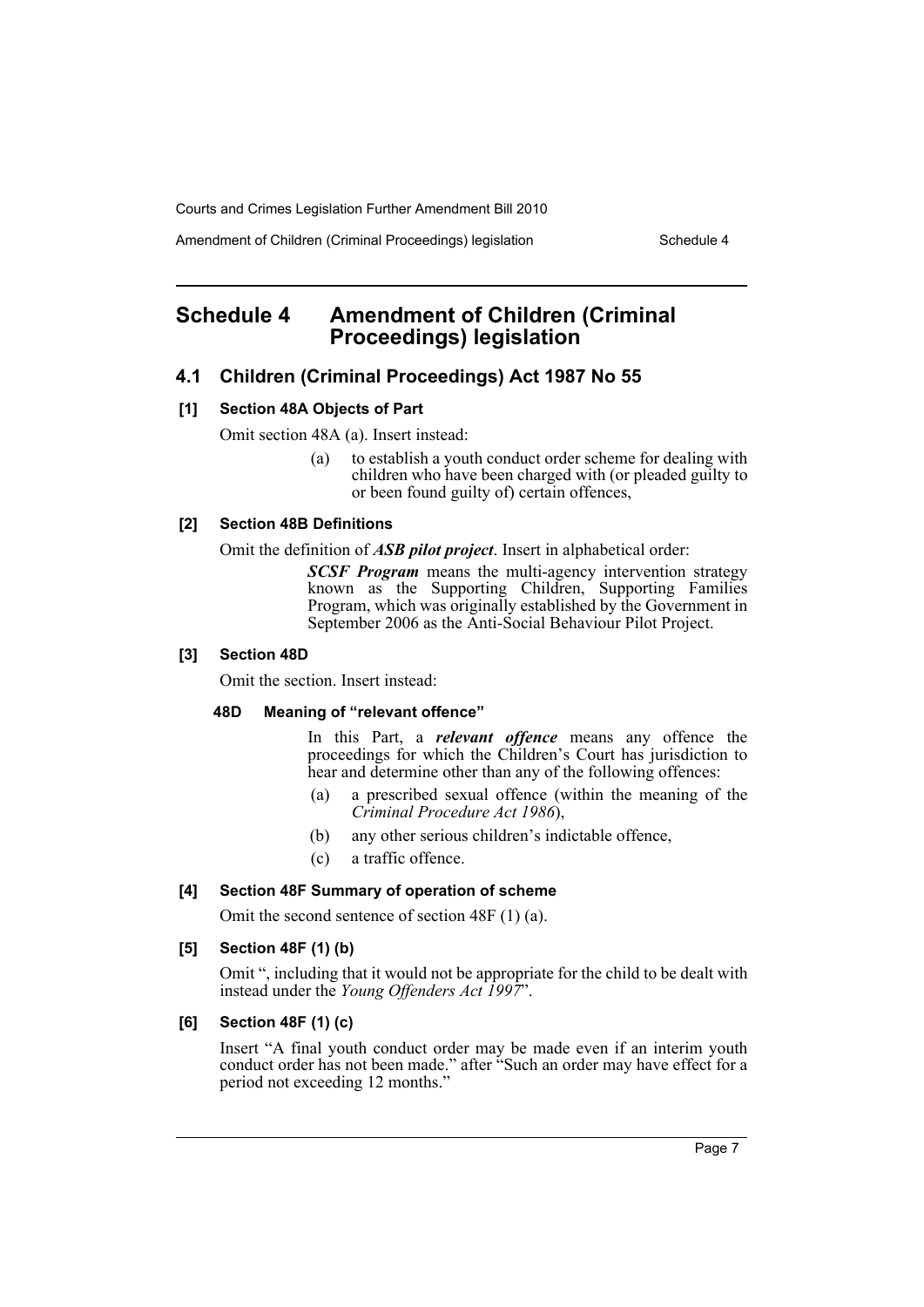Schedule 4 Amendment of Children (Criminal Proceedings) legislation

#### **[7] Section 48G Children's Court may make suitability assessment orders**

Insert after section 48G (1) (a):

- (a1) the Court is satisfied that it is appropriate for the child to be dealt with under the scheme having regard to the following matters:
	- (i) the seriousness of the relevant offence,
	- (ii) the degree of violence (if any) involved in the offence,
	- (iii) any harm caused to any victim,
	- (iv) the number and nature of any previous offences committed by the child, and

#### **[8] Section 48G (2A)**

Insert after section 48G (2):

(2A) Despite subsection (1), the Children's Court is not to make a suitability assessment order in relation to a child for a relevant offence if, having regard to the matters referred to in subsection (1) (a1), the Court considers that the appropriate penalty for the relevant offence would be an order under section 33 (1) (g).

#### **[9] Section 48G (4)**

Omit the subsection. Insert instead:

(4) If the child is a person to whom the *Young Offenders Act 1997* applies, the Children's Court is not to make a suitability assessment order unless it is satisfied that it would not be appropriate for the child to be dealt with instead under that Act.

#### **[10] Section 48L Youth conduct orders**

Insert after section 48L (9):

#### (10) **Final youth conduct order can be made without interim youth conduct order**

For the avoidance of doubt, the Children's Court may make a final youth conduct order with respect to a child without first making an interim youth conduct order.

#### **[11] Section 48Q Consequences of revocation of youth conduct orders**

Insert after section 48Q (4):

(5) Nothing in this section authorises the imposition of a penalty on a child for a relevant offence to which a revoked youth conduct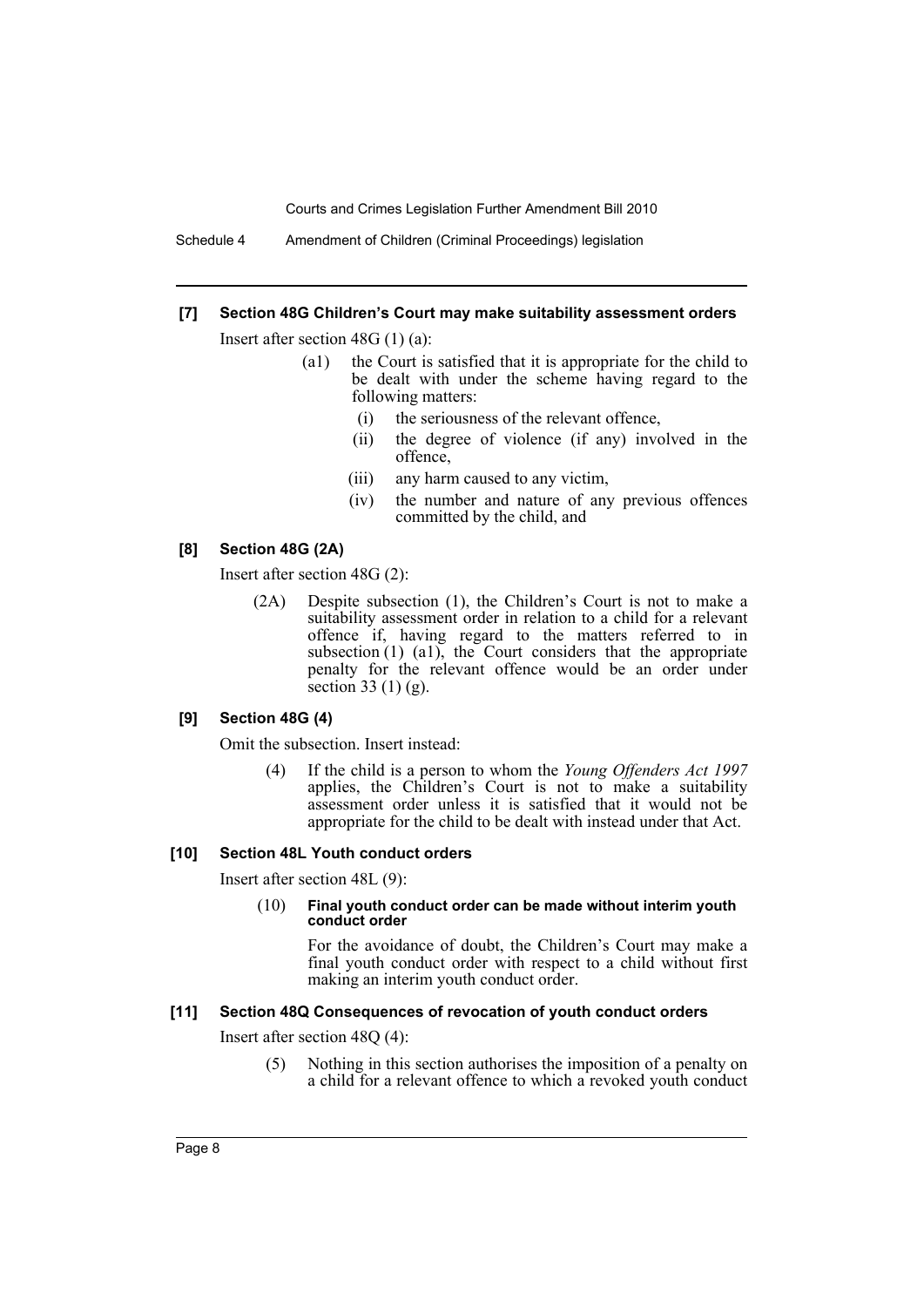Amendment of Children (Criminal Proceedings) legislation Schedule 4

order related that is more severe than the penalty that would have been imposed on the child if he or she had not been the subject of the youth conduct order.

### **[12] Section 48R Consequences of compliance with final youth conduct orders**

Omit section 48R (2). Insert instead:

- (2) The Children's Court may make an order directing that the charge for a relevant offence committed (or alleged to have been committed) by a child be dismissed if:
	- (a) the child did not plead guilty to (or had not yet been found guilty of) the relevant offence before the Children's Court made a final youth conduct order in relation to the offence, or
	- (b) the child pleaded guilty to the relevant offence before the Children's Court made a final youth conduct order in relation to the offence.
- (2A) If the Children's Court refuses to dismiss a charge for a relevant offence under subsection (2), the Court is to state the reasons for its refusal.

# **[13] Section 48R (3)**

Omit "pleaded guilty to (or was found guilty of)".

Insert instead "was found guilty of".

# **[14] Section 48S Evidence of certain matters not admissible**

Omit "ASB pilot project" from section 48S (1) (a). Insert instead "SCSF Program".

# **[15] Section 48S (1) (b) and (2) (a)**

Omit "the project" wherever occurring. Insert instead "the SCSF Program".

# **[16] Section 48T Disclosure of certain information prohibited**

Omit "ASB pilot project" wherever occurring. Insert instead "SCSF Program".

# **[17] Section 48U Exchange of information**

Omit "scheme administrator" wherever occurring in section 48U (1) (including the note), (3) and (4).

Insert instead "relevant administrator".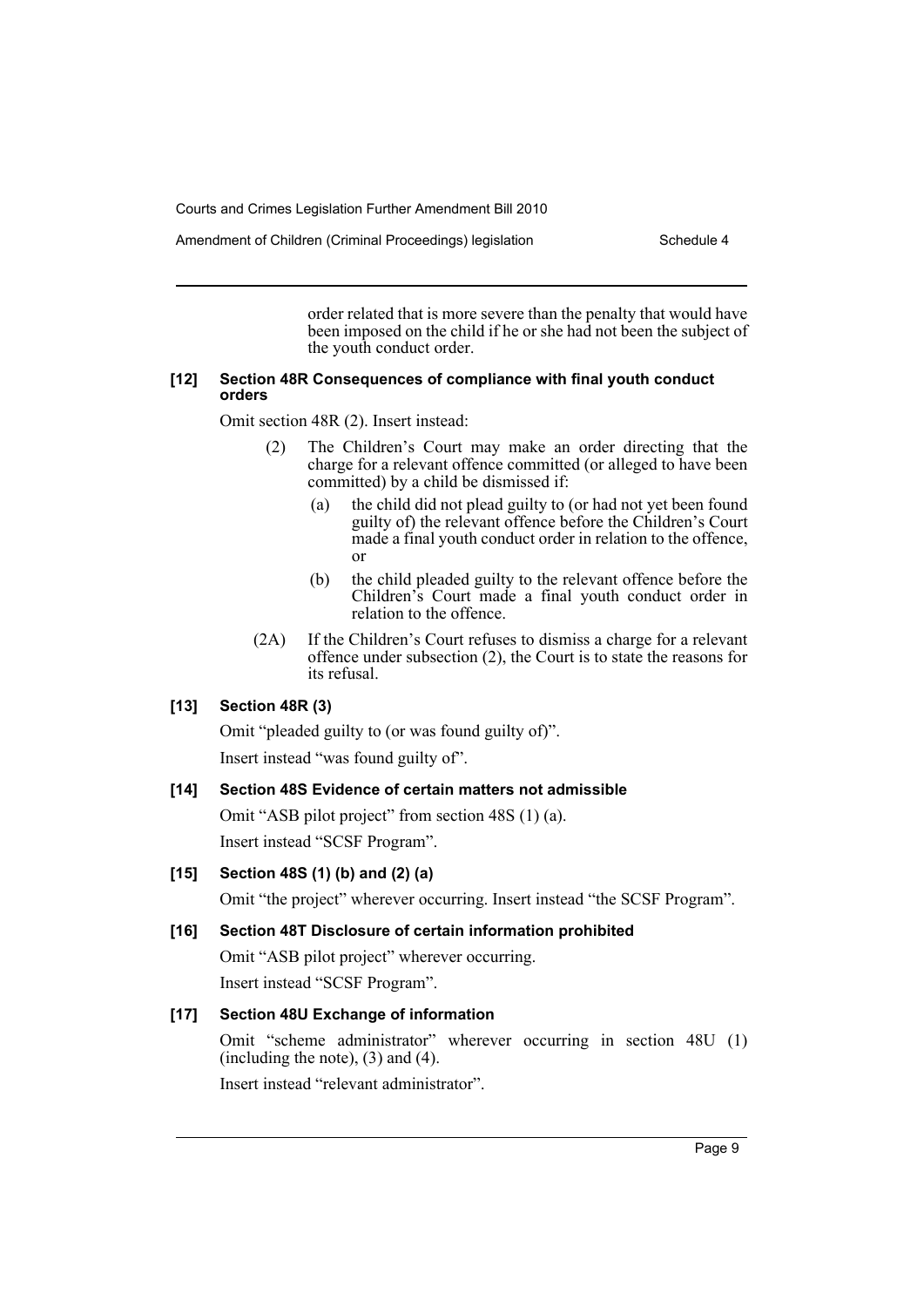Schedule 4 Amendment of Children (Criminal Proceedings) legislation

### **[18] Section 48U (1) and (2) (a)**

Insert "or SCSF Program" after "the scheme" wherever occurring.

### **[19] Section 48U (2) (b) and (3)**

Insert "or functions in relation to the SCSF Program" after "(or under regulations made for the purposes of this Part)" wherever occurring.

### **[20] Section 48U (5)**

Omit the definition of *scheme administrator*. Insert in alphabetical order:

*relevant administrator* means any person (or person belonging to a class of persons) involved in the administration of the scheme or the SCSF Program prescribed by, or approved in accordance with, the regulations.

# **[21] Section 48Y Part to cease to have effect**

Omit "the day that is 26 months after the day on which section 48L commences" from section 48Y (1).

Insert instead "1 September 2013".

# **[22] Schedule 2 Savings and transitional provisions**

Insert at the end of clause 1 (1):

*Courts and Crimes Legislation Further Amendment Act 2010*

# **[23] Schedule 2, Part 17**

Insert after Part 16:

# **Part 17 Courts and Crimes Legislation Further Amendment Act 2010**

# **27 Definitions**

In this Part:

*amending Act* means the *Courts and Crimes Legislation Further Amendment Act 2010*.

*commencement day* means the day on which Schedule 4.1 to the amending Act commences.

#### **28 Application of amended Part 4A to pre-commencement offences**

Part 4A of the Act and Part 2 of the *Children (Criminal Proceedings) Regulation 2005*, as amended by the amending Act, extend to a relevant offence (within the meaning of the amended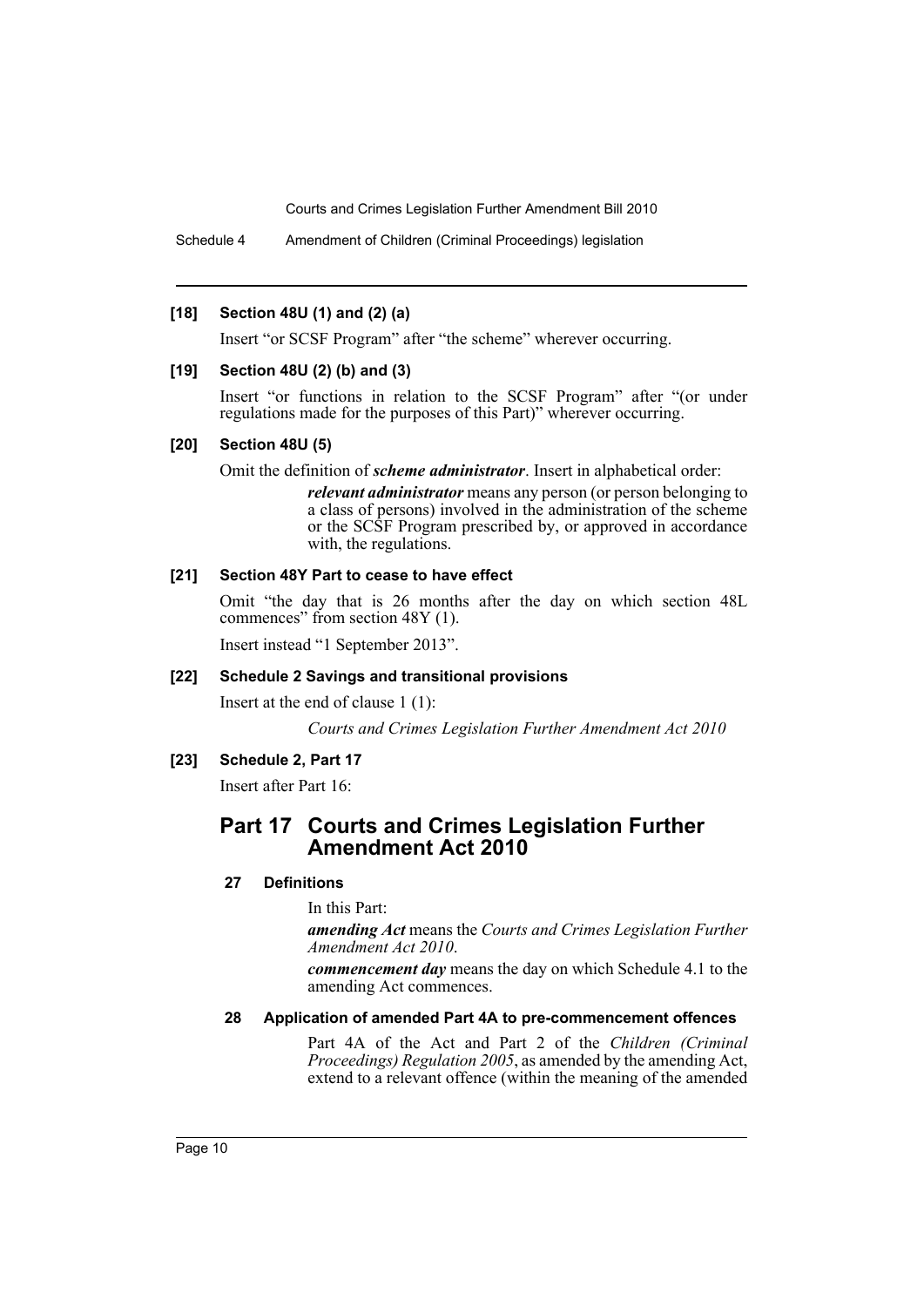Amendment of Children (Criminal Proceedings) legislation Schedule 4

Part 4A of the Act) committed, or alleged to have been committed, by a child before the commencement day, but only if:

- (a) the child has not yet been charged with the offence immediately before the commencement day, or
- (b) where the child was charged with the offence before the commencement day—the child has not yet:
	- (i) pleaded guilty to (or been found guilty of) the offence, or
	- (ii) had a penalty imposed by the Children's Court for the offence.

# **29 Application of amended sections 48Q and 48R**

- (1) Section 48Q (as amended by the amending Act) extends to youth conduct orders made before the commencement day that are revoked on or after that day.
- (2) Section 48R (as amended by the amending Act) extends to:
	- (a) any application made under that section that is pending immediately before the commencement day, and
	- (b) any application made under that section that is made on or after the commencement day in relation to a final youth conduct order made before that day.

# **30 Application of amended section 48U**

Section 48U (as amended by the amending Act) extends to any information obtained before, on or after the commencement day in connection with the administration of the Anti-Social Behaviour Pilot Project (which was the previous name of the SCSF Program).

# **4.2 Children (Criminal Proceedings) Regulation 2005**

# **[1] Clause 4 Definitions**

Insert after paragraph (c) of the definition of *participating Local Area Command* in clause 4 (1):

- (d) the Blacktown Local Area Command,
- (e) the St Marys Local Area Command,
- (f) the Liverpool Local Area Command,
- (g) the Macquarie Fields Local Area Command.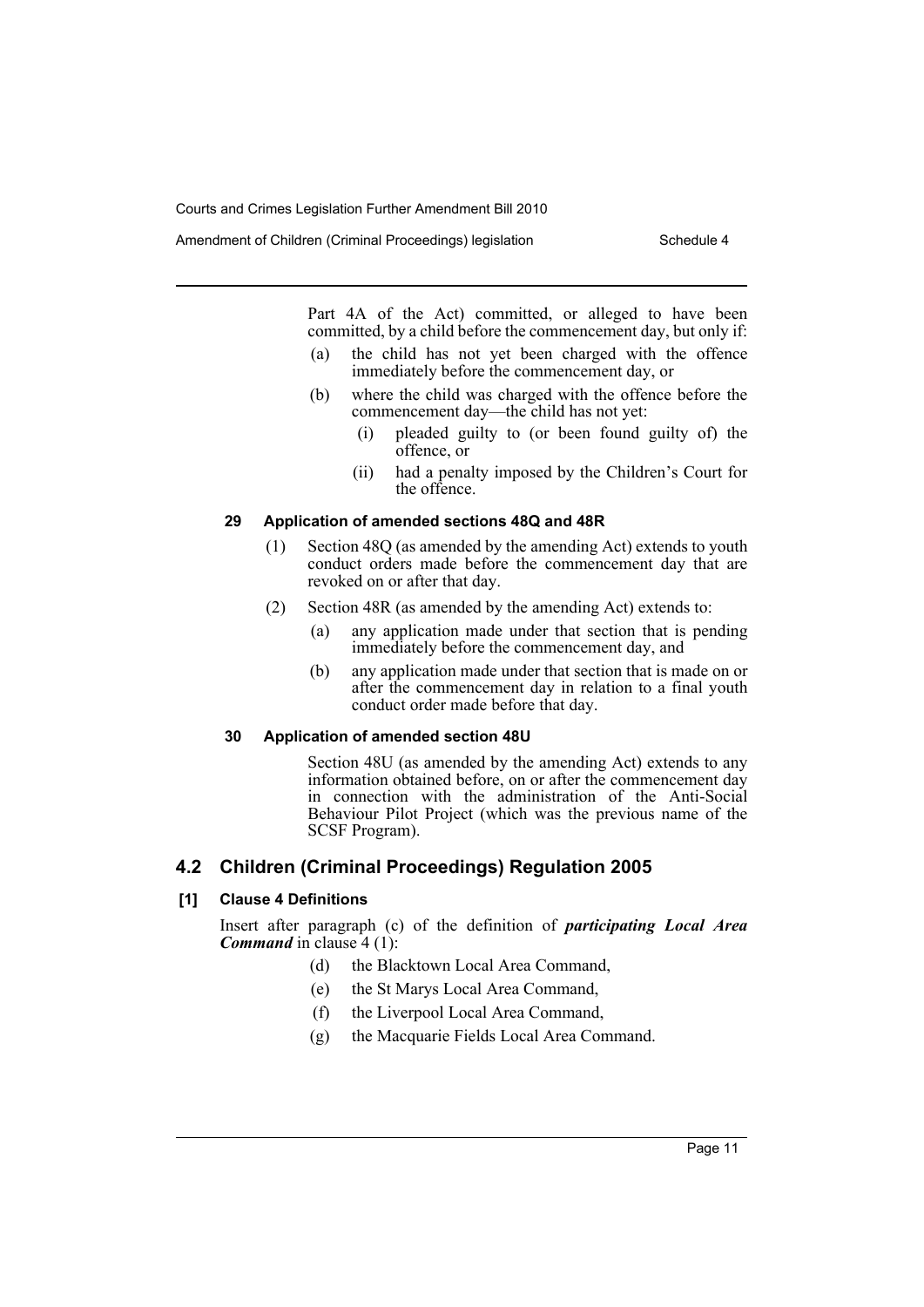Schedule 4 Amendment of Children (Criminal Proceedings) legislation

#### **[2] Clause 5 Prescribed eligibility criteria**

Omit clause 5 (1) (c). Insert instead:

(c) there is an appropriate connection with a participating Local Area Command of a kind referred to in subclause (1A),

#### **[3] Clause 5 (1A)**

Insert after clause 5 (1):

- (1A) There is an appropriate connection with a participating Local Area Command for the purposes of subclause  $(1)$   $(c)$  if either or both of the following conditions are met:
	- (a) the person concerned permanently or temporarily resides in, or is an habitual visitor to, the area of the Command,
	- (b) the relevant offence (or, in the case where more than one relevant offence is sought to be dealt with, at least one of the offences) was committed, or alleged to have been committed, in the area of the Command.

#### **[4] Clause 5 (3)**

Omit "1 July 2011" wherever occurring. Insert instead "25 February 2012".

#### **[5] Clause 5 (4)**

Omit the subclause.

#### **[6] Clause 28 Disclosure and exchange of information**

Omit clause 28 (2) and (3). Insert instead:

- (2) The Director-General and each Chairperson of a Coordination Group are prescribed for the purposes of the definition of *relevant administrator* in section 48U (5) of the Act.
- (3) The Director-General may, by order in writing, approve a person (or a class of persons) involved in the administration of the SCSF Program for the purposes of the definition of *relevant administrator* in section 48U (5) of the Act.
- (4) The Director-General or Chairperson may from time to time amend, revoke or replace any approval given under this clause by the Director-General or Chairperson by further order in writing.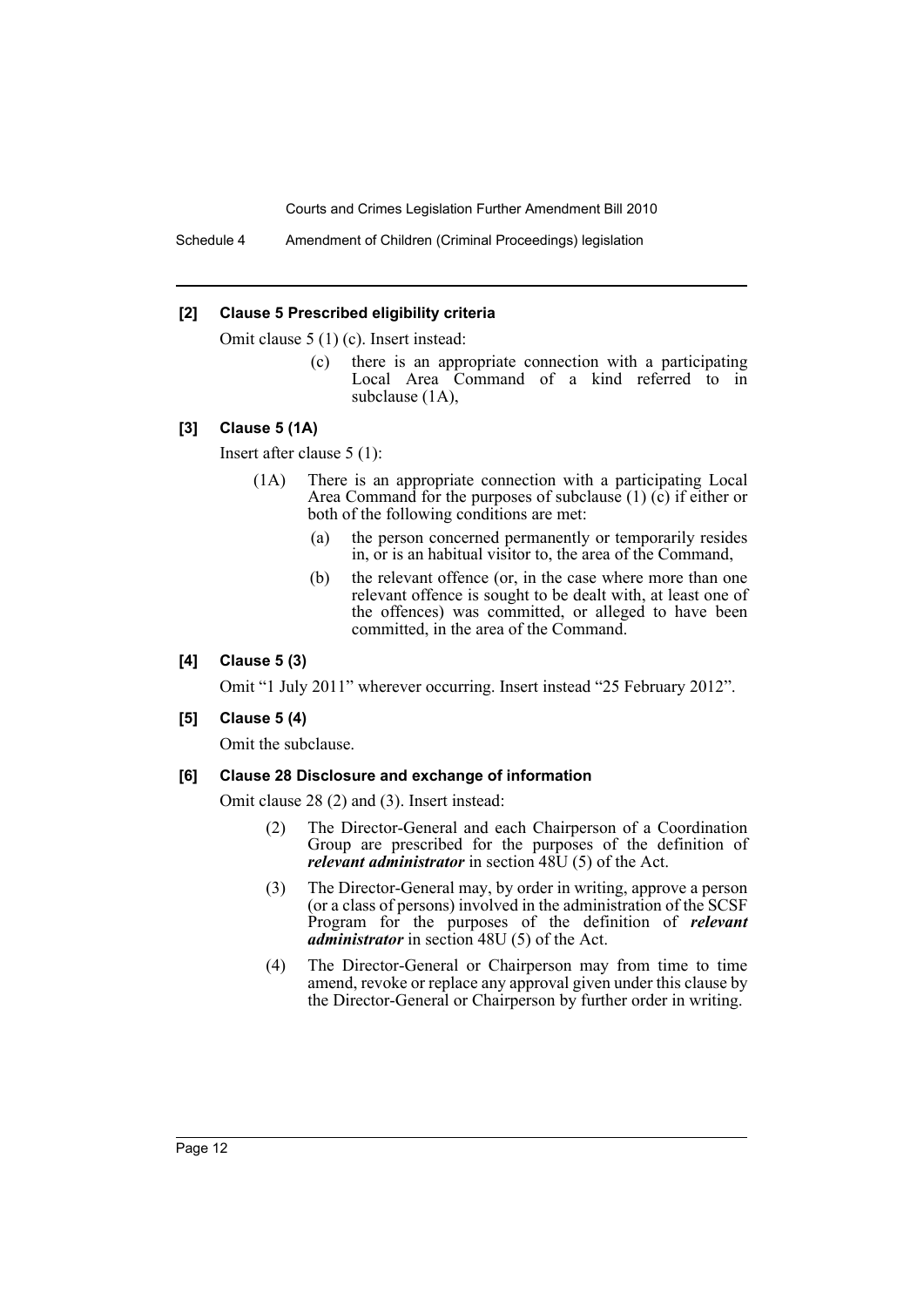Amendment of Children's Court Act 1987 No 53 Schedule 5

# <span id="page-14-0"></span>**Schedule 5 Amendment of Children's Court Act 1987 No 53**

**Schedule 1 Provisions relating to Children's Magistrates**

Omit "3 years" in clause 2. Insert instead "5 years".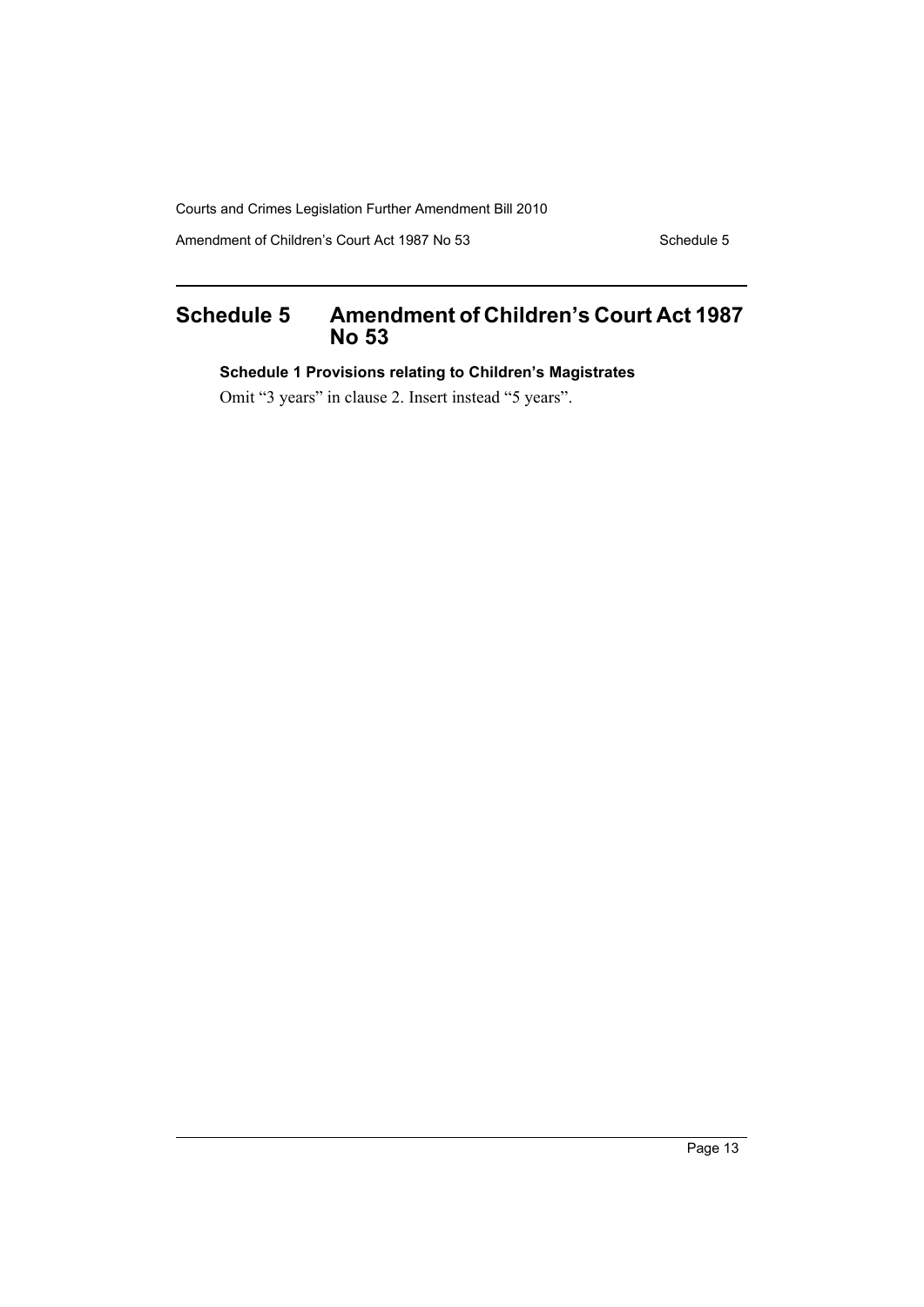# <span id="page-15-0"></span>**Schedule 6 Amendment of Civil Procedure Act 2005 No 28**

### **6.1 Amendment of Civil Procedure Act 2005 No 28 relating to representative actions**

#### **[1] Section 4 Application of Parts 3–10**

Insert after section 4 (1):

(1A) Part 10 applies in relation to civil proceedings in the Supreme Court.

#### **[2] Part 10**

Insert after section 154:

# **Part 10 Representative proceedings in Supreme Court**

# **Division 1 Preliminary**

#### **155 Definitions** (cf s33A FCA)

In this Part:

*Court* means the Supreme Court.

*defendant* means a person against whom relief is sought in representative proceedings.

*group member* means a member of a group of persons on whose behalf representative proceedings have been commenced.

*proceedings* means proceedings in the Court other than criminal proceedings.

*representative party* means a person who commences representative proceedings.

*representative proceedings*—see section 157.

*sub-group member* means a person included in a sub-group established under section 168.

*sub-group representative party* means a person appointed to be a sub-group representative party under section 168.

**Note.** For the purposes of comparison, a number of provisions of this Part contain bracketed notes in headings drawing attention ("cf") to equivalent or comparable (though not necessarily identical) provisions of Part IVA of the *Federal Court of Australia Act 1976* ("FCA") of the Commonwealth as in force immediately before the commencement of this Part.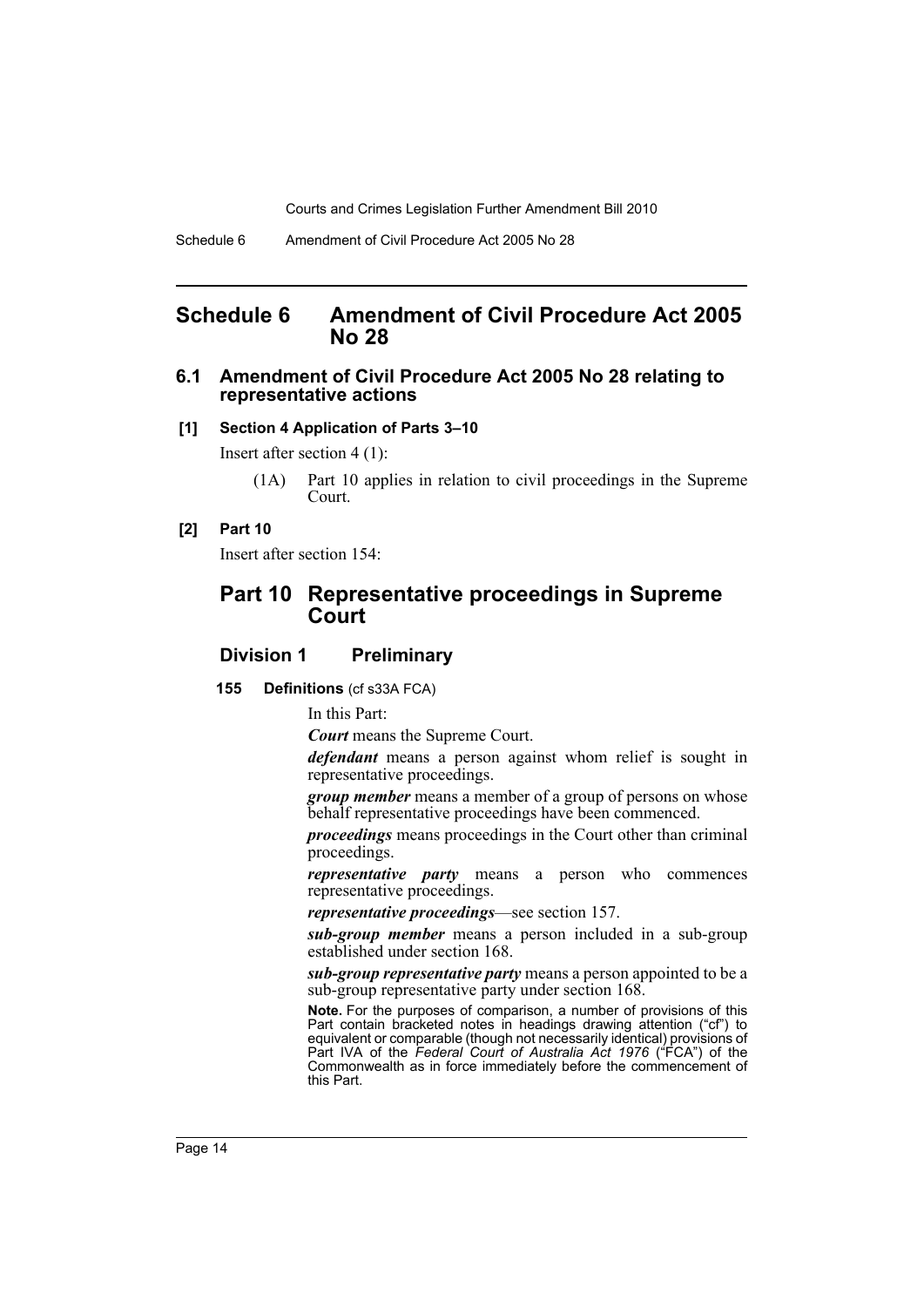Amendment of Civil Procedure Act 2005 No 28 Schedule 6

#### **156 Application**

This Part applies to proceedings commenced after the commencement of this section, whether the cause of action arose before or arises after that commencement.

# **Division 2 Commencement of representative proceedings**

#### **157 Commencement of representative proceedings** (cf s33C FCA)

(1) Subject to this Part, where:

- (a) 7 or more persons have claims against the same person, and
- (b) the claims of all those persons are in respect of, or arise out of, the same, similar or related circumstances, and
- (c) the claims of all those persons give rise to a substantial common question of law or fact,

proceedings may be commenced by one or more of those persons as representing some or all of them.

- (2) Representative proceedings may be commenced:
	- (a) whether or not the relief sought:
		- (i) is, or includes, equitable relief, or
		- (ii) consists of, or includes, damages, or
		- (iii) includes claims for damages that would require individual assessment, or
		- (iv) is the same for each person represented, and
	- (b) whether or not the proceedings:
		- (i) are concerned with separate contracts or transactions between the defendant in the proceedings and individual group members, or
		- (ii) involve separate acts or omissions of the defendant done or omitted to be done in relation to individual group members.

#### **158 Standing** (cf s33D FCA)

(1) For the purposes of section 157 (1) (a), a person has a sufficient interest to commence representative proceedings against another person on behalf of other persons if the person has standing to commence proceedings on the person's own behalf against that other person.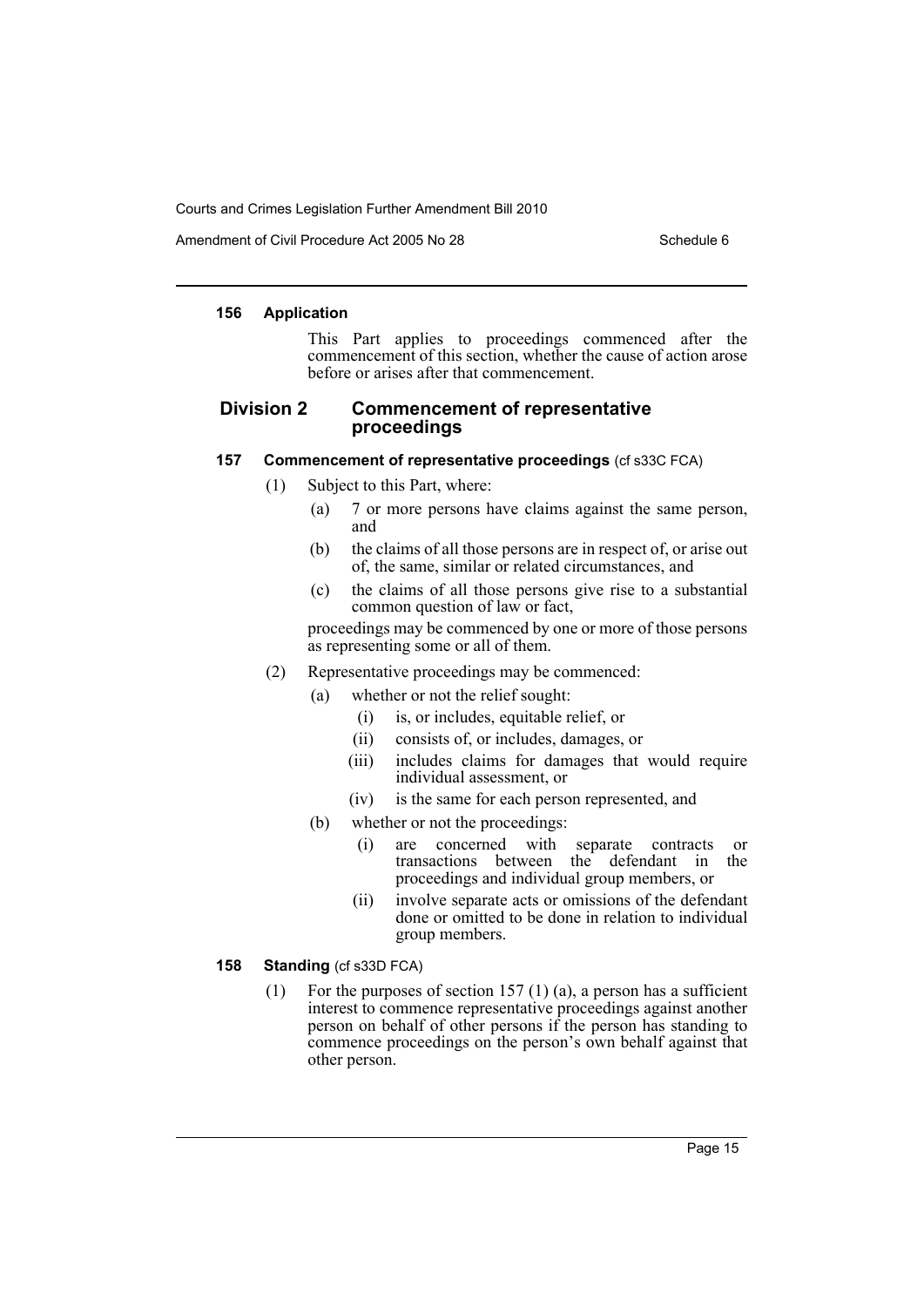- (2) The person may commence representative proceedings on behalf of other persons against more than one defendant irrespective of whether or not the person and each of those persons have a claim against every defendant in the proceedings.
- (3) If a person has commenced representative proceedings, that person retains standing:
	- (a) to continue the proceedings, and
	- (b) to bring an appeal from a judgment in the proceedings,

even though the person ceases to have a claim against any defendant.

### **159 Is consent required to be a group member?** (cf s33E FCA)

- (1) Subject to subsection (2), the consent of a person to be a group member is not required.
- (2) None of the following is a group member in representative proceedings unless the person gives consent in writing to being so:
	- (a) the Commonwealth, a State or a Territory,
	- (b) a Minister of the Commonwealth, a State or a Territory,
	- (c) a body corporate established for a public purpose by a law of the Commonwealth, a State or a Territory, other than an incorporated company or association,
	- (d) an officer of the Commonwealth, a State or a Territory, in his or her capacity as an officer.

#### **160 Persons under legal incapacity** (cf s33F FCA)

- (1) It is not necessary for a person under legal incapacity to have a tutor merely in order to be a group member.
- (2) A group member who is a person under legal incapacity may only take a step in representative proceedings, or conduct part of the proceedings, by the member's tutor.

#### **161 Originating process** (cf s33H FCA)

- (1) The originating process in representative proceedings, or a document filed in support of the originating process, must, in addition to any other matters required to be included:
	- (a) describe or otherwise identify the group members to whom the proceedings relate, and
	- (b) specify the nature of the claims made on behalf of the group members and the relief claimed, and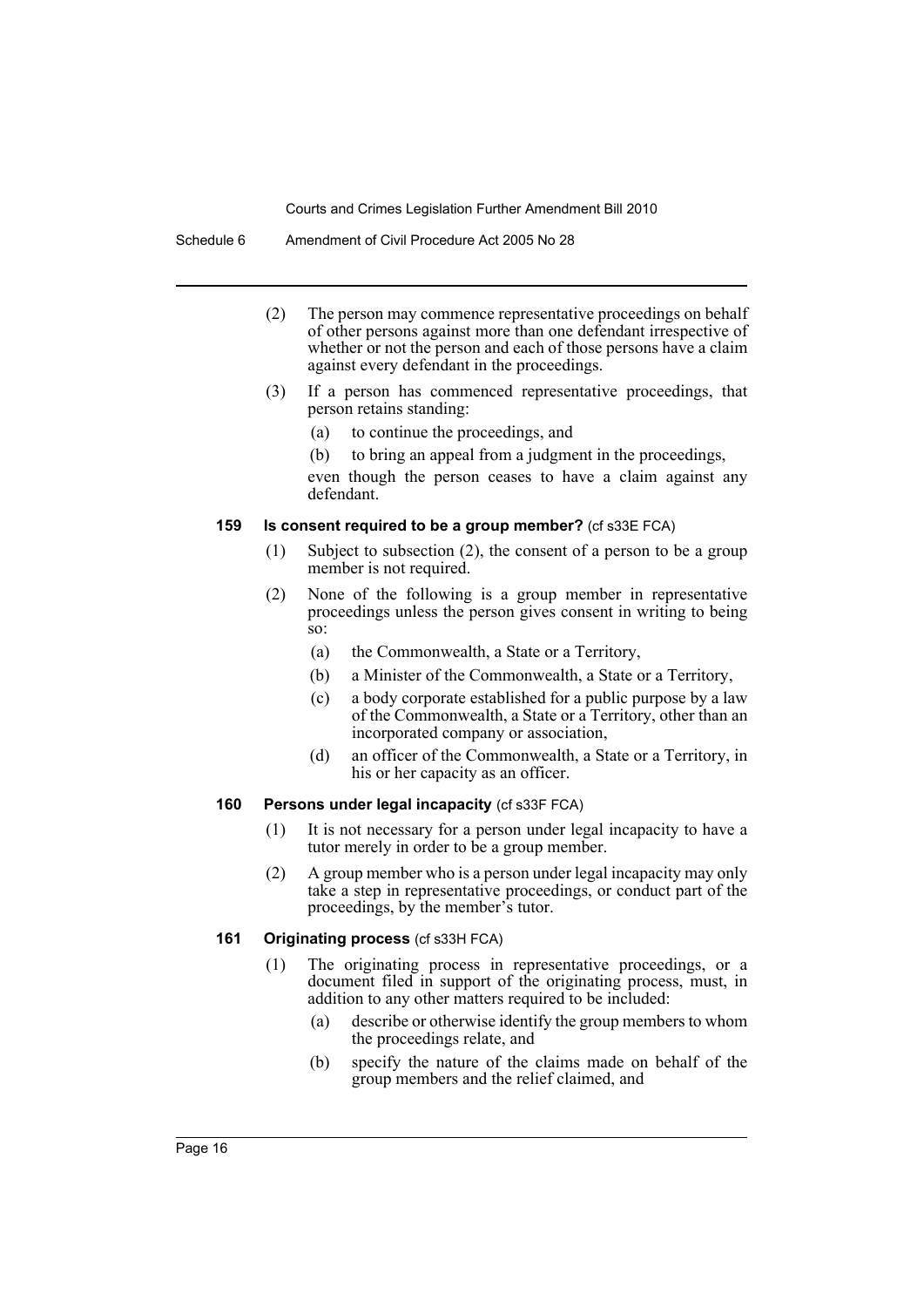Amendment of Civil Procedure Act 2005 No 28 Schedule 6

- (c) specify the question of law or facts common to the claims of the group members.
- (2) In describing or otherwise identifying group members for the purposes of subsection (1), it is not necessary to name, or specify the number of, the group members.

#### **162 Right of group member to opt out** (cf s33J FCA)

- (1) The Court must fix a date before which a group member may opt out of representative proceedings in the Court.
- (2) A group member may opt out of the representative proceedings by written notice given under the local rules before the date so fixed.
- (3) The Court may, on application by a group member, the representative party or the defendant in the proceedings, fix another date so as to extend the period during which a group member may opt out of the representative proceedings.
- (4) Except with the leave of the Court, the hearing of representative proceedings must not commence earlier than the date before which a group member may opt out of the proceedings.

#### **163 Causes of action accruing after commencement of representative proceedings** (cf s33K FCA)

- (1) The Court may at any stage of representative proceedings, on application by the representative party, give leave to amend the originating process commencing the representative proceedings so as to alter the description of the group.
- (2) The description of the group may be altered so as to include a person:
	- (a) whose cause of action accrued after the commencement of the representative proceedings but before such date as the Court fixes when giving leave, and
	- (b) who would have been included in the group, or, with the consent of the person would have been included in the group, if the cause of action had accrued before the commencement of the proceedings.
- (3) The date fixed under subsection (2) (a) may be the date on which leave is given or another date before or after that date.
- (4) If the Court gives leave under subsection (1), it may also make any other orders it thinks just, including an order relating to the giving of notice to persons who, as a result of the amendment,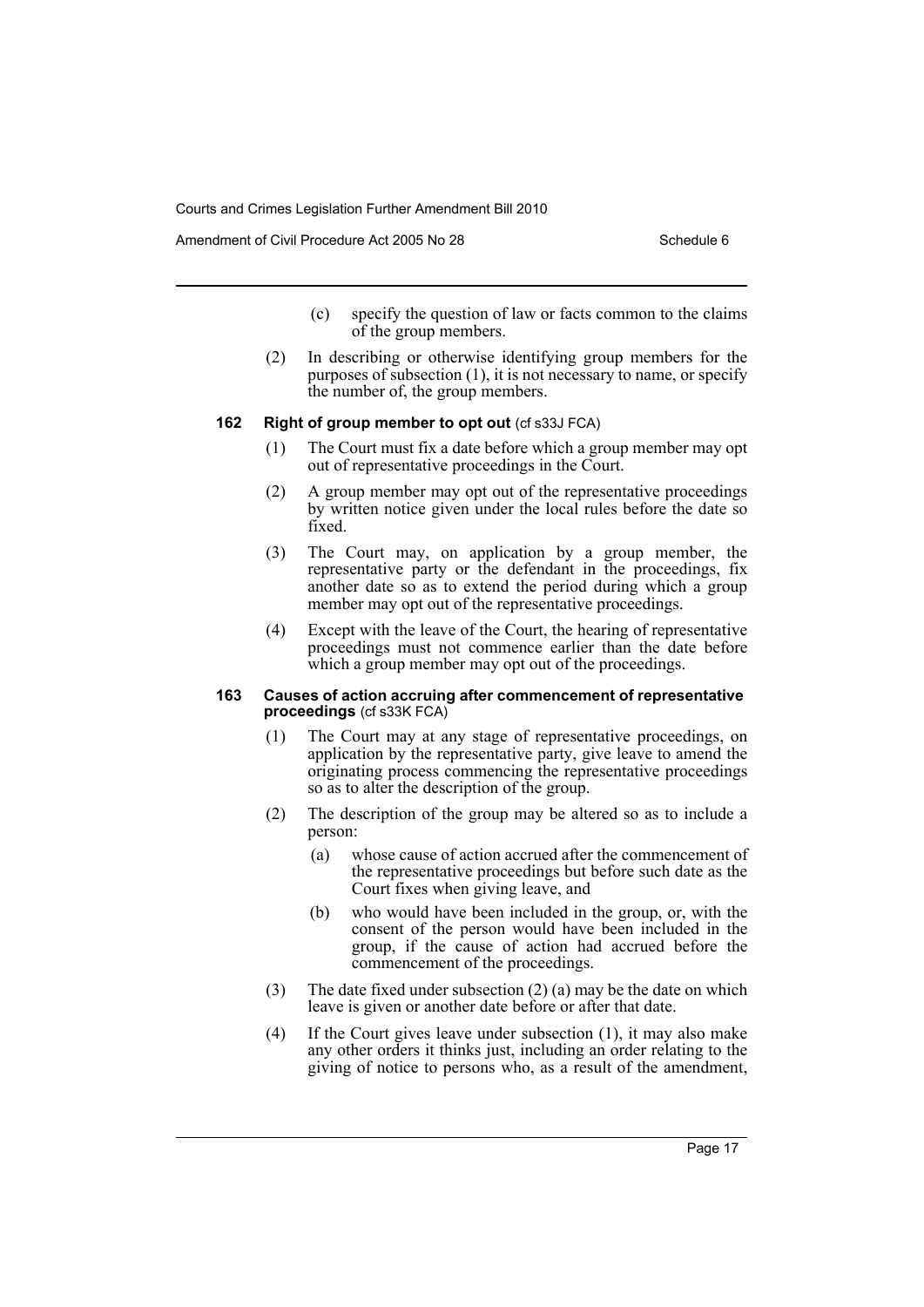Schedule 6 Amendment of Civil Procedure Act 2005 No 28

will be included in the group and the date before which such persons may opt out of the proceedings.

#### **164 Situation where fewer than 7 group members** (cf s33L FCA)

If, at any stage of representative proceedings, it appears likely to the Court that there are fewer than 7 group members, the Court may, on such conditions (if any) as it thinks fit:

- (a) order that the proceedings continue under this Part, or
- (b) order that the proceedings no longer continue under this Part.

### **165 Distribution costs excessive** (cf s33M FCA)

- If:
- (a) the relief claimed in representative proceedings is or includes payment of money to group members (otherwise than in respect of costs), and
- (b) on application by the defendant, the Court concludes that it is likely that, if judgment were to be given in favour of the representative party, the cost to the defendant of identifying the group members and distributing to them the amounts ordered to be paid to them would be excessive having regard to the likely total of those amounts,

the Court may, by order:

- (c) direct that the proceedings no longer continue under this Part, or
- (d) stay the proceedings so far as it relates to relief of the kind mentioned in paragraph (a).

#### **166 Court may order discontinuance of proceedings in certain circumstances** (cf s33N FCA)

- (1) The Court may, on application by the defendant or of its own motion, order that proceedings no longer continue under this Part if it is satisfied that it is in the interests of justice to do so because:
	- (a) the costs that would be incurred if the proceedings were to continue as representative proceedings are likely to exceed the costs that would be incurred if each group member conducted a separate proceeding, or
	- (b) all the relief sought can be obtained by means of proceedings other than representative proceedings under this Part, or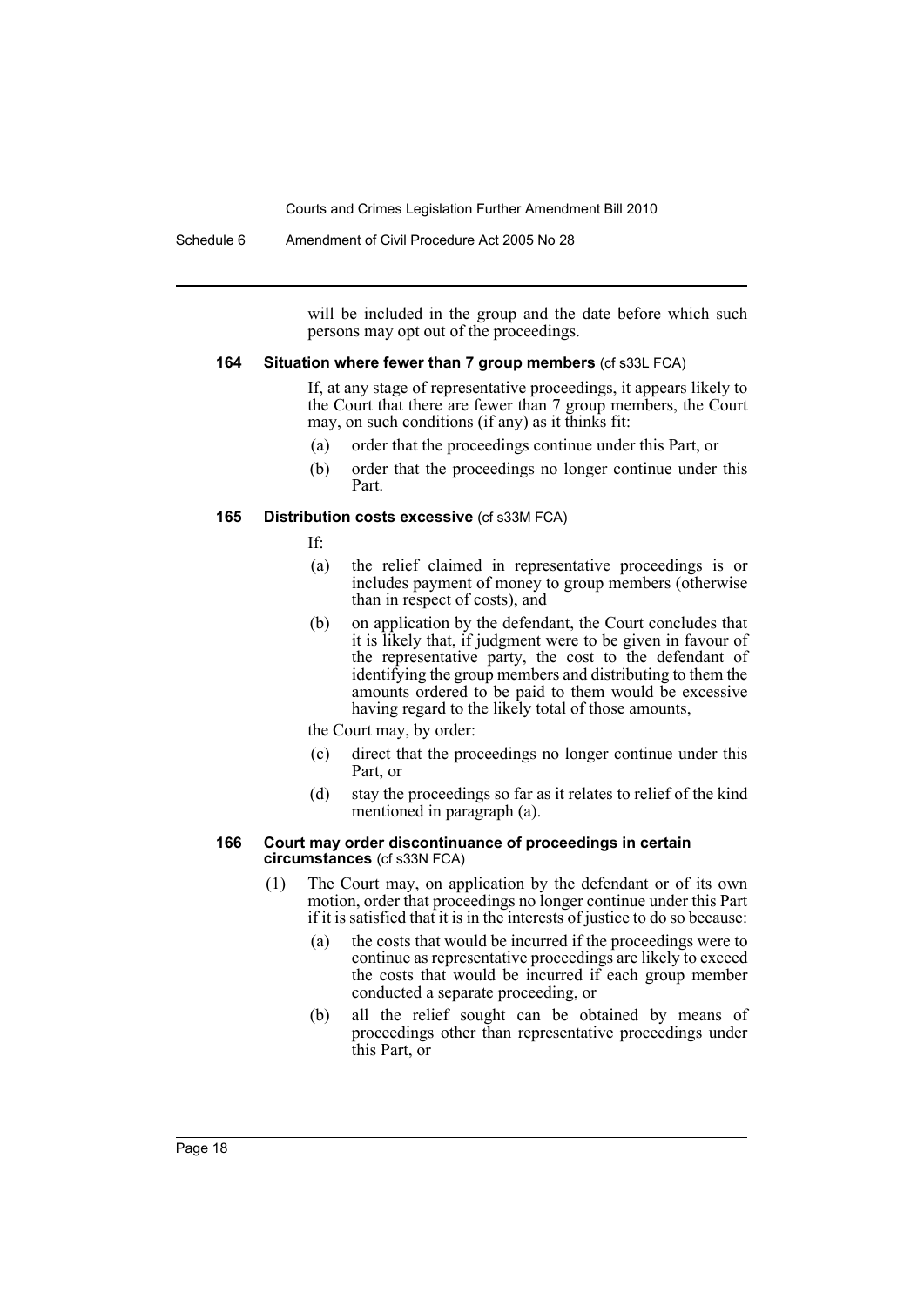Amendment of Civil Procedure Act 2005 No 28 Schedule 6

- (c) the representative proceedings will not provide an efficient and effective means of dealing with the claims of group members, or
- (d) a representative party is not able to adequately represent the interests of the group members, or
- (e) it is otherwise inappropriate that the claims be pursued by means of representative proceedings.
- (2) It is not, for the purposes of subsection (1) (e), inappropriate for claims to be pursued by means of representative proceedings merely because the persons identified as group members in relation to the proceedings:
	- (a) do not include all persons on whose behalf those proceedings might have been brought, or
	- (b) are aggregated together for a particular purpose such as a litigation funding arrangement.
- (3) If the Court dismisses an application under this section, the Court may order that no further application under this section be made by the defendant except with the leave of the Court.
- (4) Leave for the purposes of subsection (3) may be granted subject to such conditions as to costs as the Court considers just.

#### **167** Effect of discontinuance order under this Part (cf s33P FCA)

- (1) If the Court makes an order under section 164, 165 or 166 that proceedings no longer continue under this Part:
	- (a) the proceedings may be continued as proceedings by the representative party on the party's own behalf against the defendant, and
	- (b) on the application of a person who was a group member for the purposes of the proceedings, the Court may order that the person be joined as an applicant in the proceedings.
- (2) In this section: *applicant*, in relation to proceedings, includes a claimant or plaintiff (as the case may be) in the proceedings.

### **168 Determination of questions where not all common** (cf s33Q FCA)

(1) If it appears to the Court that determination of the question or questions common to all group members will not finally determine the claims of all group members, the Court may give directions in relation to the determination of the remaining questions.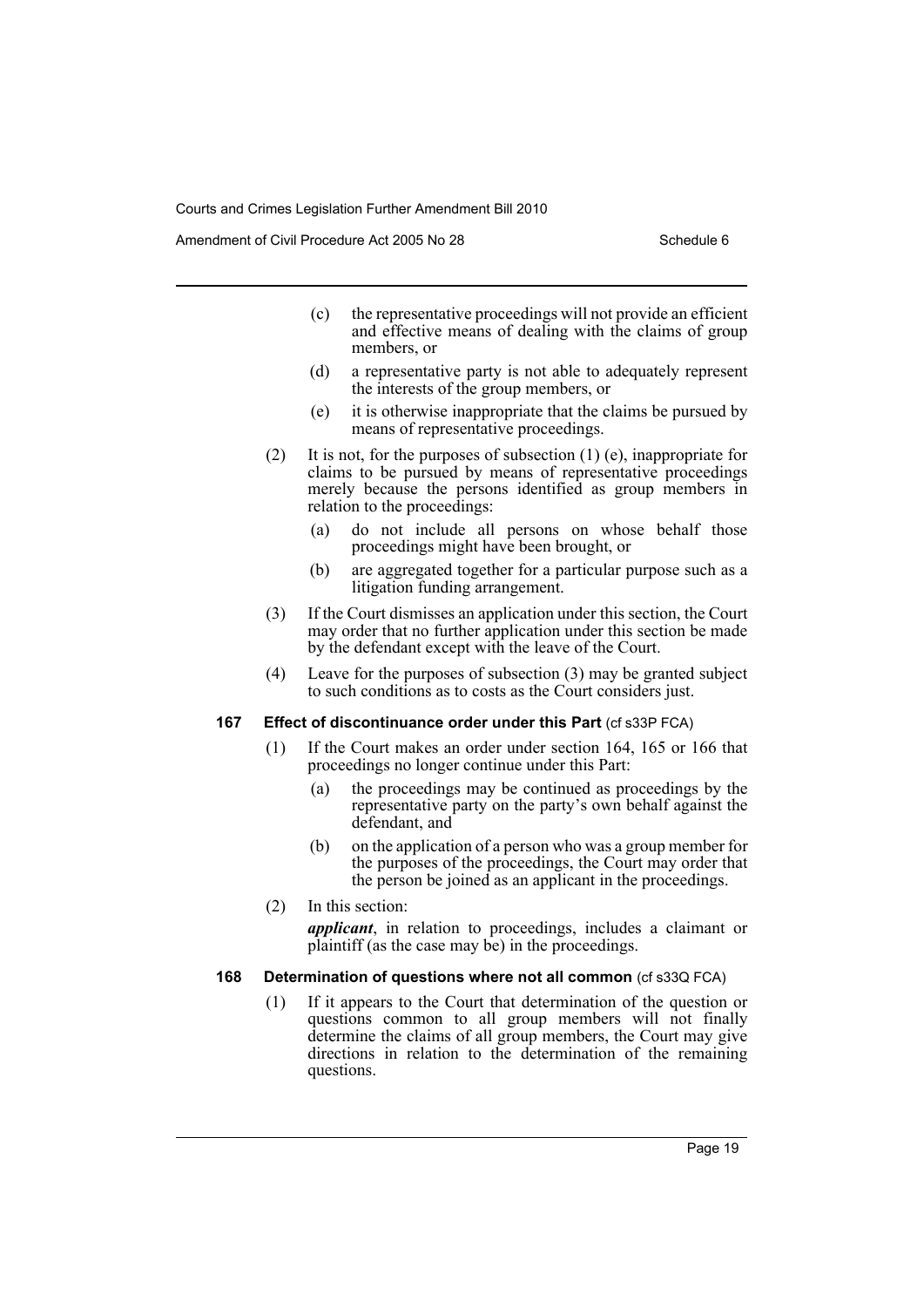Schedule 6 Amendment of Civil Procedure Act 2005 No 28

(2) In the case of questions common to the claims of some only of the group members, the directions given by the Court may include directions establishing a sub-group consisting of those group members and appointing a person to be the sub-group representative party on behalf of the sub-group members.

#### **169 Individual questions** (cf s33R FCA)

- (1) In giving directions under section 168, the Court may permit an individual group member to appear in the proceedings for the purpose of determining a question that relates only to the claims of that member.
- (2) In such a case, the individual group member, and not the representative party, is liable for costs associated with the determination of the question.

#### **170 Directions relating to commencement of further proceedings** (cf s33S FCA)

If a question cannot properly or conveniently be dealt with by the Court under section 168 or 169, the Court may give directions for the commencement and conduct of other proceedings, whether or not group proceedings.

# **171 Adequacy of representation** (cf s33T FCA)

- (1) If, on application by a group member, it appears to the Court that a representative party is not able adequately to represent the interests of the group members, the Court may substitute another group member as representative party and make such other orders as it thinks fit.
- (2) If, on application by a sub-group member, it appears to the Court that a sub-group representative party is not able adequately to represent the interests of the sub-group members, the Court may substitute another person as sub-group representative party and may make such other orders as it thinks fit.

# **172 Stay of execution in certain circumstances** (cf s33U FCA)

If a defendant in representative proceedings commences proceedings in the Court against a group member, the Court may order a stay of execution in respect of any relief awarded to the group member in the representative proceedings until the other proceedings are determined.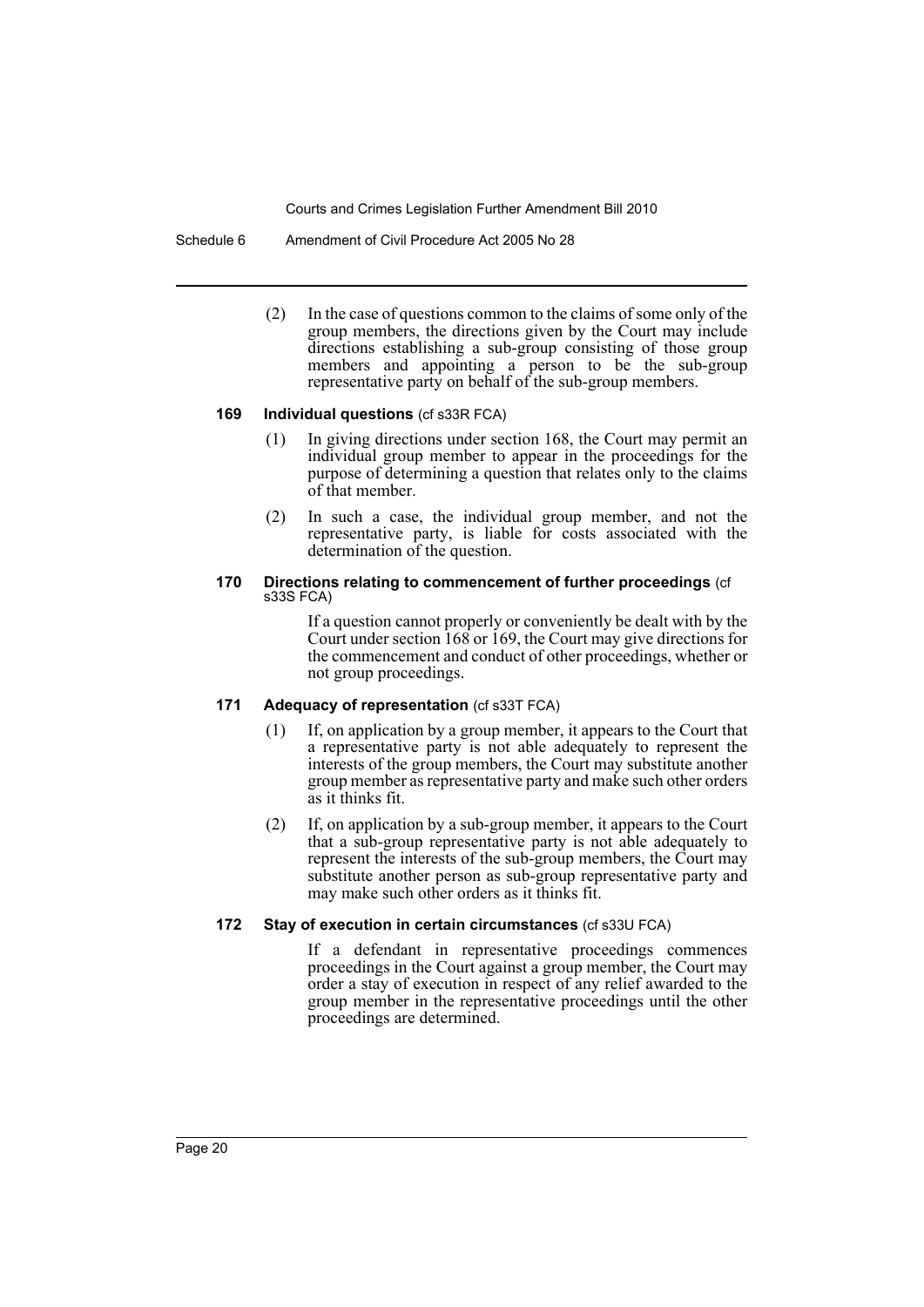Amendment of Civil Procedure Act 2005 No 28 Schedule 6

#### **173 Approval of Court required for settlement and discontinuance** (cf s33V FCA)

- (1) Representative proceedings may not be settled or discontinued without the approval of the Court.
- (2) If the Court gives such approval, it may make such orders as are just with respect to the distribution of any money, including interest, paid under a settlement or paid into the Court.

#### **174 Settlement of individual claim of representative party** (cf s33W FCA)

- (1) A representative party may, with the leave of the Court, settle the party's individual claim in whole or in part at any stage of the representative proceedings.
- (2) A representative party who is seeking leave to settle, or who has settled, the party's individual claim may, with the leave of the Court, withdraw as representative party.
- (3) If a person has sought leave to withdraw as representative party under subsection  $(2)$ , the Court may, on application by a group member, make an order for the substitution of another group member as representative party and may make such other orders as it thinks fit.
- (4) Before granting a person leave to withdraw as a representative party:
	- (a) the Court must be satisfied that notice of the application has been given to group members in accordance with section 175 (1) and in sufficient time for them to apply to have another person substituted as the representative party, and
	- (b) any application for the substitution of another group member as a representative party must have been determined.

# **Division 3 Notices**

# **175 Notice to be given of certain matters** (cf s33X FCA)

- (1) Notice must be given to group members of the following matters in relation to representative proceedings:
	- (a) the commencement of the proceedings and the right of the group members to opt out of the proceedings before a specified date, being the date fixed under section 162 (1),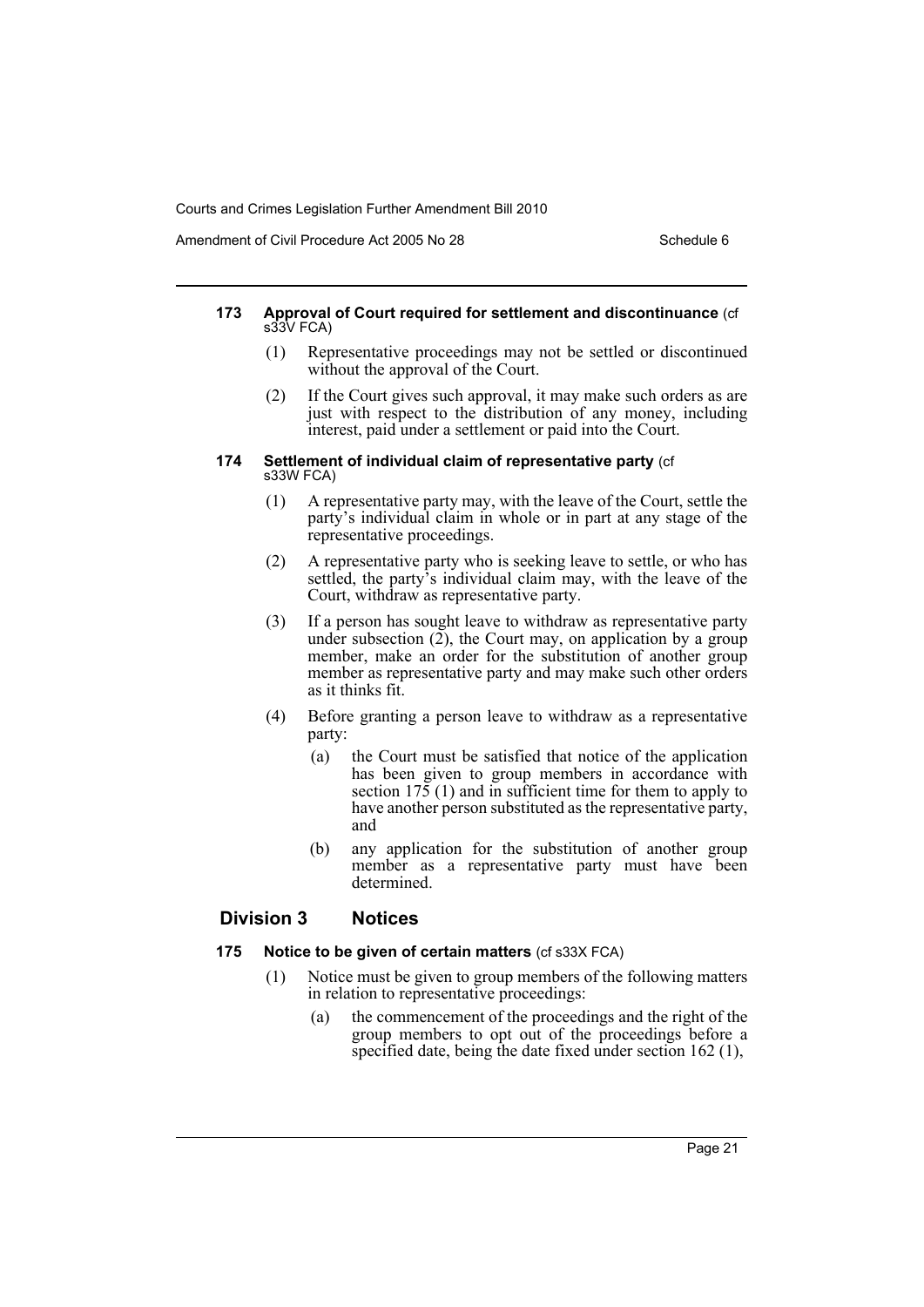- (b) an application by the defendant in the proceedings for the dismissal of the proceedings on the ground of want of prosecution,
- (c) an application by a representative party seeking leave to withdraw under section 174 as representative party.
- (2) The Court may dispense with compliance with any or all of the requirements of subsection (1) if the relief sought in the proceedings does not include any claim for damages.
- (3) If the Court so orders, notice must be given to group members of the bringing into Court of money in answer to a cause of action on which a claim in the representative proceedings is founded.
- (4) Unless the Court is satisfied that it is just to do so, an application for approval of a settlement under section 173 must not be determined unless notice has been given to group members.
- (5) The Court may, at any stage, order that notice of any matter be given to a group member or group members.
- (6) Notice under this section must be given as soon as practicable after the happening of the event to which it relates.

# **176 Notices under section 175** (cf s33Y FCA)

- (1) The form and content of a notice under section 175 must be approved by the Court.
- (2) The Court must, by order, specify:
	- (a) who is to give the notice, and
	- (b) the way in which the notice is to be given.
- (3) An order under subsection (2) may also include provision:
	- (a) directing a party to provide information relevant to the giving of the notice, and
	- (b) relating to the costs of giving notice.
- (4) An order under subsection (2) may require that notice be given by means of press advertisement, radio or television broadcast, or by any other means.
- (5) The Court may not order that notice be given personally to each group member unless it is satisfied that it is reasonably practicable, and not unduly expensive, to do so.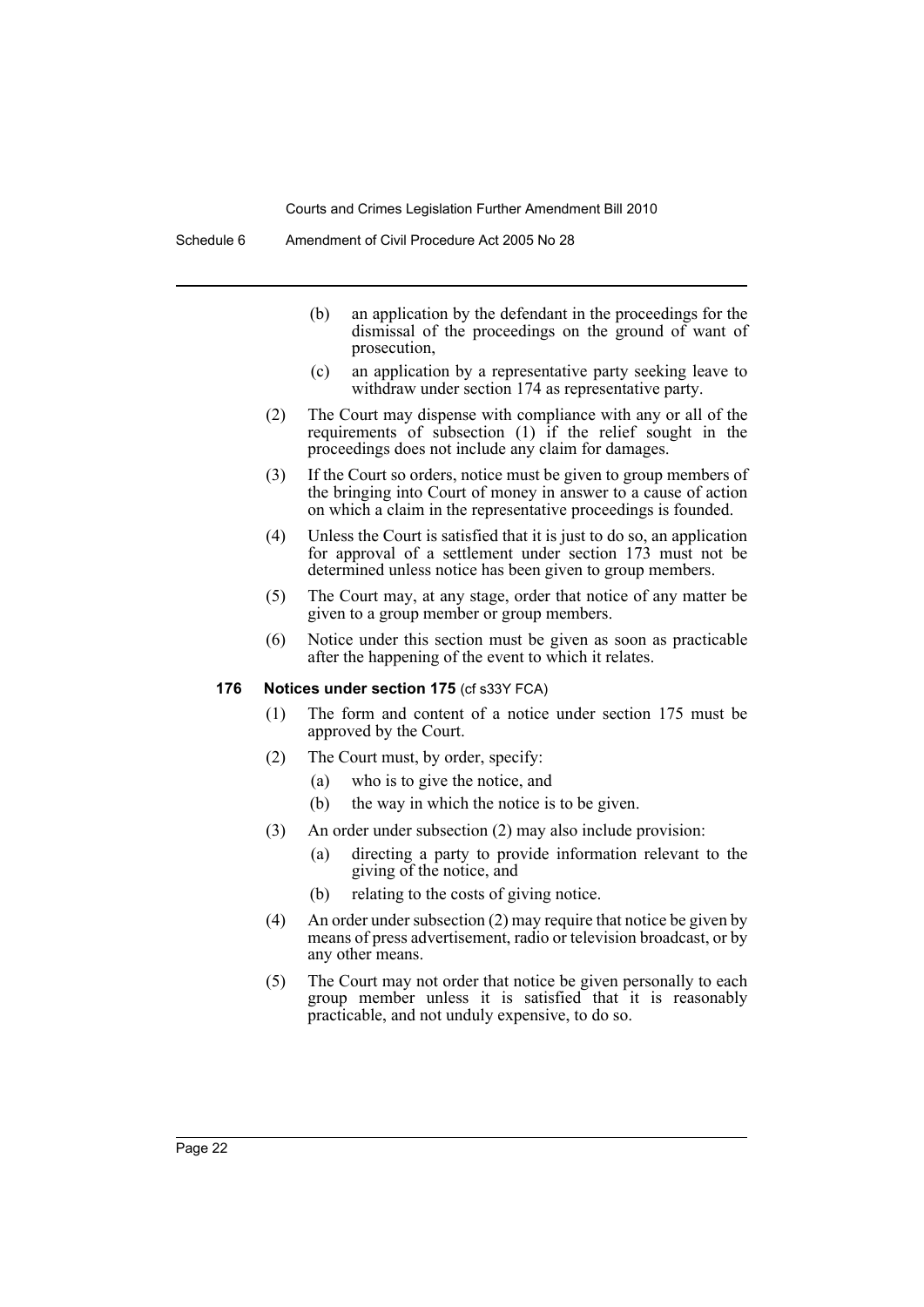Amendment of Civil Procedure Act 2005 No 28 Schedule 6

- (6) A notice that concerns a matter for which the Court's leave or approval is required must specify the period within which a group member or other person may apply to the Court, or take some other step, in relation to the matter.
- (7) A notice that includes or concerns conditions must specify the conditions and the period, if any, for compliance.
- (8) The failure of a group member to receive or respond to a notice does not affect a step taken, an order made, or a judgment given, in any proceedings.

# **Division 4 Powers of the Court**

#### **177 Judgment—powers of the Court** (cf s33Z FCA)

- (1) The Court may, in determining a matter in representative proceedings, do any one or more of the following:
	- (a) determine a question of law,
	- (b) determine a question of fact,
	- (c) make a declaration of liability,
	- (d) grant any equitable relief.
	- (e) make an award of damages for group members, sub-group members or individual group members, being damages consisting of specified amounts or amounts worked out in such manner as the Court specifies,
	- (f) award damages in an aggregate amount without specifying amounts awarded in respect of individual group members.
- (2) In making an order for an award of damages, the Court must make provision for the payment or distribution of the money to the group members entitled.
- (3) Subject to section 173, the Court is not to make an award of damages under subsection (1) (f) unless a reasonably accurate assessment can be made of the total amount to which group members will be entitled under the judgment.
- (4) If the Court has made an award of damages, the Court may give such directions (if any) as it thinks just in relation to:
	- (a) the manner in which a group member is to establish the member's entitlement to share in the damages, and
	- (b) the manner in which any dispute regarding the entitlement of a group member to share in the damages is to be determined.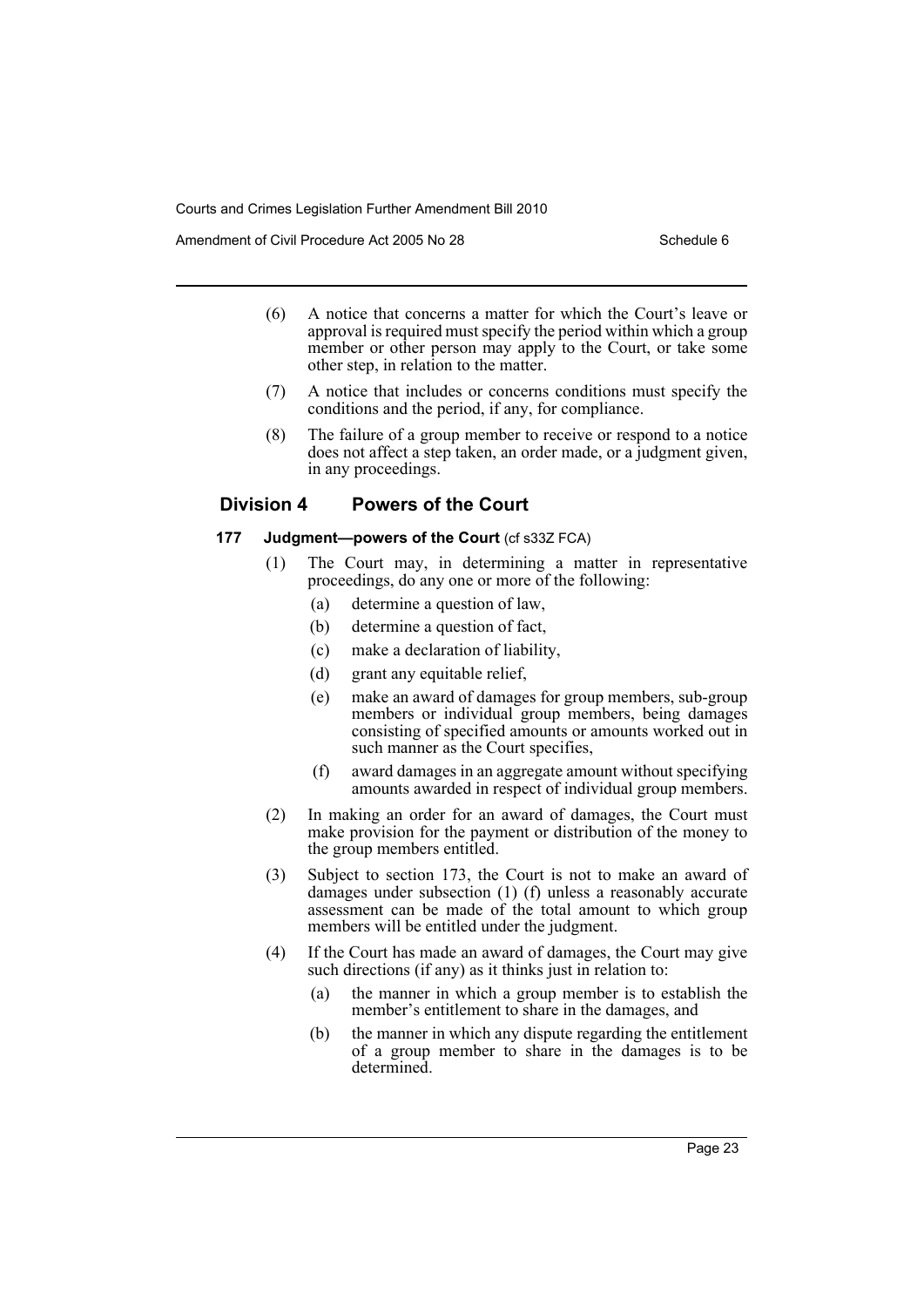#### **178 Constitution etc of fund (cf s33ZA FCA)**

- (1) Without limiting the operation of section 177 (2), in making provision for the distribution of money to group members, the Court may provide for:
	- (a) the constitution and administration of a fund consisting of the money to be distributed, and
	- (b) either:
		- (i) the payment by the defendant of a fixed sum of money into the fund, or
		- (ii) the payment by the defendant into the fund of such instalments, on such terms, as the Court directs to meet the claims of group members, and
	- (c) entitlements to interest earned on the money in the fund.
- (2) The costs of administering a fund are to be borne by the fund, or by the defendant in the representative proceedings, or by both, as the Court directs.
- (3) If the Court orders the constitution of a fund under subsection (1), the order must:
	- (a) require notice to be given to group members in such manner as is specified in the order, and
	- (b) specify the manner in which a group member is to make a claim for payment out of the fund and establish the group member's entitlement to payment, and
	- (c) specify a day (which is 6 months or more after the day on which the order is made) on or before which the group members are to make a claim for payment out of the fund, and
	- (d) make provision in relation to the day before which the fund is to be distributed to group members who have established an entitlement to be paid out of the fund.
- (4) The Court may allow a group member to make a claim after the day fixed under subsection  $(\hat{3})$  (c) if:
	- (a) the fund has not already been fully distributed or applied in accordance with an order under subsection (5), and
	- (b) it is just to do so.
- (5) On application by the defendant after the day fixed under subsection (3) (d), the Court may make such orders as it thinks fit for the payment from the fund to the defendant of the money remaining in the fund.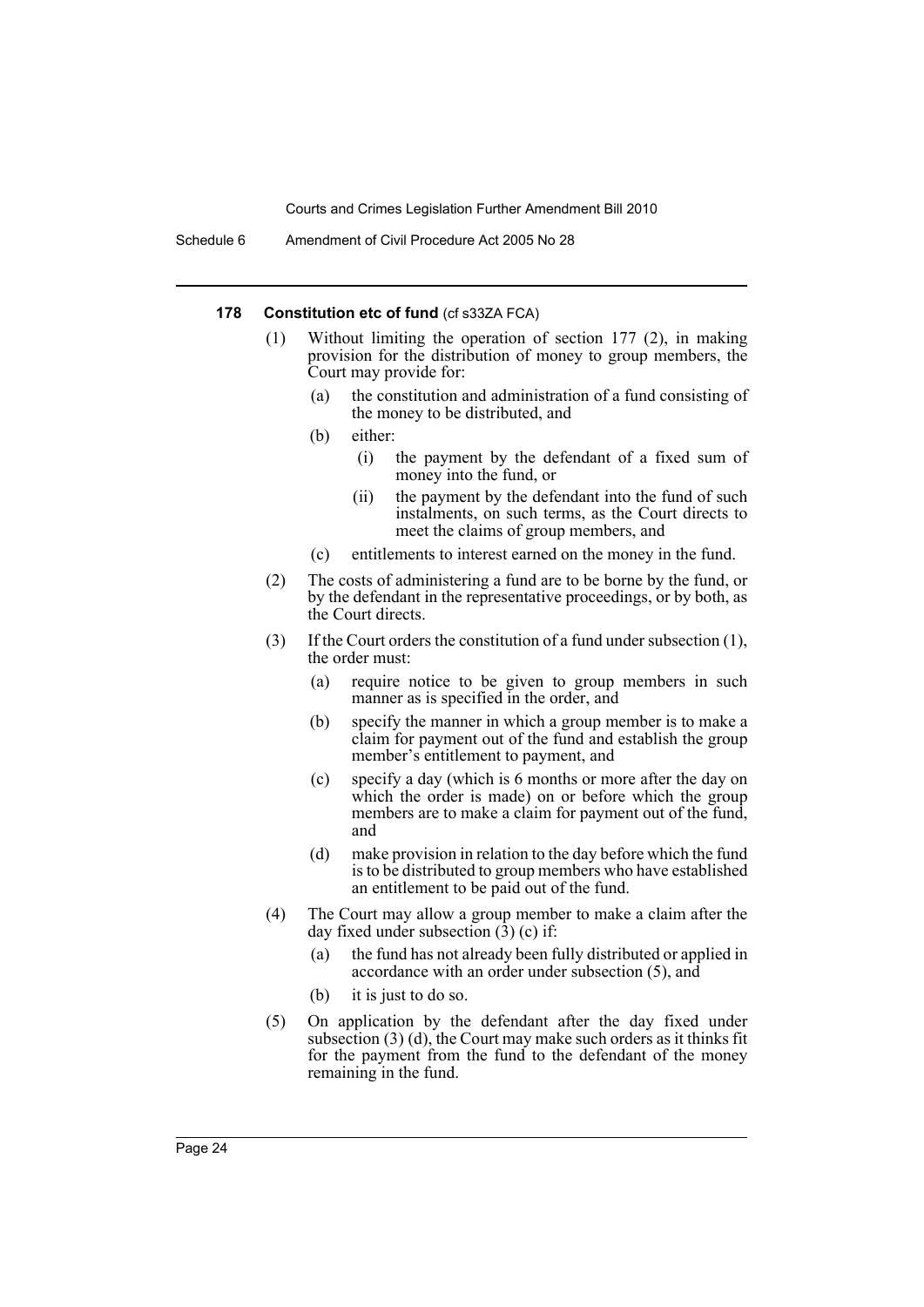Amendment of Civil Procedure Act 2005 No 28 Schedule 6

#### **179 Effect of judgment** (cf s 33ZB FCA)

A judgment given in representative proceedings:

- must describe or otherwise identify the group members who will be affected by it, and
- (b) binds all such persons other than any person who has opted out of the proceedings under section 162.

# **Division 5 Appeals**

#### **180 Appeals** (cf s 33ZC FCA)

- (1) The following appeals from a judgment of the Supreme Court in representative proceedings may (subject to the rules of court) themselves be brought in the Court of Appeal under section 101 of the *Supreme Court Act 1970* as representative proceedings:
	- (a) an appeal by the representative party on behalf of group members and in respect of the judgment to the extent that it relates to questions common to the claims of group members,
	- (b) an appeal by a sub-group representative party on behalf of sub-group members in respect of judgment to the extent that it relates to questions common to the claims of sub-group members.
- (2) The parties to an appeal in respect of the determination of a question that relates only to the claim of an individual group member are that group member and the defendant.
- (3) If the representative party or the sub-group representative party does not bring an appeal within the time provided for instituting appeals, another member of the group or sub-group may, within a further 21 days, bring an appeal as representing the group members or sub-group members, as the case may be.
- (4) If an appeal is brought from the judgment of the Court in representative proceedings, the Court of Appeal may direct that notice of the appeal be given to such person or persons, and in such manner, as it considers appropriate.
- (5) This Part (other than section 162) applies to any such appeal proceedings despite the provisions of any other Act or law.
- (6) The notice instituting an appeal in relation to questions that are common to the claims of group members or sub-group members must describe or otherwise identify the group members or sub-group members, as the case may be, but need not specify the names or number of those members.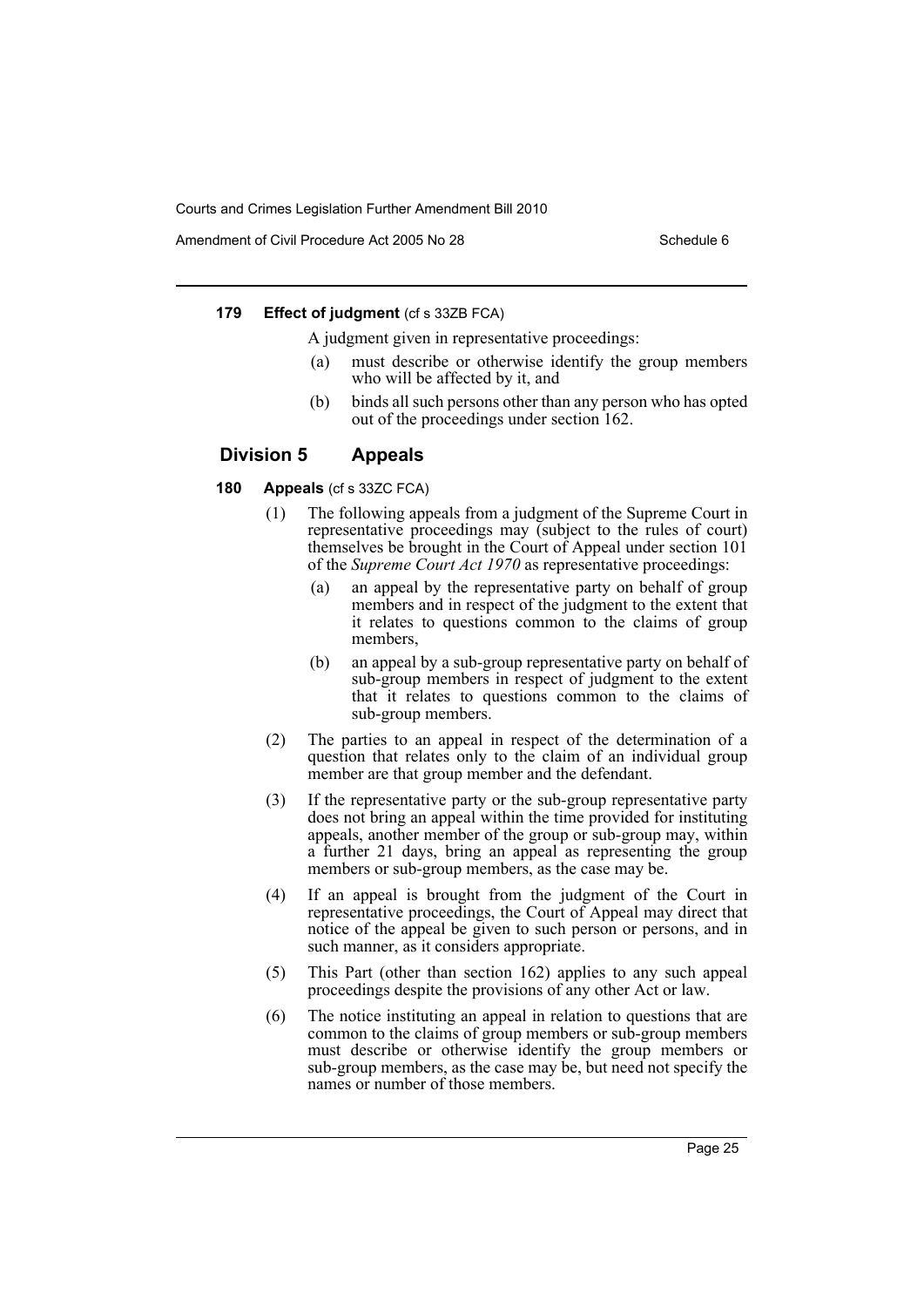Schedule 6 Amendment of Civil Procedure Act 2005 No 28

#### **Division 6 Miscellaneous**

#### **181 Costs** (cf s43 (1A) FCA)

Despite section 98, in any representative proceedings, the Court may not award costs against a person on whose behalf the proceedings have been commenced (other than a representative party) except as authorised by sections 168 and 169.

### **182 Suspension of limitation periods** (cf s33ZE FCA)

- (1) On the commencement of any representative proceedings, the running of the limitation period that applies to the claim of a group member to which the proceedings relate is suspended.
- (2) The limitation period does not begin to run again unless either the member opts out of the proceedings under section 162 or the proceedings, and any appeals arising from the proceedings, are determined without finally disposing of the group member's claim.
- (3) However, nothing in this section affects the running of a limitation period in respect of a group member who, immediately before the commencement of the representative proceedings, was barred by the expiration of that period from commencing proceedings in the member's own right in respect of a claim in the representative proceedings.
- (4) This section applies despite anything in the *Limitation Act 1969* or any other law.

#### **183 General power of Court to make orders** (cf s33ZF FCA)

In any proceedings (including an appeal) conducted under this Part, the Court may, of its own motion or on application by a party or a group member, make any order that the Court thinks appropriate or necessary to ensure that justice is done in the proceedings.

#### **184 Reimbursement of representative party's costs** (cf s33ZJ FCA)

- (1) If the Court has made an award of damages in representative proceedings, the representative party or a sub-group representative party, or a person who has been such a party, may apply to the Court for an order under this section.
- (2) If, on an application under this section, the Court is satisfied that the costs reasonably incurred in relation to the representative proceedings by the person making the application are likely to exceed the costs recoverable by the person from the defendant,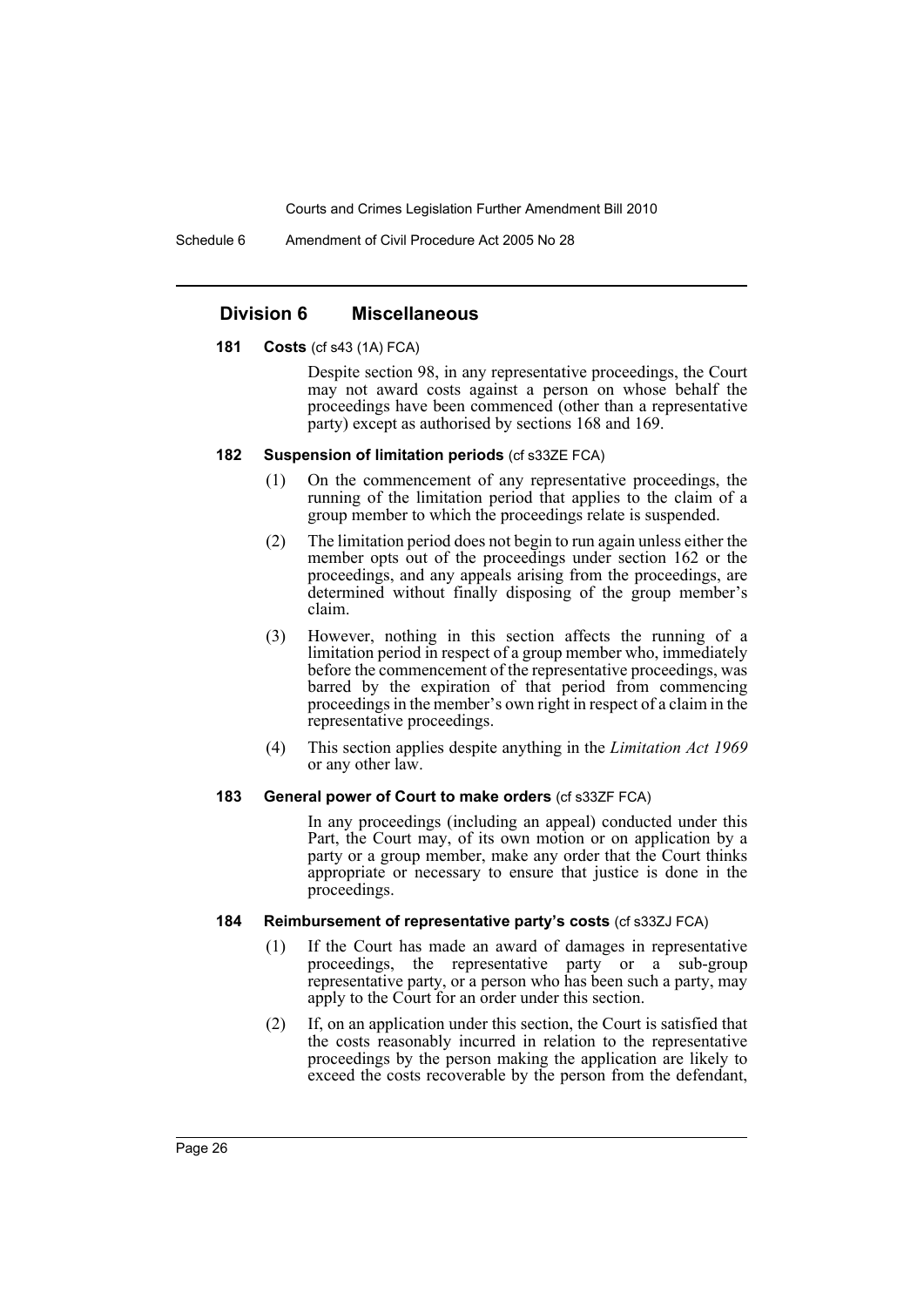Amendment of Civil Procedure Act 2005 No 28 Schedule 6

the Court may order that an amount equal to the whole or a part of the excess be paid to that person out of the damages awarded.

(3) On an application under this section, the Court may also make any other order that it thinks just.

#### **[3] Schedule 6 Savings, transitional and other provisions**

Insert at the end of the Schedule (with appropriate Part and clause numbering):

# **Part Provisions consequent on enactment of Schedule 6.1 to Courts and Crimes Legislation Further Amendment Act 2010**

# **Effect of enactment of Part 10 on existing proceedings**

- (1) Except as provided by this clause or the regulations, nothing in the new Part affects the commencement or continuance of any action or proceedings of a representative character commenced otherwise than under the new Part before the commencement of that Part.
- (2) Subject to subclause (3), the new Part extends to proceedings commenced (but not finally determined) in the relevant court under Division 2 of Part 7 of the uniform rules before the commencement of that Part.
- (3) The relevant court may make such orders dispensing with or modifying the requirements of the new Part in relation to proceedings referred to in subclause (2) as the relevant court thinks appropriate or necessary to ensure that justice is done in the proceedings.
- (4) In this clause:

*relevant court*, in relation to actions or proceedings referred to in subclause (1), means the court or tribunal in which the action or proceedings commenced.

*the new Part* means Part 10 (as inserted by the *Courts and Crimes Legislation Further Amendment Act 2010*).

# **6.2 Amendment of Civil Procedure Act 2005 No 28 relating to dispute resolution**

#### **[1] Section 3 Definitions**

Insert in section 3 (1) in alphabetical order: *civil dispute* has the same meaning as it has in Part 2A.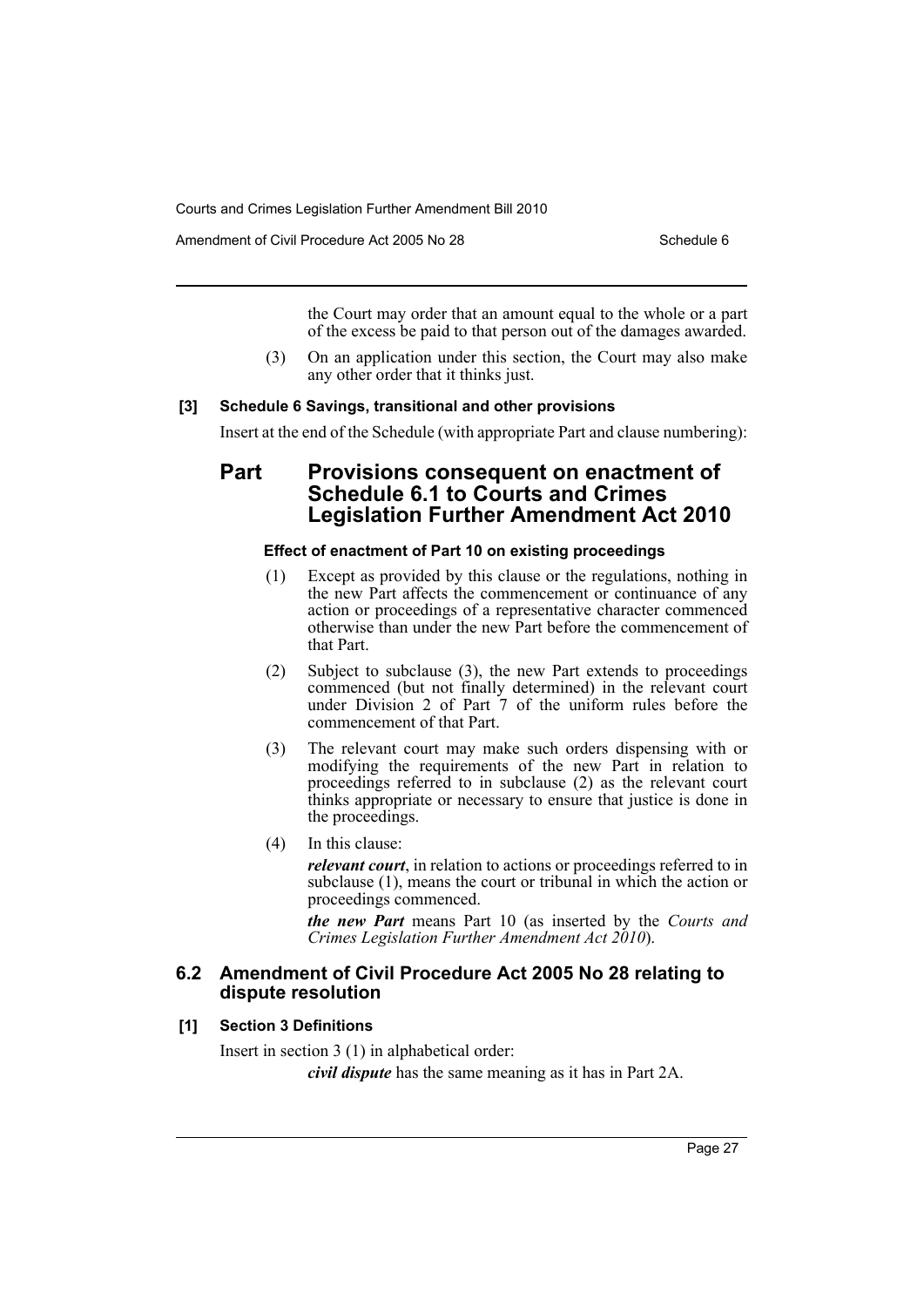Schedule 6 Amendment of Civil Procedure Act 2005 No 28

### **[2] Part 2A**

Insert after Part 2:

# **Part 2A Steps to be taken before the commencement of proceedings**

# **Division 1 Preliminary**

#### **18A Interpretation**

(1) In this Part:

*alternative dispute resolution* means processes (other than a judicial determination) in which an impartial person assists persons in dispute to resolve or narrow the issues in dispute, including (but not limited to) the following:

- (a) mediation (whether or not by a referral under this Act),
- (b) expert determination,
- (c) early neutral evaluation,
- (d) conciliation,
- (e) arbitration (whether or not by a referral under this Act).

*civil dispute* means a dispute that may result in the commencement of civil proceedings.

*costs*, in relation to compliance with the pre-litigation requirements, means costs payable in or in relation to complying with the requirements, and includes fees, disbursements, expenses and remuneration.

*dispute resolution statement* means a statement filed under Division 3.

*mediation* means a structured negotiation process in which the mediator, as a neutral and independent party, assists the parties to a dispute to achieve their own resolution of the dispute.

*pre-litigation protocol*—see section 18C.

*pre-litigation requirements* means the requirements set out in section 18E.

- (2) In the event of an inconsistency between a provision of regulations made under this Part and a provision of any rules of court made under this Part, the provision in the regulations prevails to the extent of the inconsistency.
- (3) Any provision of this Part that enables or provides for rules of court to be made in relation to a matter operates, in relation to a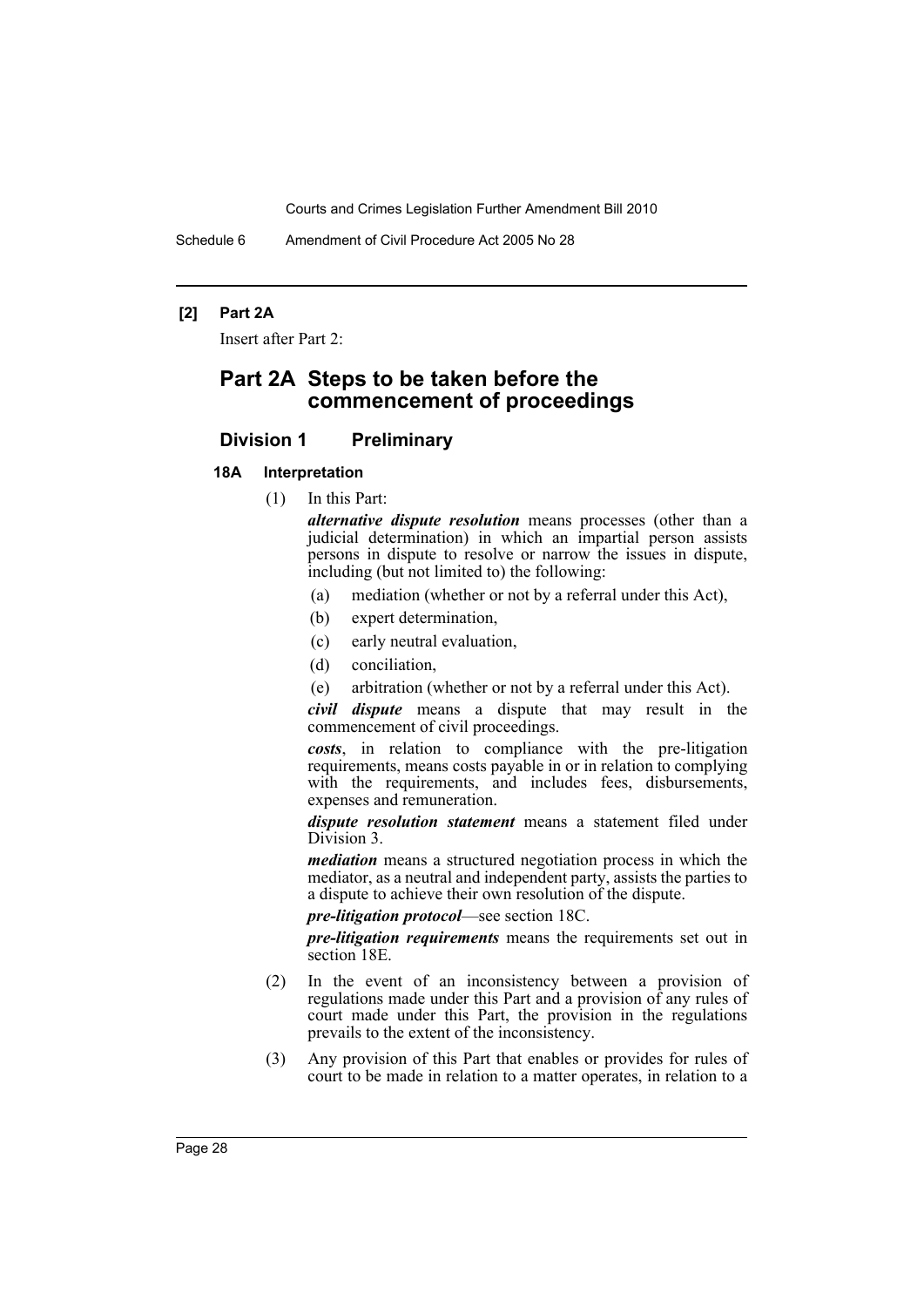Amendment of Civil Procedure Act 2005 No 28 Schedule 6

particular court, to confer power on the rule committee for the court to make local rules in relation to the matter under the Act that constitutes the court.

- (4) Nothing in subsection (3) limits the operation of section 11 (Relationship between uniform rules and local rules).
- (5) If costs of compliance with the pre-litigation requirements are awarded or taken into account in civil proceedings in accordance with a provision of this Part, those costs are to be treated as if they formed part of the costs of the proceedings and the amount of costs payable may be assessed accordingly.

#### **18B Application of Part**

- (1) This Part applies in relation to civil disputes and civil proceedings other than excluded disputes or excluded proceedings.
- (2) Each of the following is an *excluded dispute*:
	- (a) any civil dispute where a person is in dispute with another person who is the subject of a vexatious proceedings order under the *Vexatious Proceedings Act 2008*,
	- (b) any civil dispute (other than a civil dispute referred to in paragraph  $(a)$  or  $(c)$ ) that involves claims that may result in the commencement of excluded proceedings if the issues in dispute are not resolved or narrowed,
	- (c) such other civil disputes (or civil disputes belonging to a class of civil disputes) that are declared under subsection (4) (a) or  $(5)$  to be excluded disputes.
- (3) Each of the following are *excluded proceedings*:
	- (a) any civil proceedings that result from a civil dispute referred to in subsection  $(2)$  (a) or (c),
	- (b) any civil proceedings in the Dust Diseases Tribunal,
	- (c) any civil proceedings in the Industrial Relations Commission, including the Commission in Court Session (the Industrial Court),
	- (d) any civil proceedings in relation to the payment of workers compensation,
	- (e) any civil proceedings in relation to the enforcement of a farm mortgage to which the *Farm Debt Mediation Act 1994* applies,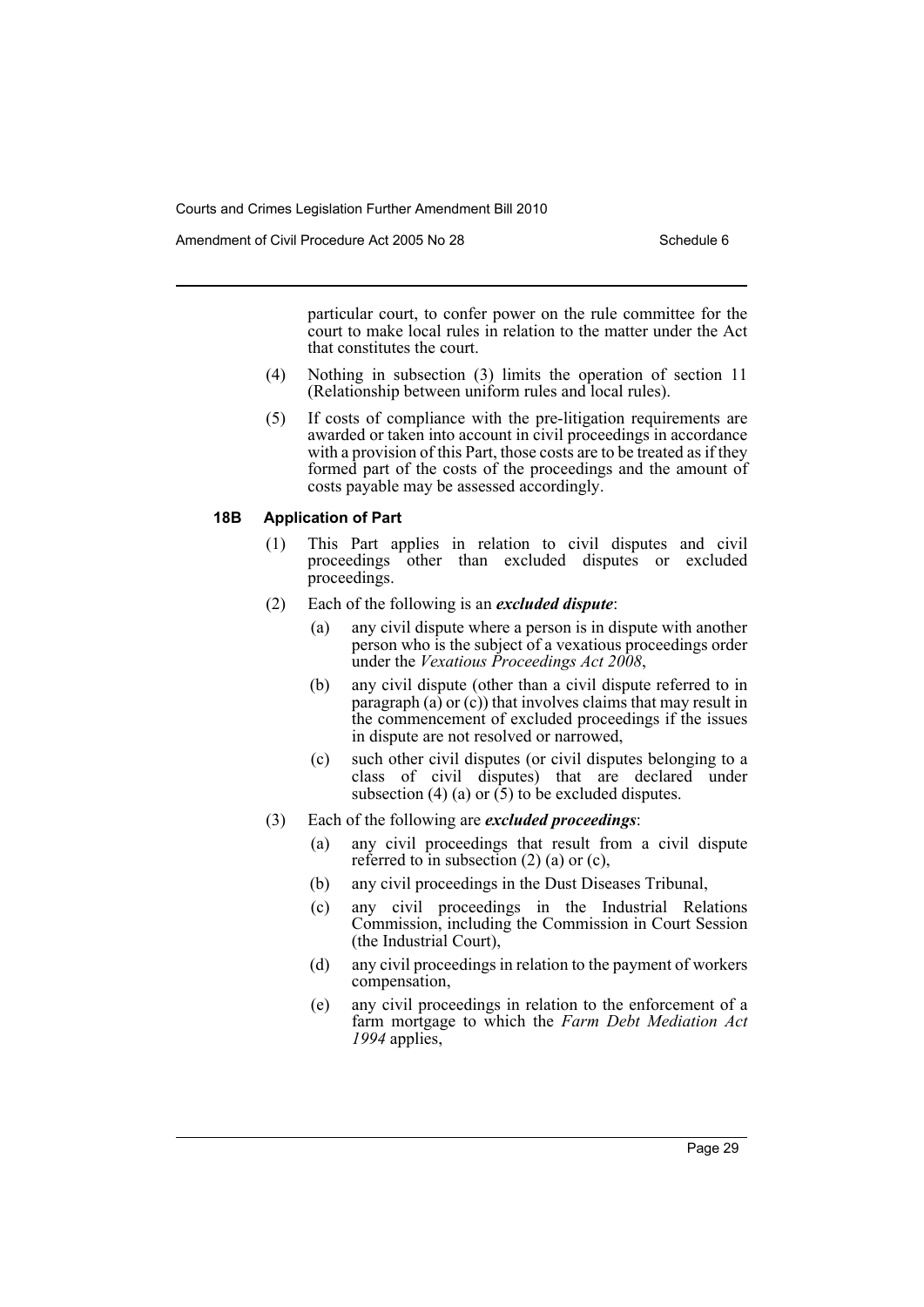- (f) any civil proceedings in relation to a claim to which the *Motor Accidents Act 1988* or the *Motor Accidents Compensation Act 1999* applies,
- (g) any civil proceedings in relation to a claim made under the *Motor Accidents (Lifetime Care and Support) Act 2006*,
- (h) any civil proceedings in which a civil penalty under a civil penalty provision (however described) of or under an Act (including a Commonwealth Act) is sought,
- (i) any ex parte civil proceedings,
- (j) any appeal in civil proceedings,
- (k) such other civil proceedings (or civil proceedings belonging to a class of civil proceedings) that are declared under subsection (4) (a) or  $(\bar{5})$  to be excluded proceedings.
- (4) The Governor may make regulations declaring that:
	- (a) specified civil disputes or civil proceedings (or classes of civil disputes or civil proceedings) are excluded disputes or excluded proceedings for the purposes of this Part, or
	- (b) specified civil disputes or civil proceedings (or classes of civil disputes or civil proceedings) that have been excluded by rules of court under subsection (5) are not to be treated as excluded disputes or excluded proceedings for the purposes of this Part.

**Note.** See section 18A (2) in relation to the resolution of inconsistencies between regulations made by the Governor and rules of court.

(5) Rules of court (including the uniform rules) may declare that specified civil disputes or civil proceedings (or classes of civil disputes or civil proceedings) are excluded disputes or excluded proceedings for the purposes of this Part.

#### **18C Pre-litigation protocols**

- (1) A *pre-litigation protocol* is a set of provisions setting out steps that will constitute reasonable steps for the purposes of the pre-litigation requirements in their application to a specified class of civil disputes to which this Part applies.
- (2) Without limiting subsection (1), a pre-litigation protocol for a class of civil disputes may provide for any of the following matters:
	- (a) appropriate notification and communication steps,
	- (b) appropriate responses to notifications and communication steps,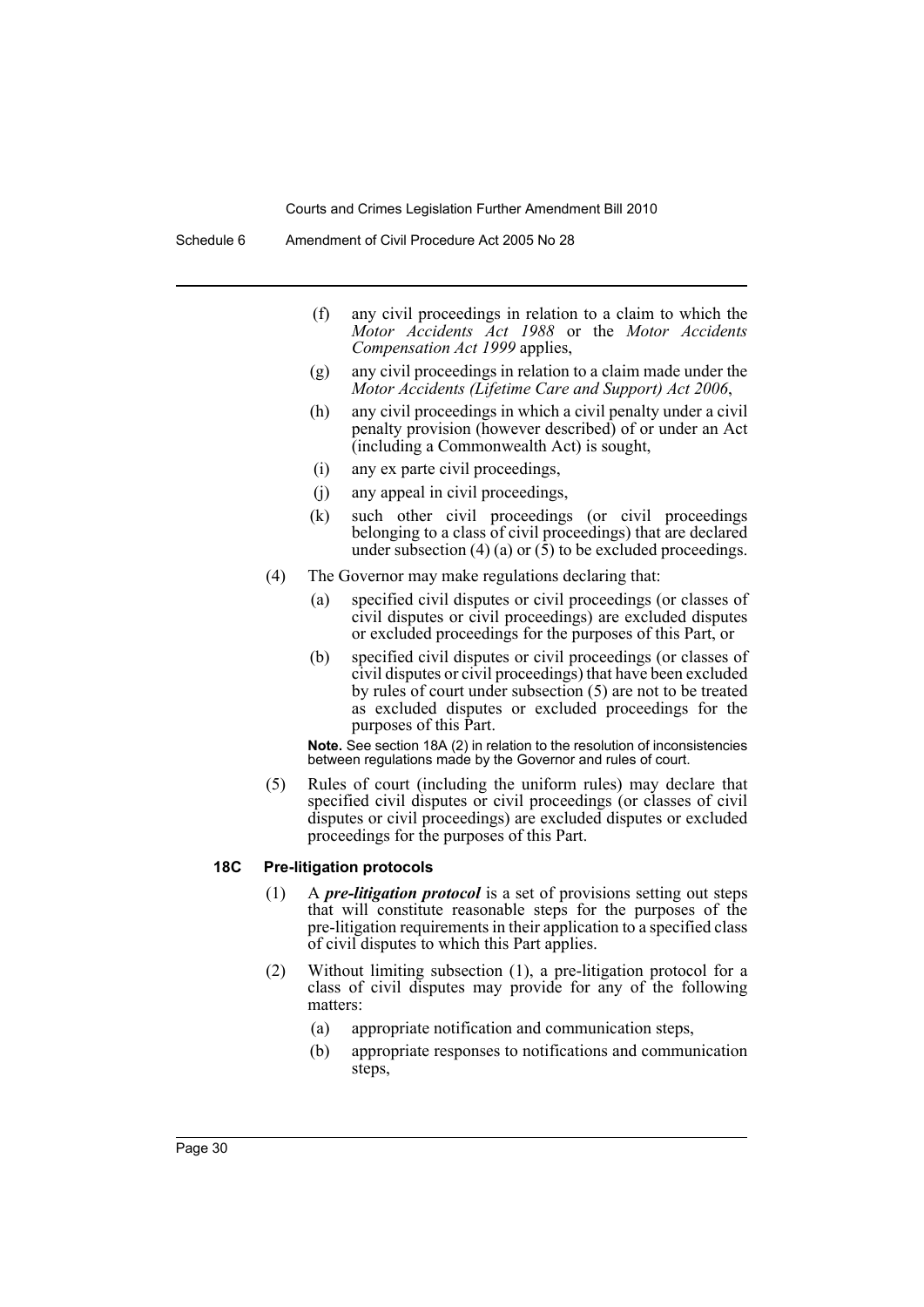Amendment of Civil Procedure Act 2005 No 28 Schedule 6

- (c) appropriate correspondence, information and documents for exchange between the persons involved in the dispute,
- (d) appropriate negotiation and alternative dispute resolution options,
- (e) appropriate procedures to be followed in relation to the gathering of evidence (including expert evidence).
- (3) The Governor may make regulations setting out a pre-litigation protocol for a specified class of civil disputes to which this Part applies.
- (4) Rules of court (including the uniform rules) may also set out a pre-litigation protocol for a specified class of civil disputes to which this Part applies.

# **Division 2 Pre-litigation requirements**

#### **18D Compliance with pre-litigation requirements prior to commencement of civil proceedings**

Each person involved in a civil dispute to which this Part applies is to comply with the pre-litigation requirements before the commencement of any civil proceedings in a court in relation to that dispute.

# **18E Pre-litigation requirements**

- (1) Each person involved in a civil dispute to which this Part applies is to take reasonable steps having regard to the person's situation, the nature of the dispute (including the value of any claim and complexity of the issues) and any applicable pre-litigation protocol:
	- (a) to resolve the dispute by agreement, or
	- (b) to clarify and narrow the issues in dispute in the event that civil proceedings are commenced.
- (2) For the purposes of this section, reasonable steps include (but are not limited to) the following:
	- (a) notifying the other person of the issues that are, or may be, in dispute, and offering to discuss them, with a view to resolving the dispute,
	- (b) responding appropriately to any such notification by communicating about what issues are, or may be, in dispute, and offering to discuss them, with a view to resolving the dispute,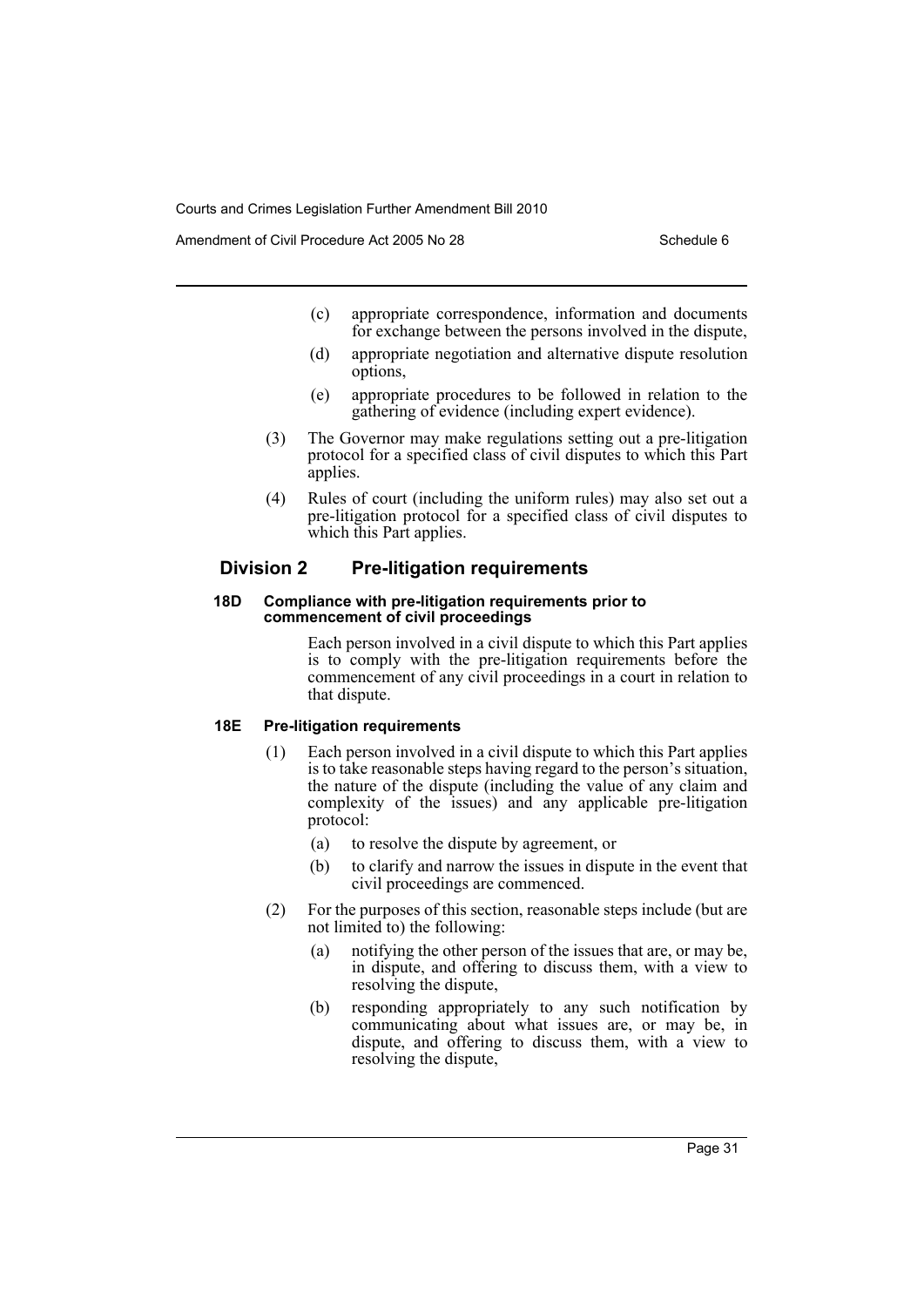- (c) exchanging appropriate pre-litigation correspondence, information and documents critical to the resolution of the dispute,
- (d) considering, and where appropriate proposing, options for resolving the dispute without the need for civil proceedings in a court, including (but not limited to) resolution through genuine and reasonable negotiations and alternative dispute resolution processes,
- (e) taking part in alternative dispute resolution processes.
- (3) Each person involved in a civil dispute to which this Part applies is not to unreasonably refuse to participate in genuine and reasonable negotiations or alternative dispute resolution processes.
- (4) Nothing in this section requires a person to provide any correspondence, information or document that might tend to incriminate the person.

#### **18F Protection and use of information and documents disclosed under pre-litigation requirements**

- (1) A person involved in a civil dispute to which this Part applies who receives any information or documents provided by another person involved in a civil dispute in accordance with the pre-litigation requirements (and not otherwise available to the recipient) is subject to an obligation not to use the information or documents, or permit the information or documents to be used, for a purpose other than in connection with:
	- (a) the resolution of the civil dispute between the persons involved in the civil dispute, or
	- (b) any civil proceedings arising out of the civil dispute.
- (2) Despite subsection (1), a person involved in a civil dispute or a party to civil proceedings to which this Part applies may:
	- (a) agree in writing to the use of information or documents otherwise protected under subsection (1), or
	- (b) be released from the obligation imposed under subsection (1) by leave of the court.
- (3) A court may treat a failure to comply with the obligation under subsection (1) as a contempt of court if the court is satisfied that there was no lawful or reasonable excuse for the failure.
- (4) If documents exchanged in accordance with the pre-litigation requirements are permitted by this section to be used in civil proceedings arising from the dispute to which the requirements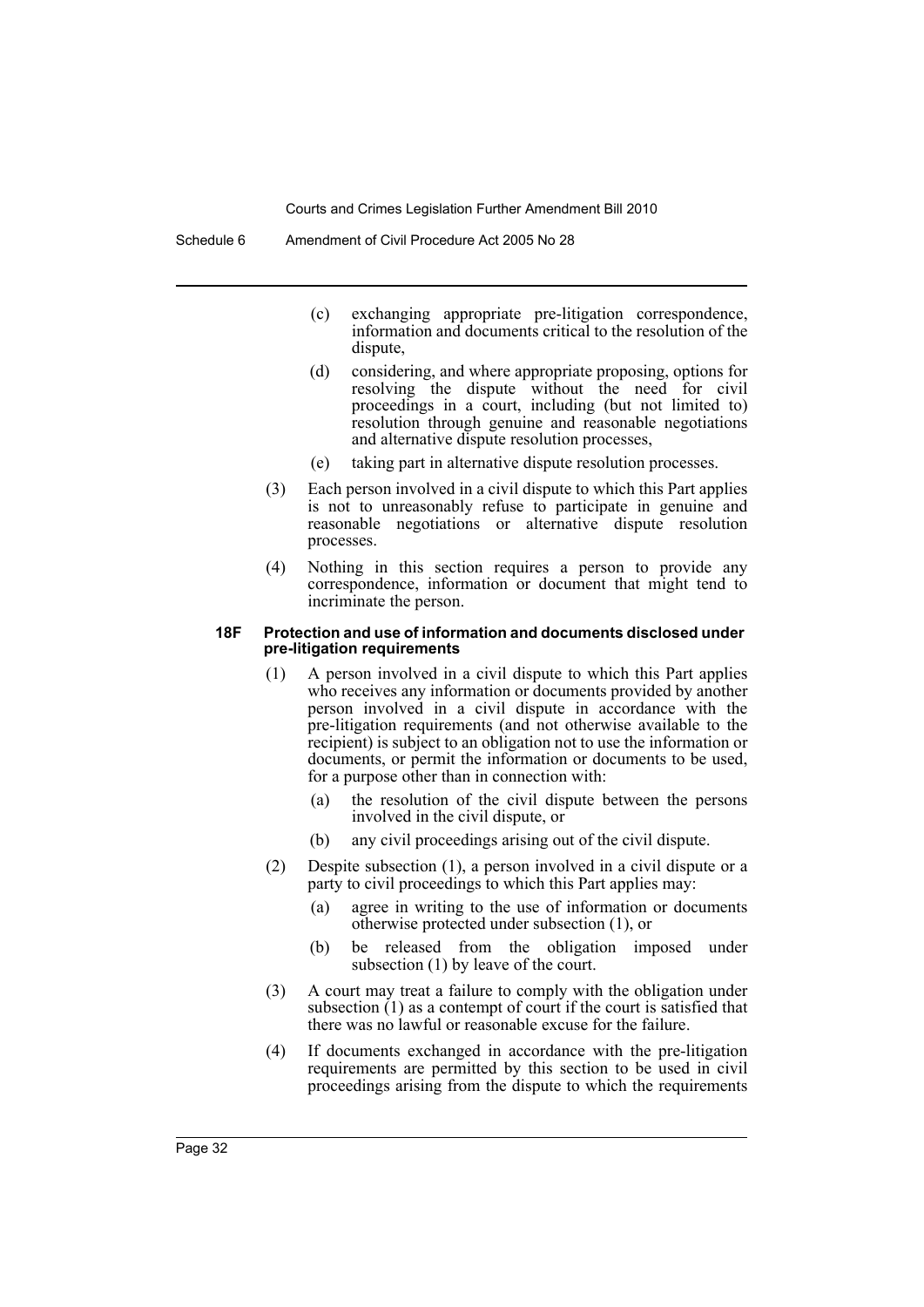Amendment of Civil Procedure Act 2005 No 28 Schedule 6

applied, those documents are to be obtained and admitted into evidence in accordance with the usual rules and procedures applicable in the court in relation to the obtaining and admission of documentary evidence.

- (5) Nothing in this section:
	- (a) limits any other undertaking to a court (implied or specific) whether at common law or otherwise, in relation to information or documents disclosed or discovered in civil proceedings, or
	- (b) limits the operation of section 18O in relation to a mediation to which that section applies.

# **Division 3 Filing of dispute resolution statements by parties to civil proceedings**

### **18G Dispute resolution statement to be filed by plaintiff**

- (1) A plaintiff who commences civil proceedings to which this Part applies is to file a dispute resolution statement at the time the originating process for the proceedings is filed.
- (2) A dispute resolution statement filed under subsection (1) is to specify:
	- (a) the steps that have been taken to try to resolve or narrow the issues in dispute between the plaintiff and the defendant in the proceedings, or
	- (b) the reasons why no such steps were taken, which may relate to (but are not limited to) the following:
		- (i) the urgency of the proceedings (including that the limitation period for the commencement of the proceedings is about to expire),
		- (ii) whether, and the extent to which, the safety or security of any person or property would have been compromised by taking such steps.

# **18H Dispute resolution statement to be filed by defendant**

- (1) A defendant in civil proceedings to which this Part applies who has been served with a copy of a dispute resolution statement filed by the plaintiff is to file a dispute resolution statement at the time the defendant files a defence in the proceedings.
- (2) A dispute resolution statement filed under subsection (1) is to:
	- (a) state that the defendant agrees with the dispute resolution statement filed by the plaintiff, or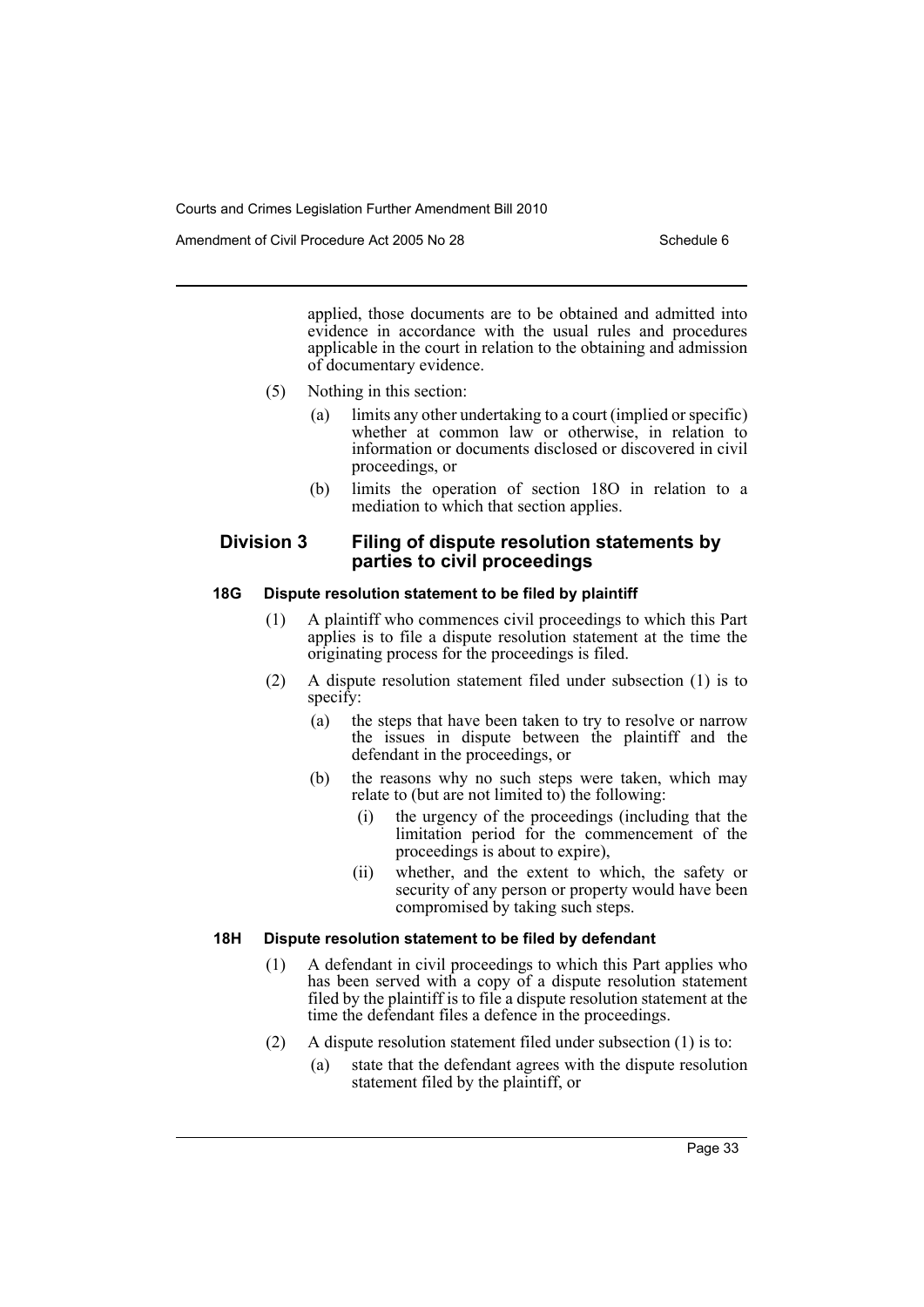Schedule 6 Amendment of Civil Procedure Act 2005 No 28

(b) if the defendant disagrees in whole or part with the dispute resolution statement filed by the plaintiff—specify the respect in which, and reasons why, the defendant disagrees and specify other reasonable steps that the defendant believes could usefully be undertaken to resolve the dispute.

#### **18I Dispute resolution statement to comply with uniform rules**

A dispute resolution statement filed under this Division is to comply with such additional requirements as may be specified in rules of court (including the uniform rules).

**Note.** See also section 17, which enables the Uniform Rules Committee to approve forms for documents to be used in connection with civil proceedings.

# **Division 4 Duties of legal practitioners**

#### **18J Duty of legal practitioners to provide certain information**

- (1) A legal practitioner who is engaged to represent a person involved in a civil dispute to which this Part applies is to:
	- (a) inform the person about the applicability of the pre-litigation requirements to the dispute (including of the need to file a dispute resolution statement in relation to those requirements if civil proceedings are commenced), and
	- (b) advise the person about the alternatives to the commencement of civil proceedings (including alternative dispute resolution processes) that are reasonably available to the person in the circumstances in order to resolve or narrow the issues in dispute.
- (2) In determining whether a costs order should be made against a legal practitioner under section 99, a court may take into account a failure by the legal practitioner to comply with subsection (1).

#### **Division 5 Consequences of non-compliance with this Part**

#### **18K Failure to comply does not prevent commencement or affect validity of proceedings**

- (1) Non-compliance with the pre-litigation requirements:
	- (a) does not (unless the court otherwise orders or the uniform rules otherwise provide) prevent or preclude a person from commencing civil proceedings in a court, or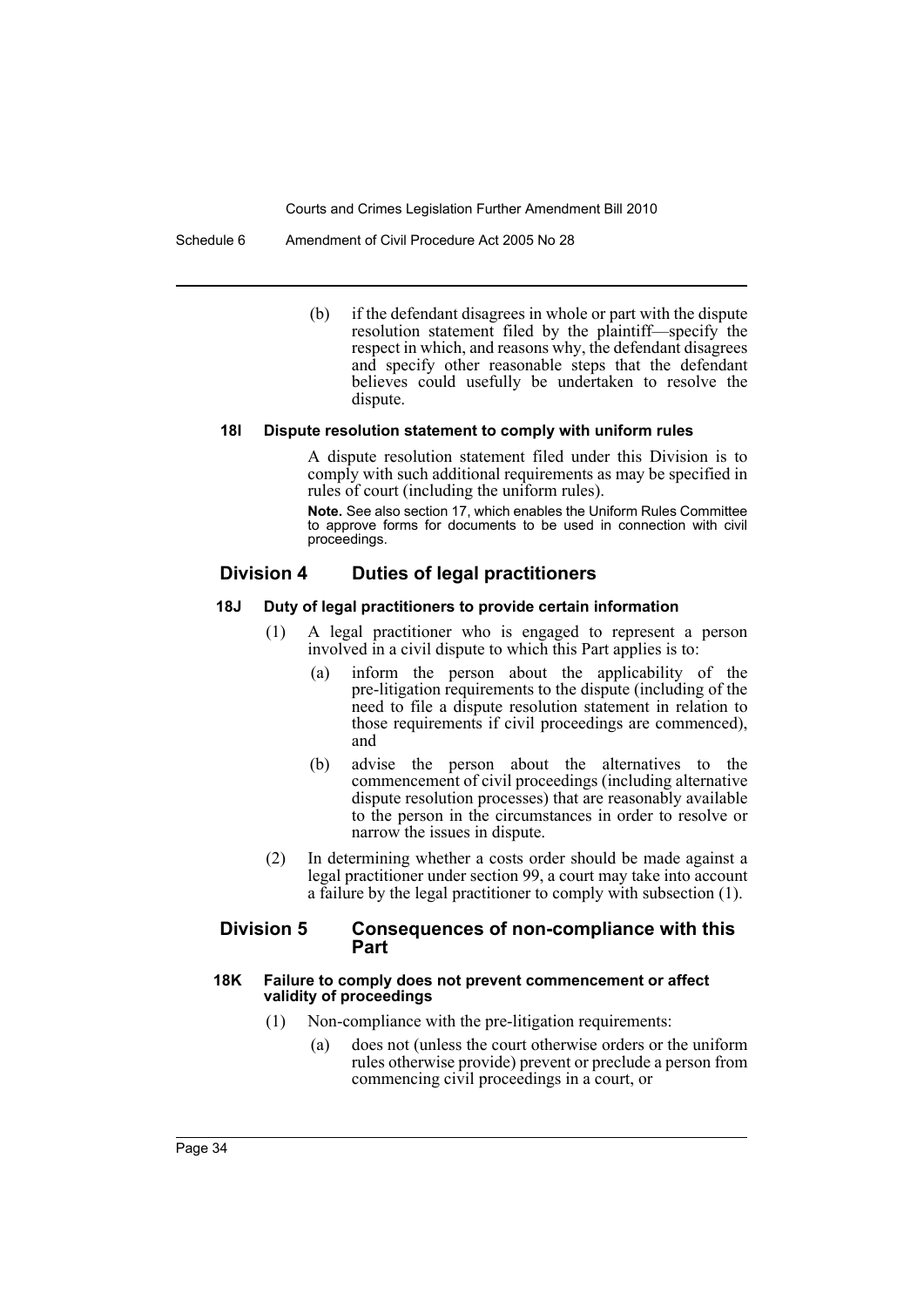Amendment of Civil Procedure Act 2005 No 28 Schedule 6

- (b) does not invalidate civil proceedings that have otherwise been duly commenced.
- (2) A failure to file a dispute resolution statement in civil proceedings to which this Part applies does not invalidate the originating process commencing the proceedings, a response to such a process or the proceedings if they have otherwise been duly filed or commenced.

#### **18L Persons generally to bear own costs of compliance with pre-litigation requirements**

Subject to this Division, each person involved in a civil dispute (or each party to civil proceedings) to which this Part applies is to bear that person's or party's own costs of compliance with the pre-litigation requirements, unless rules of court (including the uniform rules) otherwise provide.

#### **18M Court may make orders as to costs of compliance with pre-litigation requirements**

- (1) Despite section 18L, a court may:
	- (a) order that a party to civil proceedings to which this Part applies pay all or a specific part of another party's costs of compliance with the pre-litigation requirements if satisfied that it is reasonable to do so, having regard to the overriding purpose of this Act, and
	- (b) make a costs order under section 99 against a legal practitioner and, in determining whether such an order should be made, the court may take into account any conduct by the legal practitioner that causes a party to civil proceedings to which this Part applies not to comply with the pre-litigation requirements.
- (2) A court may make an order under subsection (1) (a) of its own motion or on the application of a party to the civil proceedings.

### **18N Court may take failure to comply with pre-litigation requirements into account**

- (1) If a court is satisfied that a party to civil proceedings to which this Part applies has failed to comply with the pre-litigation requirements, the court may take into account that failure:
	- (a) in determining costs in the proceeding generally, and
	- (b) in making any order about the procedural obligations of parties to proceedings, and
	- (c) in making any other order it considers appropriate.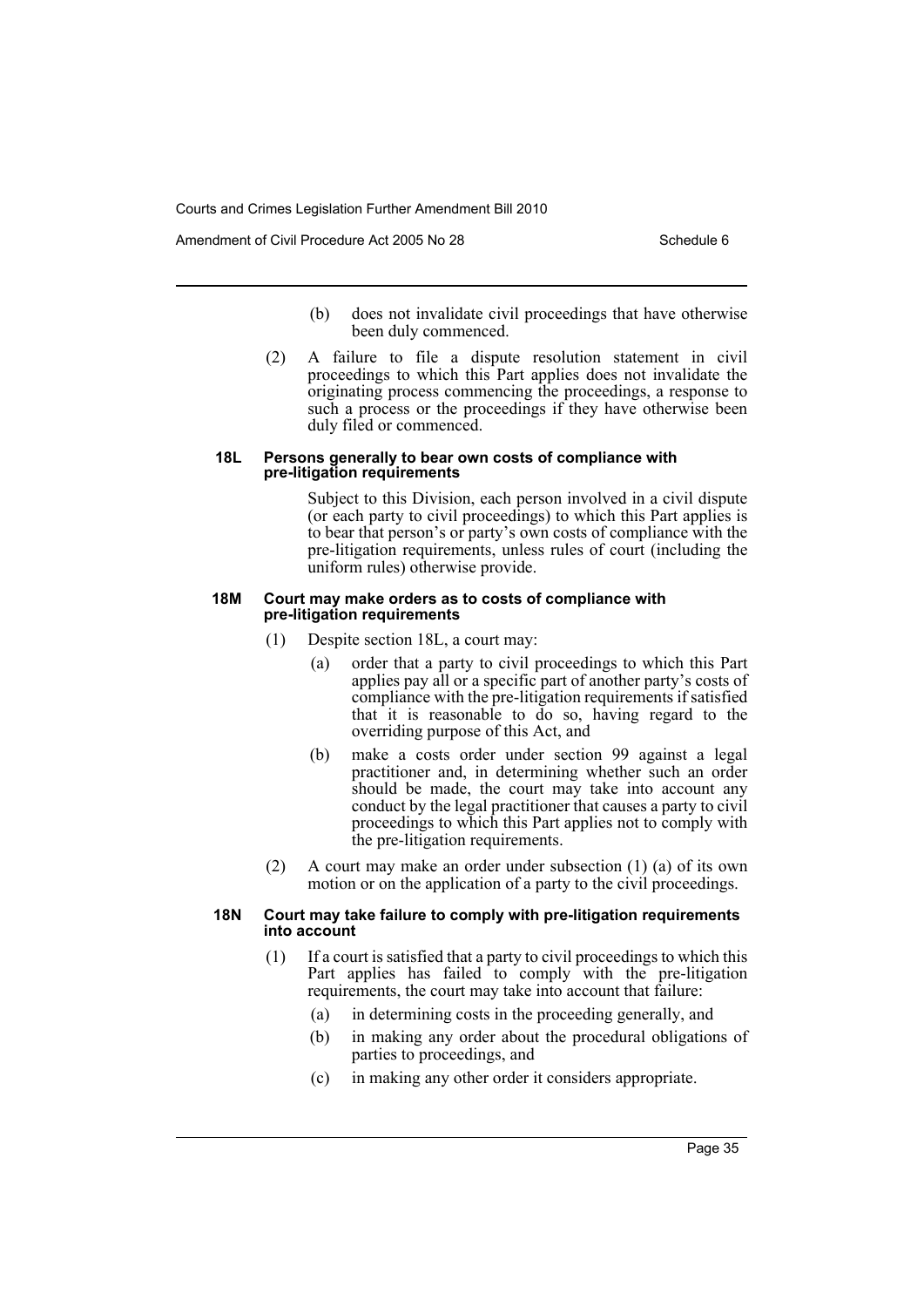- (2) In determining whether to take into account a failure to comply with the pre-litigation requirements, the court may have regard to any of the following matters:
	- (a) whether or not the persons in dispute were legally represented,
	- (b) whether or not compliance might have resulted in self-incrimination by a person in dispute,
	- (c) any reasons that have been provided for the failure by the persons in dispute,
	- (d) any other matter that the court considers relevant.
- (3) A court may make an order under subsection (1) of its own motion or on the application of a party to the civil proceedings.

# **Division 6 Miscellaneous**

#### **18O Disclosure and publication of information concerning mediation undertaken for the purposes of this Part**

(1) In this section:

*mediation* means a meeting arranged for the mediation of a civil dispute to which this Part applies, and includes any steps taken in the course of making arrangements for the meeting or in the course of the follow-up of a meeting.

- (2) The following provisions apply in relation to a mediation:
	- (a) evidence of anything said or of any admission made in the mediation is not admissible in any proceedings before any court or other body,
	- (b) a document prepared for the purposes of, or in the course of, or as a result of, the mediation, or any copy of such a document, is not admissible in evidence in any proceedings before any court or other body.
- (3) Subsection (2) does not apply with respect to any evidence or document if:
	- (a) the persons in attendance at, or identified during, the mediation and, in the case of a document, all persons specified in the document, consent to the admission of the evidence or document, or
	- (b) the evidence is called to prove that an agreement or other arrangement has been reached as a result of a mediation and the substance of the agreement or arrangement.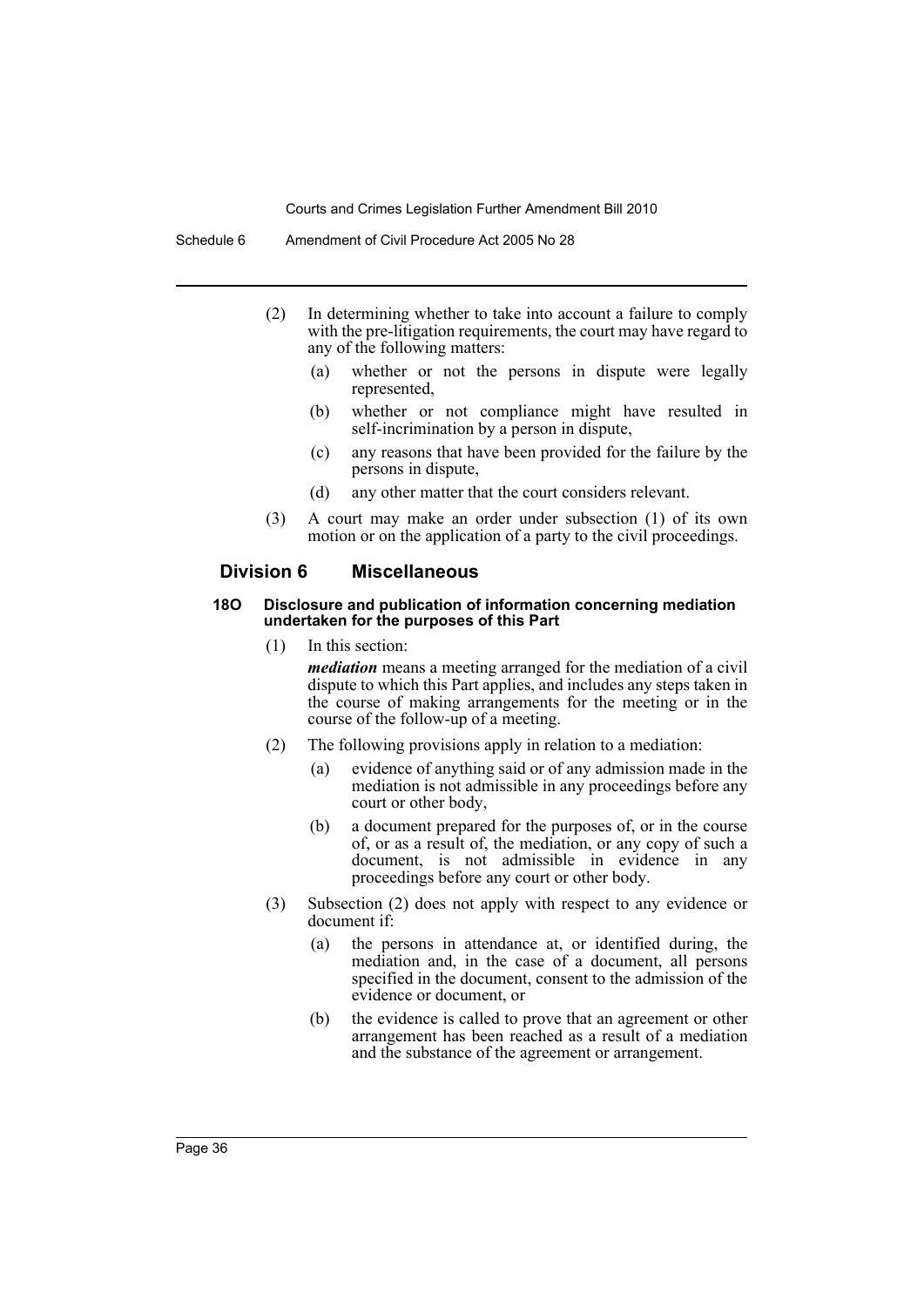Amendment of Civil Procedure Act 2005 No 28 Schedule 6

- (4) The same privilege with respect to defamation as exists with respect to judicial proceedings and a document produced in judicial proceedings exists with respect to:
	- (a) a mediation, or
	- (b) a document or other material sent to or produced to a mediator for the purpose of enabling a mediation to be arranged.
- (5) The privilege conferred by subsection (4) extends only to a publication made:
	- (a) at a mediation, or
	- (b) in a document or other material sent to or produced to a mediator for the purpose of enabling a mediation to be arranged.

# **[3] Section 56 Overriding purpose**

Omit "civil proceedings" and "the proceedings" from section 56 (1).

Insert instead "a civil dispute or civil proceedings" and "the dispute or proceedings", respectively.

# **[4] Section 56 (3A)**

Insert after section 56 (3):

(3A) A party to a civil dispute or civil proceedings is under a duty to take reasonable steps to resolve or narrow the issues in dispute in accordance with the provisions of Part 2A (if any) that are applicable to the dispute or proceedings in a way that is consistent with the overriding purpose.

# **[5] Section 56 (4)**

Omit the subsection. Insert instead:

- (4) Each of the following persons must not, by their conduct, cause a party to a civil dispute or civil proceedings to be put in breach of a duty identified in subsection  $(3)$  or  $(3A)$ :
	- (a) any solicitor or barrister representing the party in the dispute or proceedings,
	- (b) any person with a relevant interest in the proceedings commenced by the party.

# **[6] Section 56 (5)**

Insert ",  $(3A)$ " after " $(3)$ ".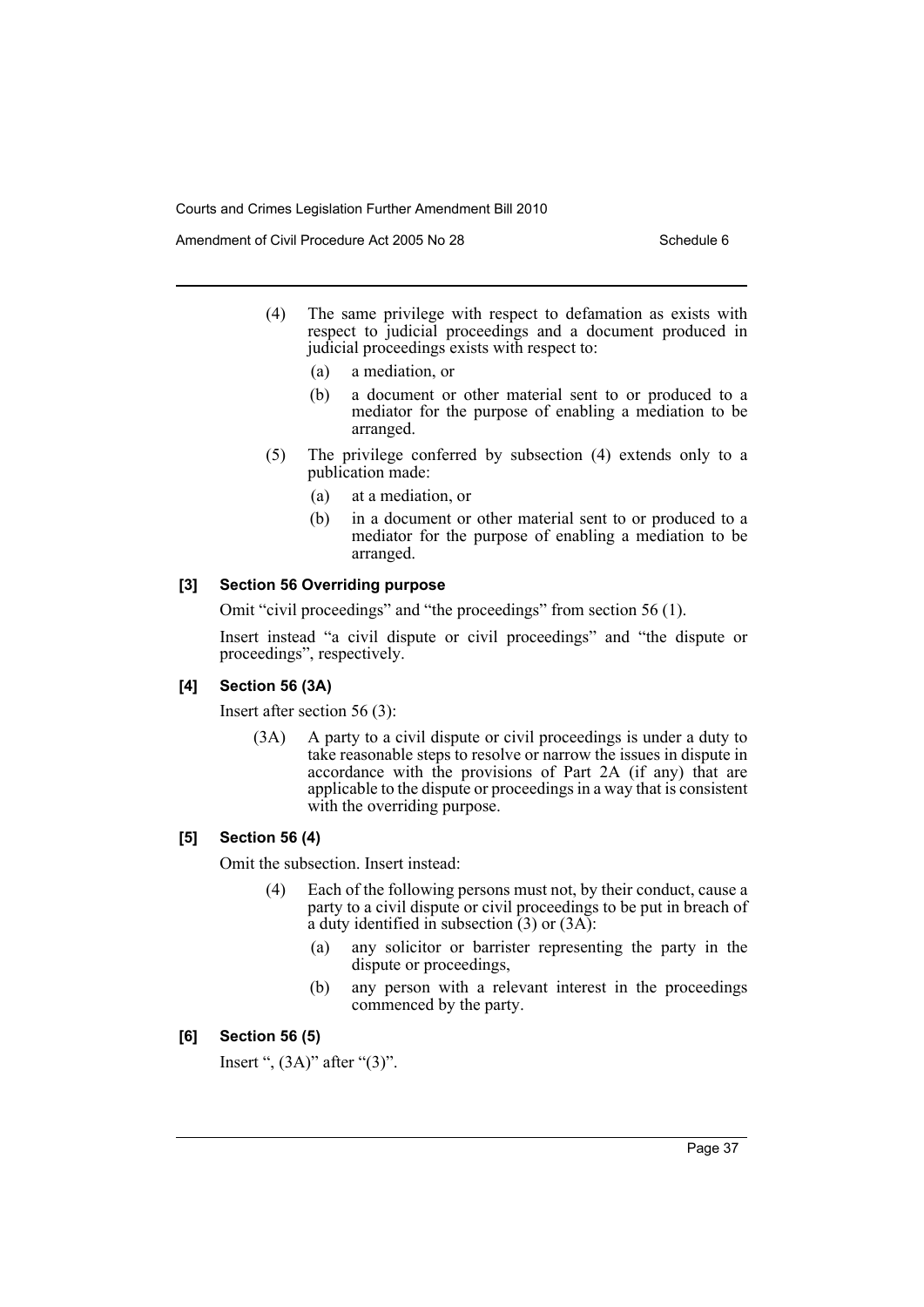Schedule 6 Amendment of Civil Procedure Act 2005 No 28

# **[7] Section 56 (6) and (7)**

Insert after section 56 (5):

- (6) For the purposes of this section, a person has a *relevant interest* in civil proceedings if the person:
	- (a) provides financial assistance or other assistance to any party to the proceedings, and
	- (b) exercises any direct or indirect control, or any influence, over the conduct of the proceedings or the conduct of a party in respect of the proceedings.

**Note.** Examples of persons who may have a relevant interest are insurers and persons who fund litigation.

(7) In this section:

*party* to a civil dispute means a person who is involved in the dispute.

### **[8] Schedule 3 Rule-making powers**

Insert after clause 34:

- 35 The pre-litigation requirements under Part 2A (including the practice and procedure relating to the pre-litigation requirements).
- 36 Pre-litigation requirements other than those under Part 2A (including specific protocols for civil proceedings or classes of civil proceedings).

# **[9] Schedule 6**

Insert at the end of the Schedule (with appropriate Part and clause numbering):

# **Part Provisions consequent on enactment of Schedule 6.2 to Courts and Crimes Legislation Further Amendment Act 2010**

# **Application of Part 2A**

(1) Part 2A (as inserted by the *Courts and Crimes Legislation Further Amendment Act 2010*) extends to civil proceedings commenced on or after the commencement of that Part in relation to civil disputes arising before that commencement, but only if the proceedings are commenced after the expiry of the transitional period.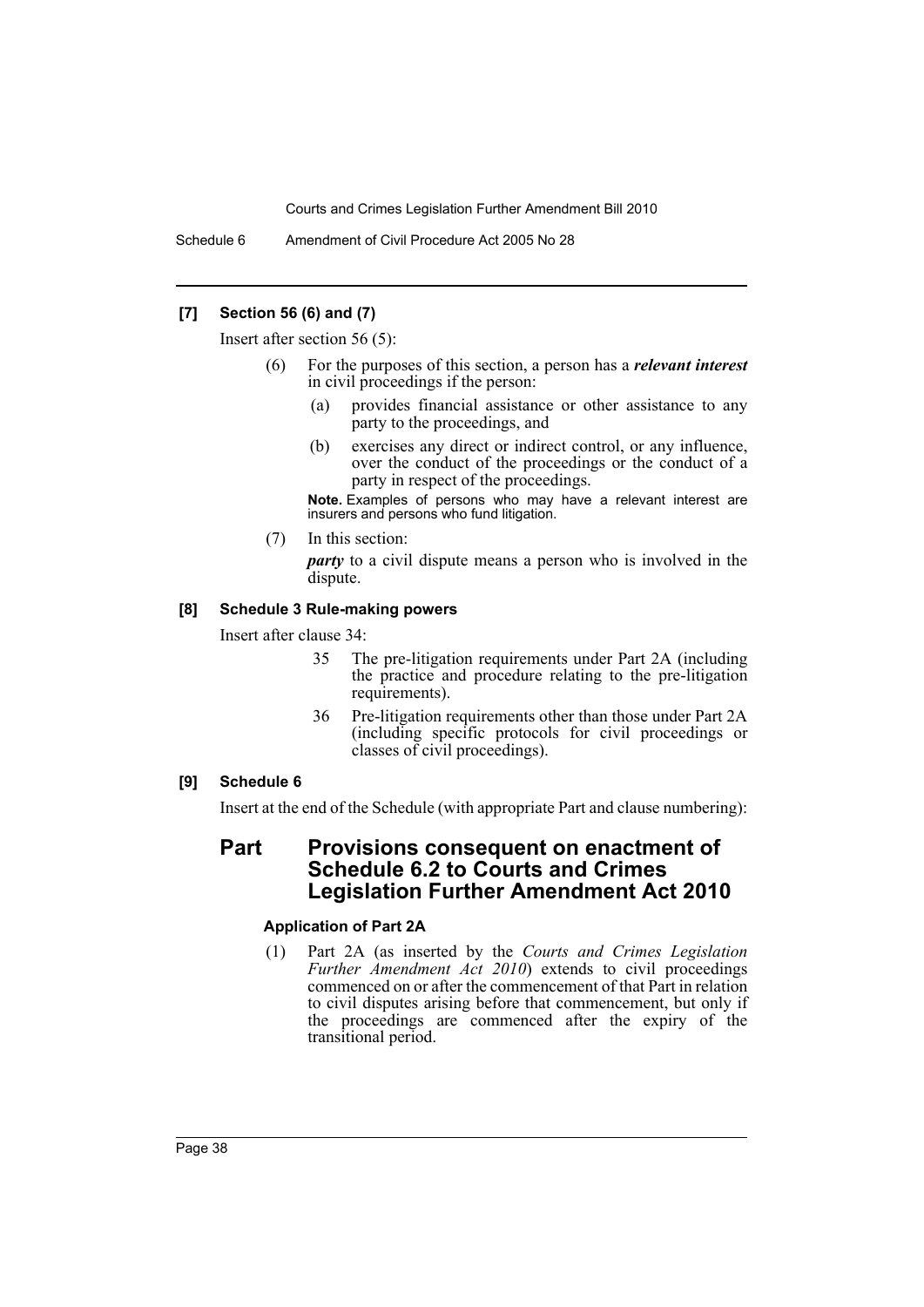Amendment of Civil Procedure Act 2005 No 28 Schedule 6

# (2) In this clause:

*transitional period* means the period:

- (a) commencing on the day on which Part 2A commences, and
- (b) ending at the end of the day that is 6 months after the day on which Part 2A commences.

# **6.3 Miscellaneous amendments to Civil Procedure Act 2005**

# **[1] Schedule 3 Rule-making powers**

Insert after clause 25:

25A The means for answering questions as to the principles of the law of a country other than Australia, and their application.

# **[2] Schedule 6 Savings, transitional and other provisions**

Insert at the end of clause 1 (1):

*Courts and Crimes Legislation Further Amendment Act 2010*

# **6.4 Amendment of Uniform Civil Procedure Rules 2005**

Rules 7.4 and 7.5 of the *Uniform Civil Procedure Rules 2005* are repealed.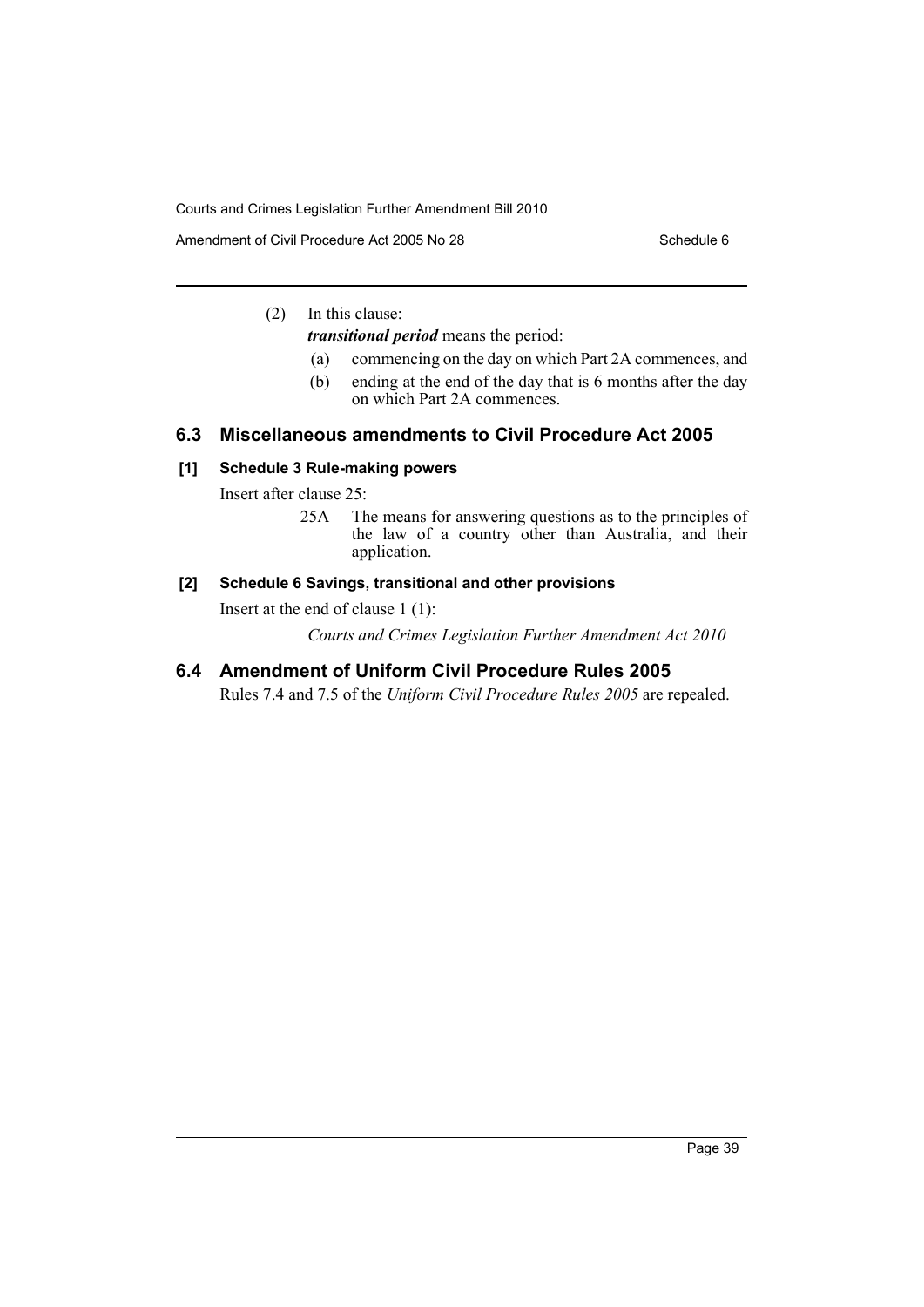Schedule 7 Amendment of Community Services (Complaints, Reviews and Monitoring) Act 1993 No 2

# **Schedule 7 Amendment of Community Services (Complaints, Reviews and Monitoring) Act 1993 No 2**

# **[1] Section 33 Right of appearance**

Insert after section 33 (3):

- (3A) Anything done or omitted to be done by a member of the Guardian Ad Litem Panel who is appointed by the Tribunal as a guardian ad litem does not subject the member personally to any action, liability, claim or demand if the thing was done, or omitted to be done, in good faith for the purposes of exercising his or her functions as a guardian ad litem under this Act.
- (3B) However, any such liability attaches instead to the Crown.

# **[2] Section 33 (7)**

Insert in alphabetical order:

*Guardian Ad Litem Panel* means the panel constituted as the Guardian Ad Litem Panel by the Director-General of the Department of Justice and Attorney General.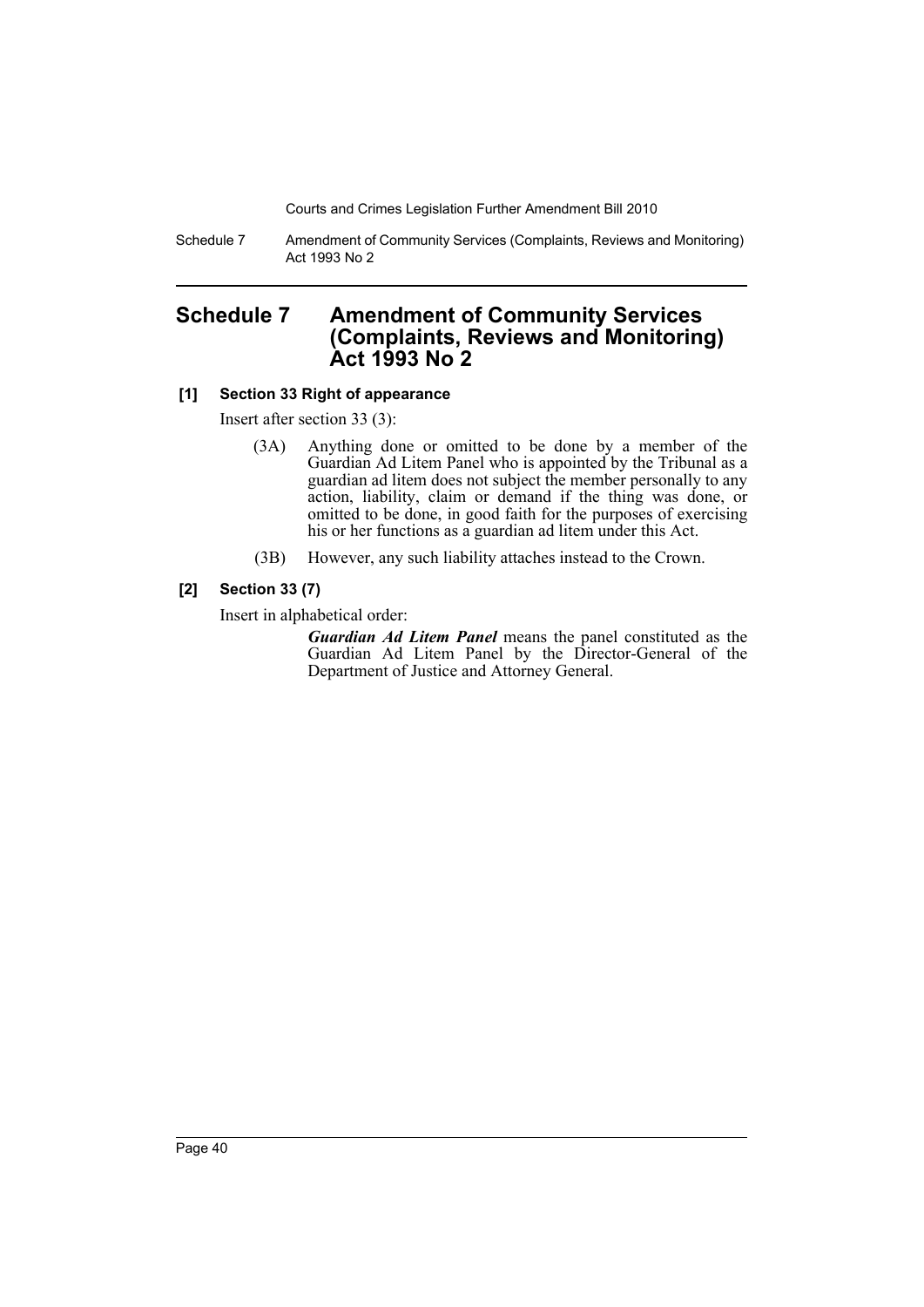Amendment of Consumer, Trader and Tenancy Tribunal Act 2001 No 82 Schedule 8

# **Schedule 8 Amendment of Consumer, Trader and Tenancy Tribunal Act 2001 No 82**

## **[1] Section 36 Representation of parties**

Insert after section 36 (7):

- (7A) Anything done or omitted to be done by a member of the Guardian Ad Litem Panel who is appointed under subsection (6) does not subject the member personally to any action, liability, claim or demand if the thing was done, or omitted to be done, in good faith for the purposes of exercising his or her functions under this Act.
- (7B) However, any such liability attaches instead to the Crown.

### **[2] Section 36 (10)**

Insert after section 36 (9):

(10) In this section:

*Guardian Ad Litem Panel* means the panel constituted as the Guardian Ad Litem Panel by the Director-General of the Department of Justice and Attorney General.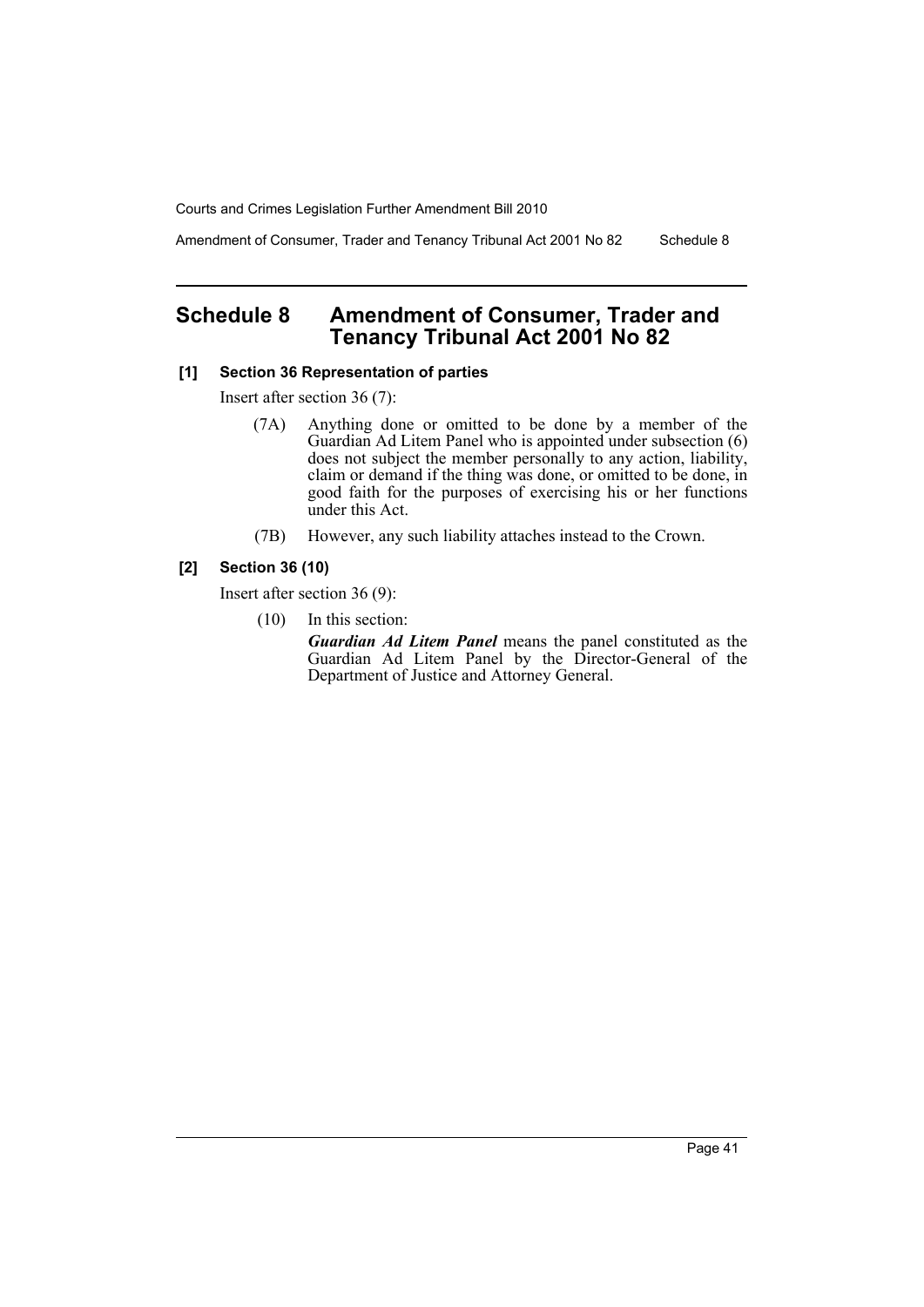Schedule 9 Amendment of Crimes Act 1900 No 40

# **Schedule 9 Amendment of Crimes Act 1900 No 40**

# **Section 44**

Omit the section. Insert instead:

### **44 Failure of persons to provide necessities of life**

- (1) A person:
	- (a) who is under a legal duty to provide another person with the necessities of life, and
	- (b) who, without reasonable excuse, intentionally or recklessly fails to provide that person with the necessities of life,

is guilty of an offence if the failure causes a danger of death or causes serious injury, or the likelihood of serious injury, to that person.

Maximum penalty: Imprisonment for 5 years.

(2) A person cannot be found guilty of both an offence against section 43A and an offence against this section in respect of the same act or omission.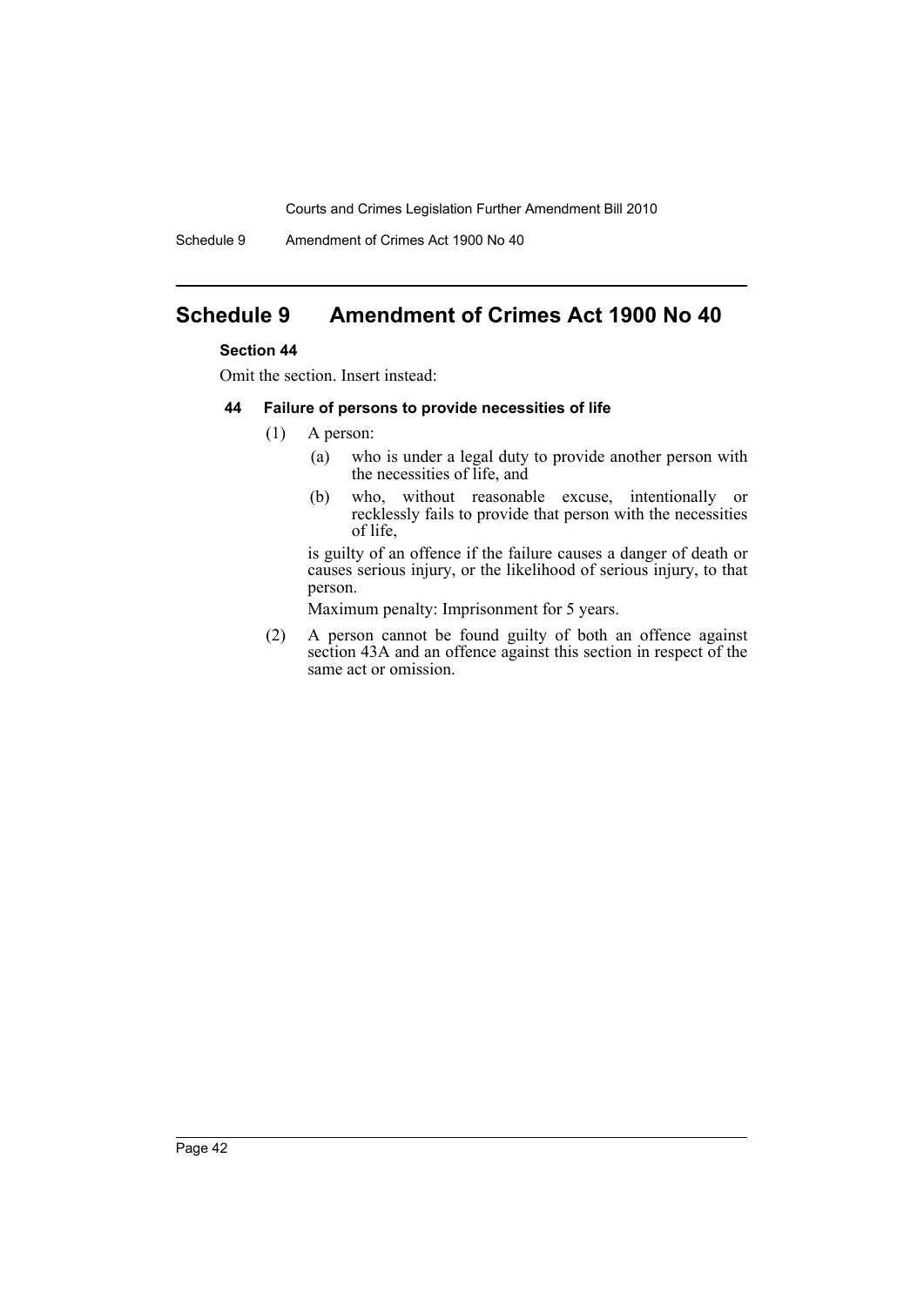Amendment of Crimes (Criminal Organisations Control) Act 2009 No 6 Schedule 10

# **Schedule 10 Amendment of Crimes (Criminal Organisations Control) Act 2009 No 6**

**[1] Section 39 Report to Ombudsman on exercise of powers and monitoring by Ombudsman**

Omit "2 years" from section 39 (1). Insert instead "4 years".

**[2] Section 39 (5)**

Omit "2-year period". Insert instead "4-year period".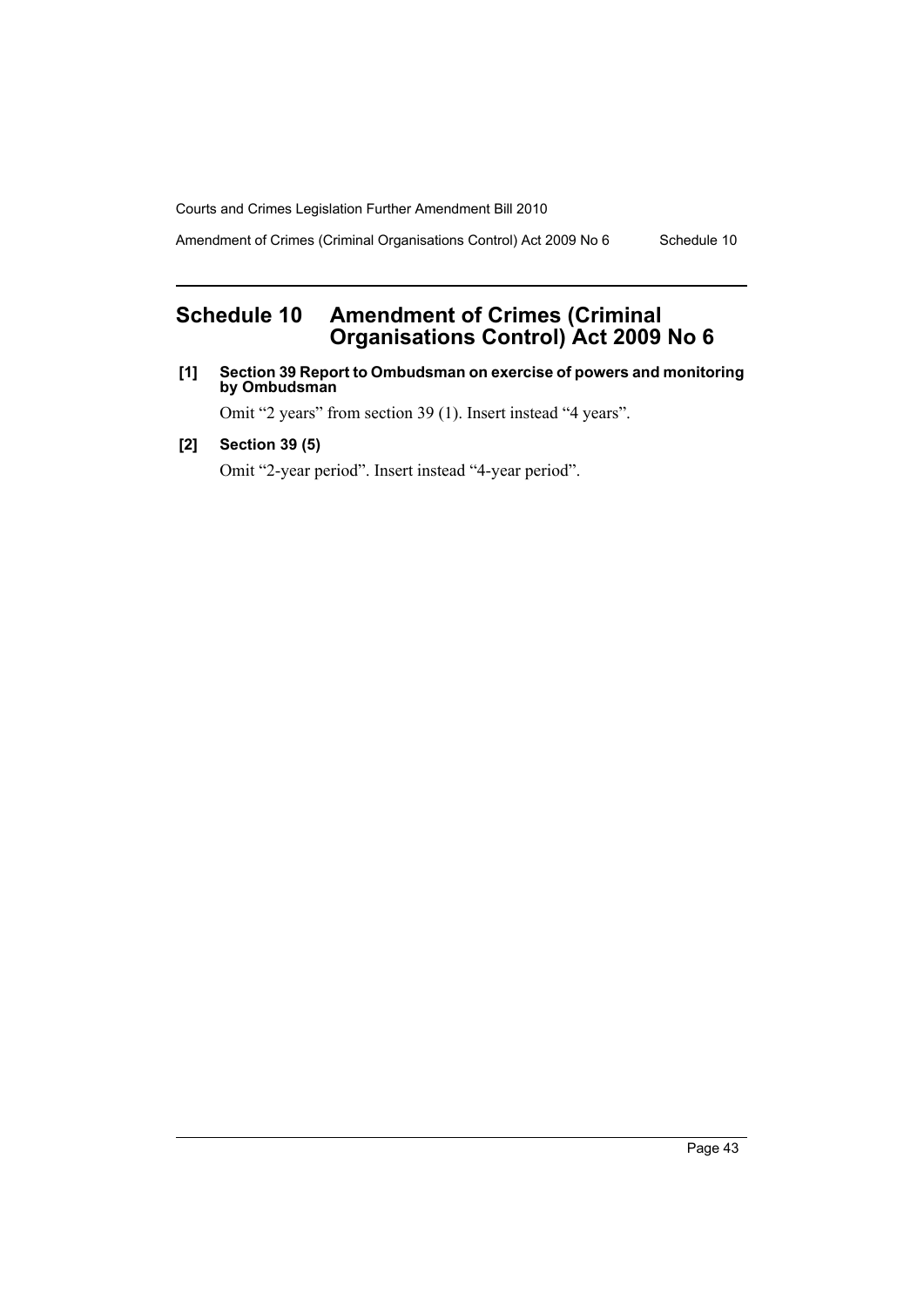Schedule 11 Amendment of Criminal Appeal Act 1912 No 16

# **Schedule 11 Amendment of Criminal Appeal Act 1912 No 16**

### **[1] Section 5F Appeal against interlocutory judgment or order**

Insert after section 5F (3):

- (3AA) A person who is not a party to proceedings to which this section applies may appeal to the Court of Criminal Appeal against a decision in those proceedings to grant leave under Division 2 of Part 5 of Chapter 6 of the *Criminal Procedure Act 1986* or a determination in those proceedings that a document or evidence does not contain a protected confidence within the meaning of that Division, if the person is:
	- (a) a person who, because of the leave, is required to produce a document or adduce evidence that contains a protected confidence, or
	- (b) a protected confider in relation to a protected confidence that may be produced or adduced because of the leave, or
	- (c) a person who claims the document or evidence does, despite the determination, contain a protected confidence in relation to which the person is a protected confider.
- (3AB) An appeal under subsection (3AA) may be made whether or not an appeal has been made by a party to the proceedings, but only if:
	- (a) the Court of Criminal Appeal gives leave to appeal, or
	- (b) the judge or magistrate of the court of trial certifies that the decision is a proper one for determination on appeal.

#### **[2] Schedule 1 Savings and transitional provisions**

Insert after clause 14:

### **15 Courts and Crimes Legislation Further Amendment Act 2010**

Section 5F (3AA) and (3AB), as inserted by the *Courts and Crimes Legislation Further Amendment Act 2010*, extends to proceedings commenced but not completed before the commencement of those subsections.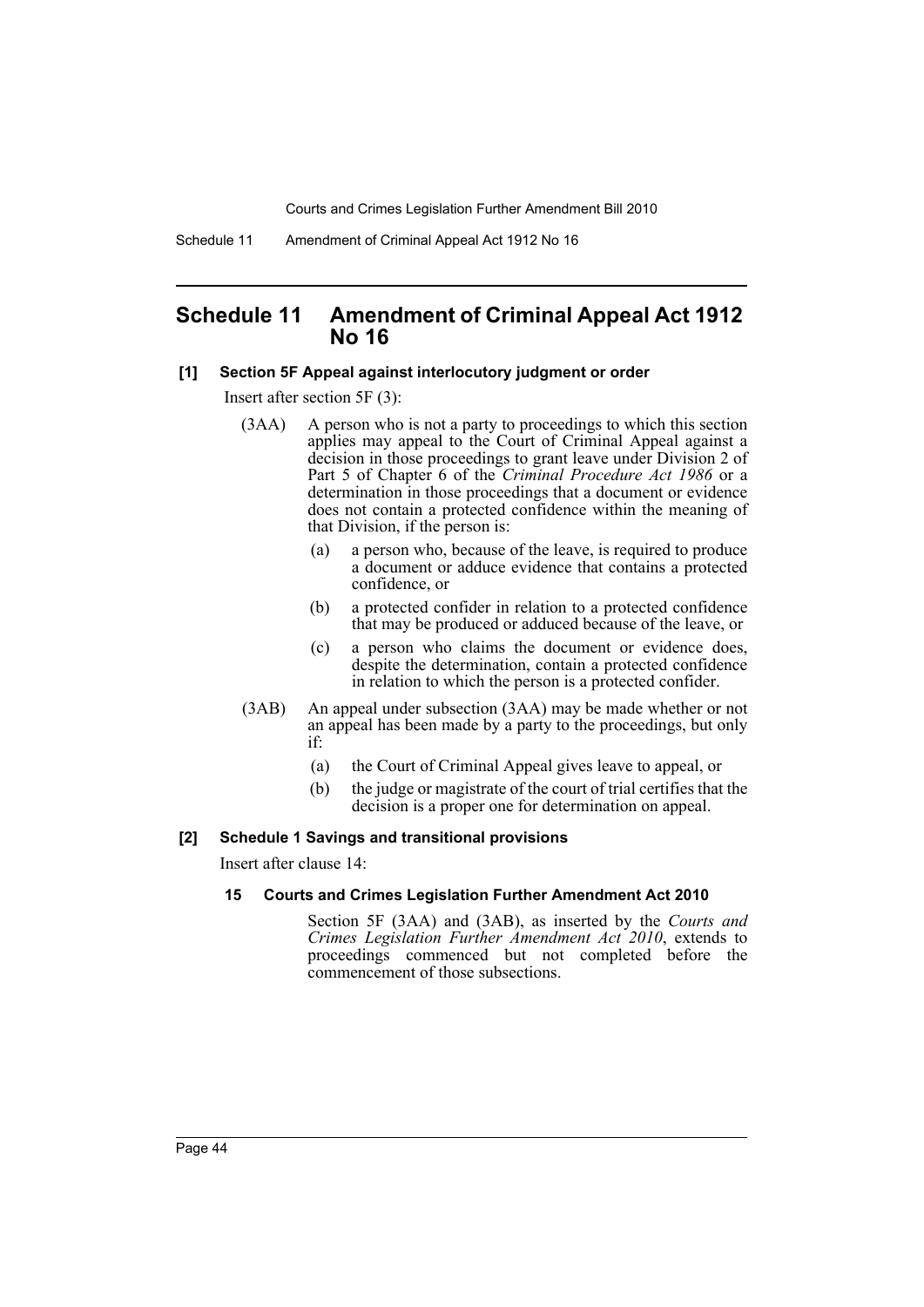Amendment of Criminal Procedure Act 1986 No 209 Schedule 12

# **Schedule 12 Amendment of Criminal Procedure Act 1986 No 209**

### **12.1 Amendments relating to evidence in sexual offence matters**

### **[1] Section 294D Protections of Division extend to tendency witnesses**

Omit section 294D (2). Insert instead:

- (2) A *sexual offence witness* is any witness in the proceedings (other than the complainant) against whom any of the following is alleged to have been committed by the accused person:
	- (a) a prescribed sexual offence, or
	- (b) acts that would constitute a prescribed sexual offence were those acts to occur in this State at the time of the commencement of the proceedings.
- (2A) A provision of this Division that applies to the giving of evidence about a prescribed sexual offence extends to the giving of evidence by a sexual offence witness about an offence or act referred to in subsection  $(2)$   $(a)$  or  $(b)$ .

# **[2] Section 294D (6)**

Omit "a prescribed sexual offence".

Insert instead "an offence or act referred to in subsection (2) (a) or (b)".

### **[3] Section 295 Interpretation**

Omit paragraph (a) from the definition of *criminal proceedings* in section  $295(1)$ .

Insert instead:

(a) proceedings relating to the trial or sentencing of a person for an offence (whether or not a sexual assault offence) including pre-trial and interlocutory proceedings but not preliminary criminal proceedings, or

# **[4] Section 295 (1), definition of "sexual assault offence"**

Insert after paragraph (a):

- (a1) acts that would constitute a prescribed sexual offence if those acts:
	- (i) had occurred in this State, or
	- (ii) had occurred at some later date, or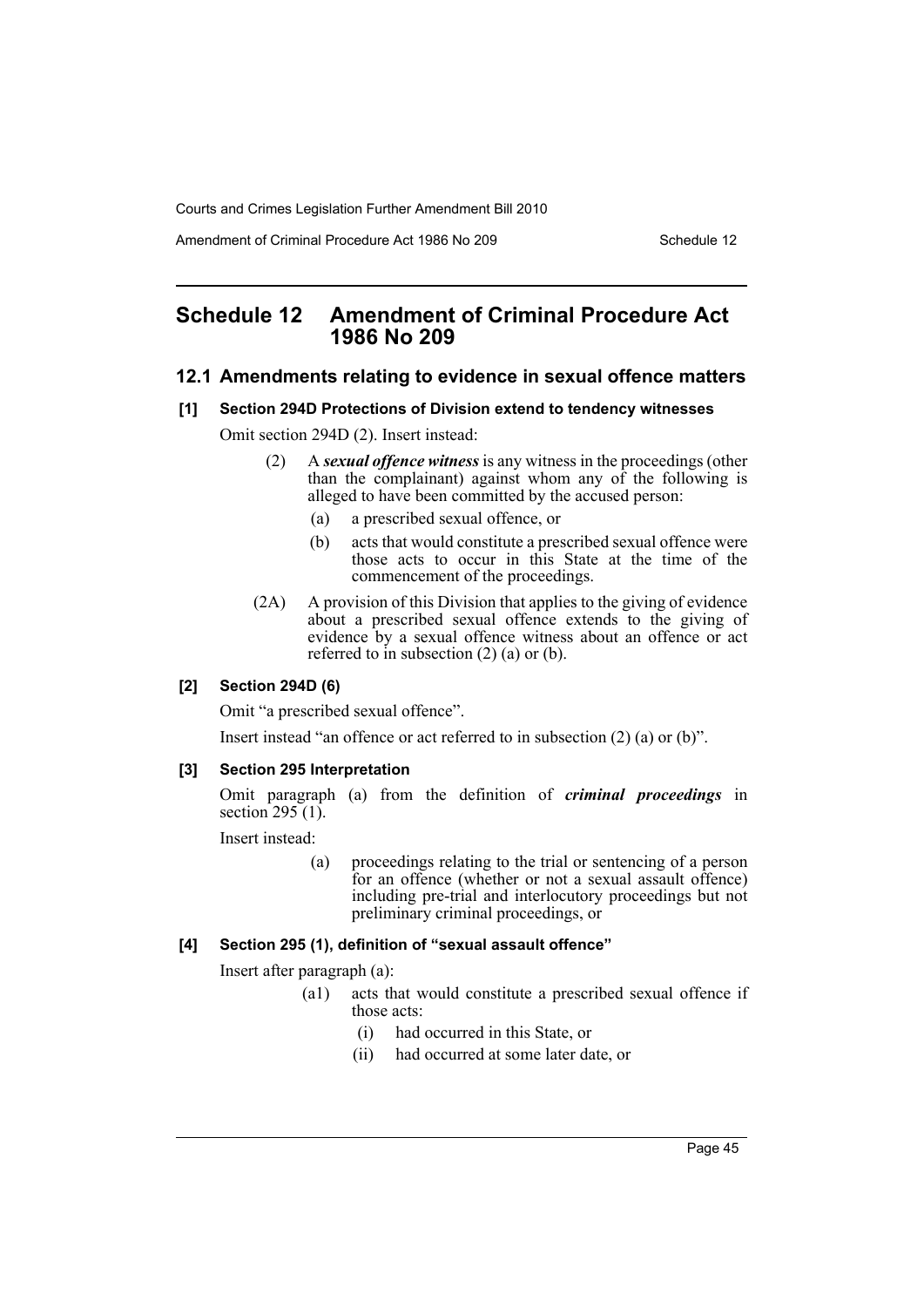Schedule 12 Amendment of Criminal Procedure Act 1986 No 209

(iii) had both occurred in this State and occurred at some later date, or

### **[5] Sections 297–299D**

Omit sections 297–299. Insert instead:

### **297 Protected confidences—preliminary criminal proceedings**

- (1) A person cannot seek to compel (whether by subpoena or any other procedure) any other person to produce a document recording a protected confidence in, or in connection with, any preliminary criminal proceedings.
- (2) A document recording a protected confidence cannot be produced in, or in connection with, any preliminary criminal proceedings.
- (3) Evidence cannot be adduced in any preliminary criminal proceedings if it would disclose a protected confidence or the contents of a document recording a protected confidence.

### **298 Protected confidences—criminal proceedings**

- (1) Except with the leave of the court, a person cannot seek to compel (whether by subpoena or any other procedure) any other person to produce a document recording a protected confidence in, or in connection with, any criminal proceedings.
- (2) Except with the leave of the court, a document recording a protected confidence cannot be produced in, or in connection with, any criminal proceedings.
- (3) Except with the leave of the court, evidence cannot be adduced in any criminal proceedings if it would disclose a protected confidence or the contents of a document recording a protected confidence.

# **299 Court to inform of rights under Division**

If it appears to a court that a witness, party or protected confider may have grounds for making an application under this Division or objecting to the production of a document or the adducing of evidence, the court must satisfy itself (or if there is a jury, in the absence of the jury) that the person is aware of the relevant provisions of this Division and has been given a reasonable opportunity to seek legal advice.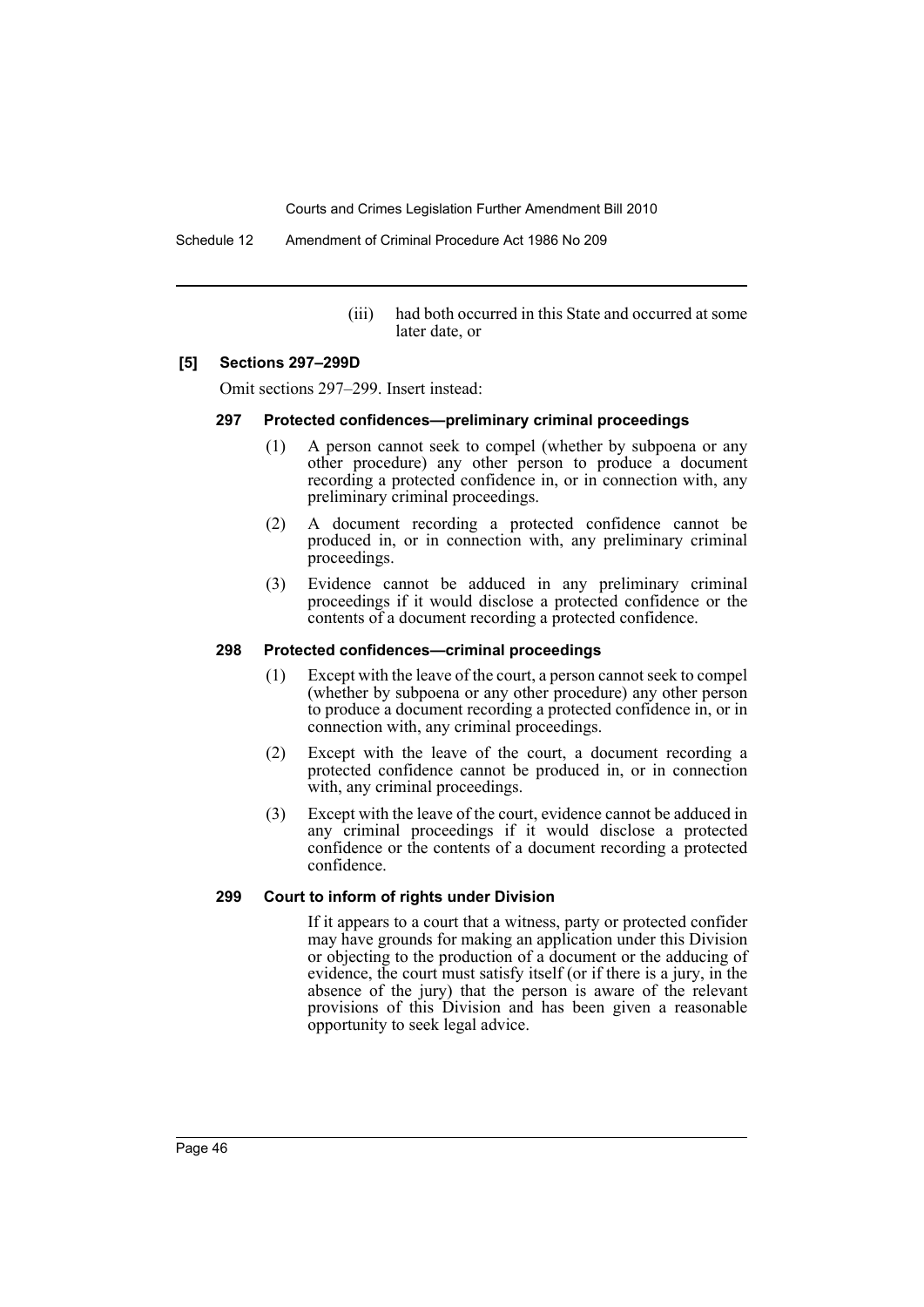Amendment of Criminal Procedure Act 1986 No 209

### **299A Protected confider has standing**

A protected confider who is not a party may appear in criminal proceedings or preliminary criminal proceedings if a document is sought to be produced or evidence is sought to be adduced that may disclose a protected confidence made by, to or about the protected confider.

### **299B Determining if there is a protected confidence**

- (1) If a question arises under this Division relating to a document or evidence, a court may consider the document or evidence.
- (2) If there is a jury, the document or evidence is to be considered in the absence of the jury.
- (3) A court must not make available or disclose to a party (other than a protected confider) any document or evidence to which this section applies (or the contents of any such document) unless:
	- (a) the court determines that the document does not record a protected confidence or that the evidence would not disclose a protected confidence, or
	- (b) a party has been given leave under this Division in relation to the document or evidence and making available or disclosing the document or evidence is consistent with that leave.
- (4) A court may make any orders it thinks fit to facilitate its consideration of a document or evidence under this section.

#### **299C Notice of application for leave**

- (1) An applicant for leave under this Division must, as soon as is reasonably practicable, give notice in writing of the application to each other party and each relevant protected confider (or the protected confider's nominee) that:
	- (a) specifies the document that is sought to be produced or the evidence that is sought to be adduced, and
	- (b) in the case of a notice to a protected confider who is not a party to the proceedings—advises the protected confider that the protected confider may appear in the proceedings concerned, and
	- (c) in the case of an application for leave to compel (whether by subpoena or any other procedure) a person to produce a document—specifies the day on which the document is to be produced, and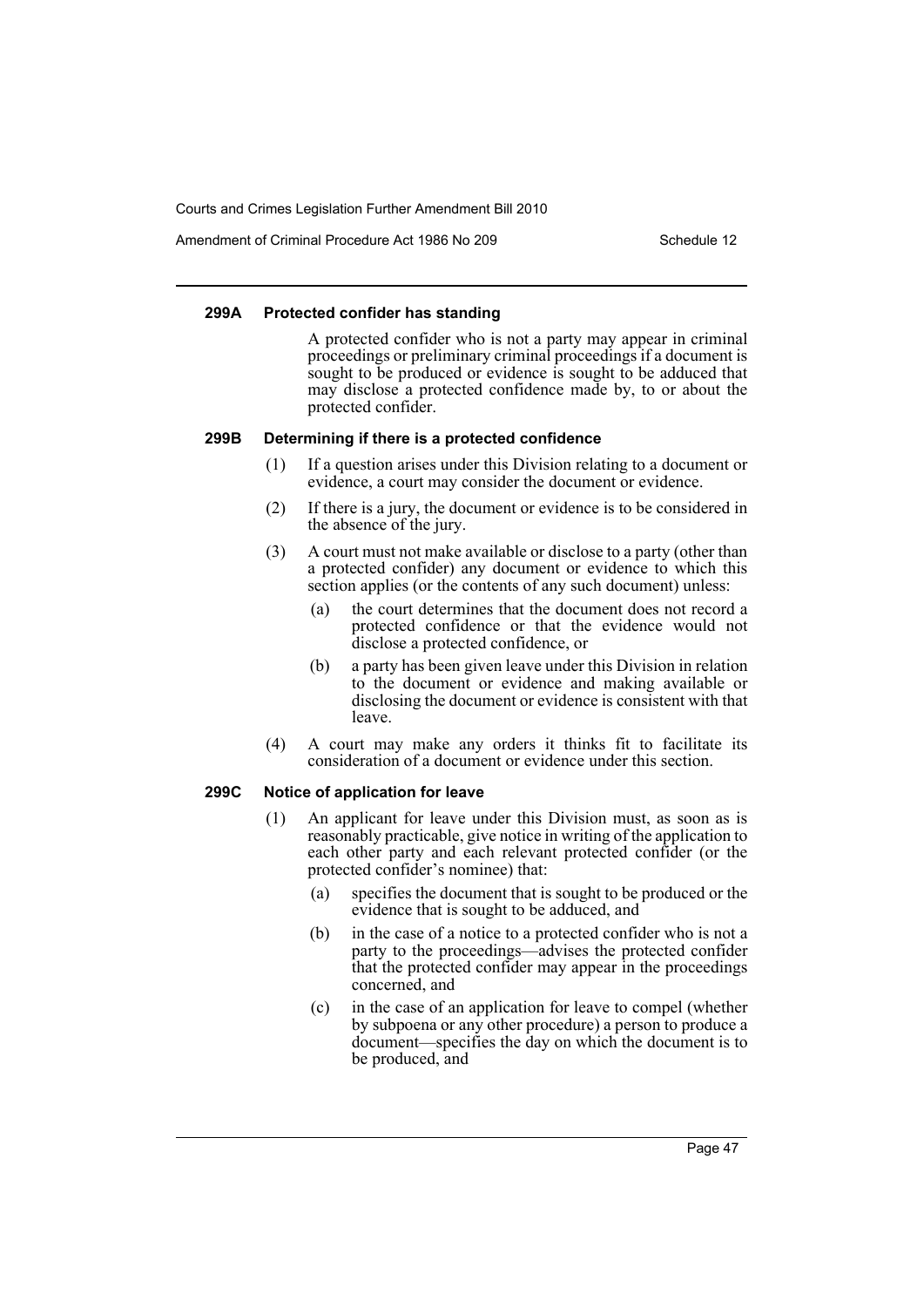- (d) in the case of an application for leave to adduce evidence—specifies the day (if known) when the proceedings are to be heard, and
- (e) includes any other matter that may be prescribed by the regulations.
- (2) A requirement to give notice to a protected confider who is not a party to proceedings is satisfied for the purposes of this section if the notice is given to:
	- (a) the prosecutor in the criminal proceedings, or
	- (b) if the regulations prescribe a different person or body, that person or body.
- (3) A prosecutor (or person or body) who is given a copy of a notice under subsection  $(2)$  must ensure that a copy of the notice is given to the protected confider within a reasonable time after its receipt.
- (4) A court cannot grant an application for leave under this Division until at least 14 days (or such shorter period as may be fixed by the court) after the relevant notices have been given under subsection  $(1)$  or  $(2)$ .
- (5) A court may waive the requirement to give notice if:
	- (a) notice has already been given in respect of an application under this Division, being an application that relates to the same protected confidence and the same criminal proceedings, or
	- (b) the principal protected confider has consented in writing to the notice being waived, or
	- (c) the court is satisfied that there are exceptional circumstances that require the notice to be waived.
- (6) The regulations may make provision for or with respect to the giving of notices under this section.

# **299D Determining whether to grant leave**

- (1) The court cannot grant an application for leave under this Division unless the court is satisfied that:
	- (a) the document or evidence will, either by itself or having regard to other documents or evidence produced or adduced or to be produced or adduced by the party seeking to produce or adduce the document or evidence, have substantial probative value, and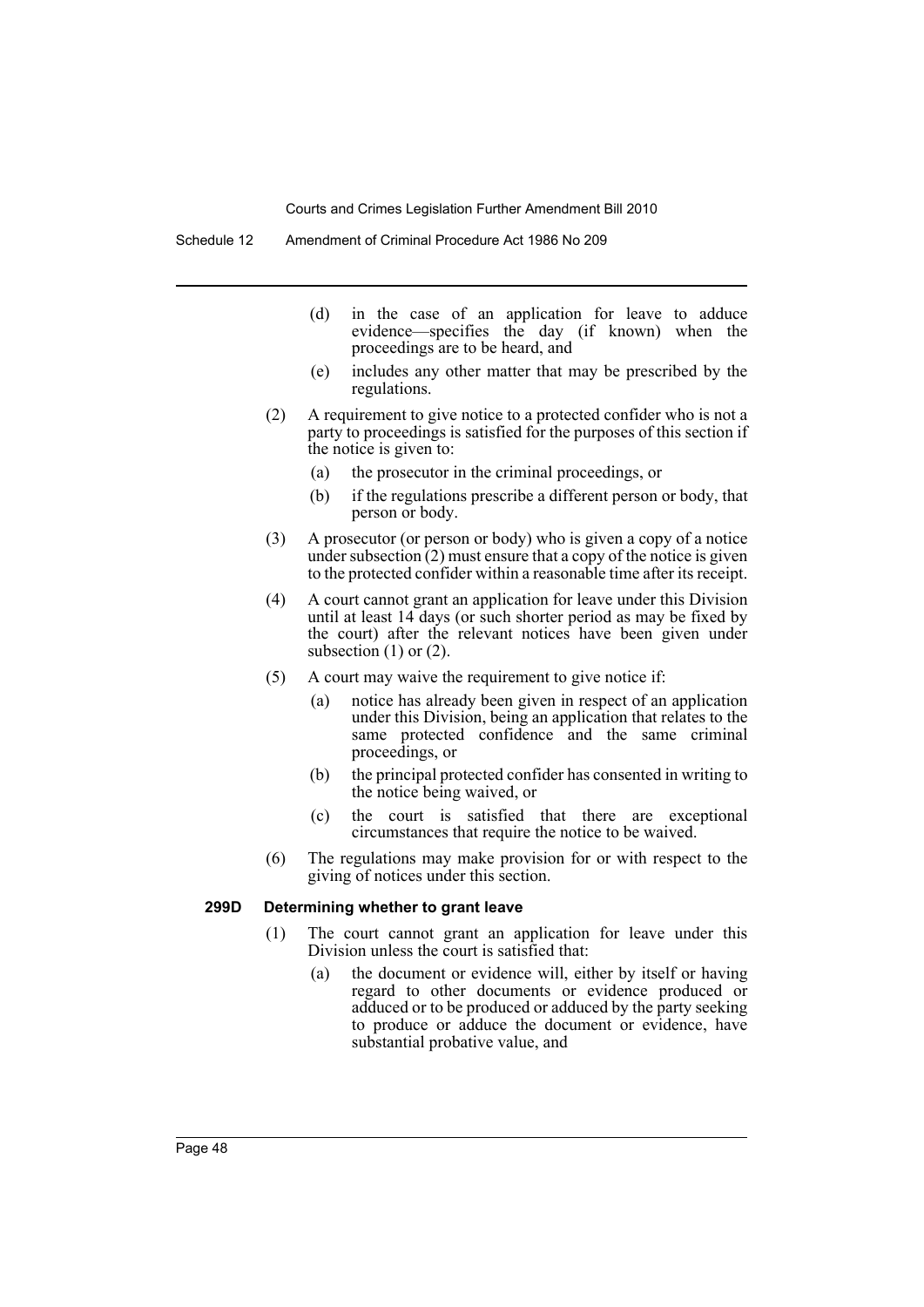Amendment of Criminal Procedure Act 1986 No 209

- (b) other documents or evidence concerning the matters to which the protected confidence relates are not available, and
- (c) the public interest in preserving the confidentiality of protected confidences and protecting the principal protected confider from harm is substantially outweighed by the public interest in admitting into evidence information or the contents of a document of substantial probative value.
- (2) Without limiting the matters that the court may take into account for the purposes of determining the public interest in preserving the confidentiality of protected confidences and protecting the principal protected confider from harm, the court must take into account the following:
	- (a) the need to encourage victims of sexual offences to seek counselling,
	- (b) that the effectiveness of counselling is likely to be dependent on the maintenance of the confidentiality of the counselling relationship,
	- (c) the public interest in ensuring that victims of sexual offences receive effective counselling,
	- (d) that the disclosure of the protected confidence is likely to damage or undermine the relationship between the counsellor and the counselled person,
	- (e) whether disclosure of the protected confidence is sought on the basis of a discriminatory belief or bias,
	- (f) that the adducing of the evidence is likely to infringe a reasonable expectation of privacy.
- (3) For the purposes of determining an application for leave under this Division, the court may permit a confidential statement to be made to it by or on behalf of the principal protected confider by affidavit specifying the harm the confider is likely to suffer if the application for leave is granted.
- (4) A court must not disclose or make available to a party (other than the principal protected confider) any confidential statement made to the court under this section by or on behalf of the principal protected confider.
- (5) The court must state its reasons for granting or refusing to grant an application for leave under this Division.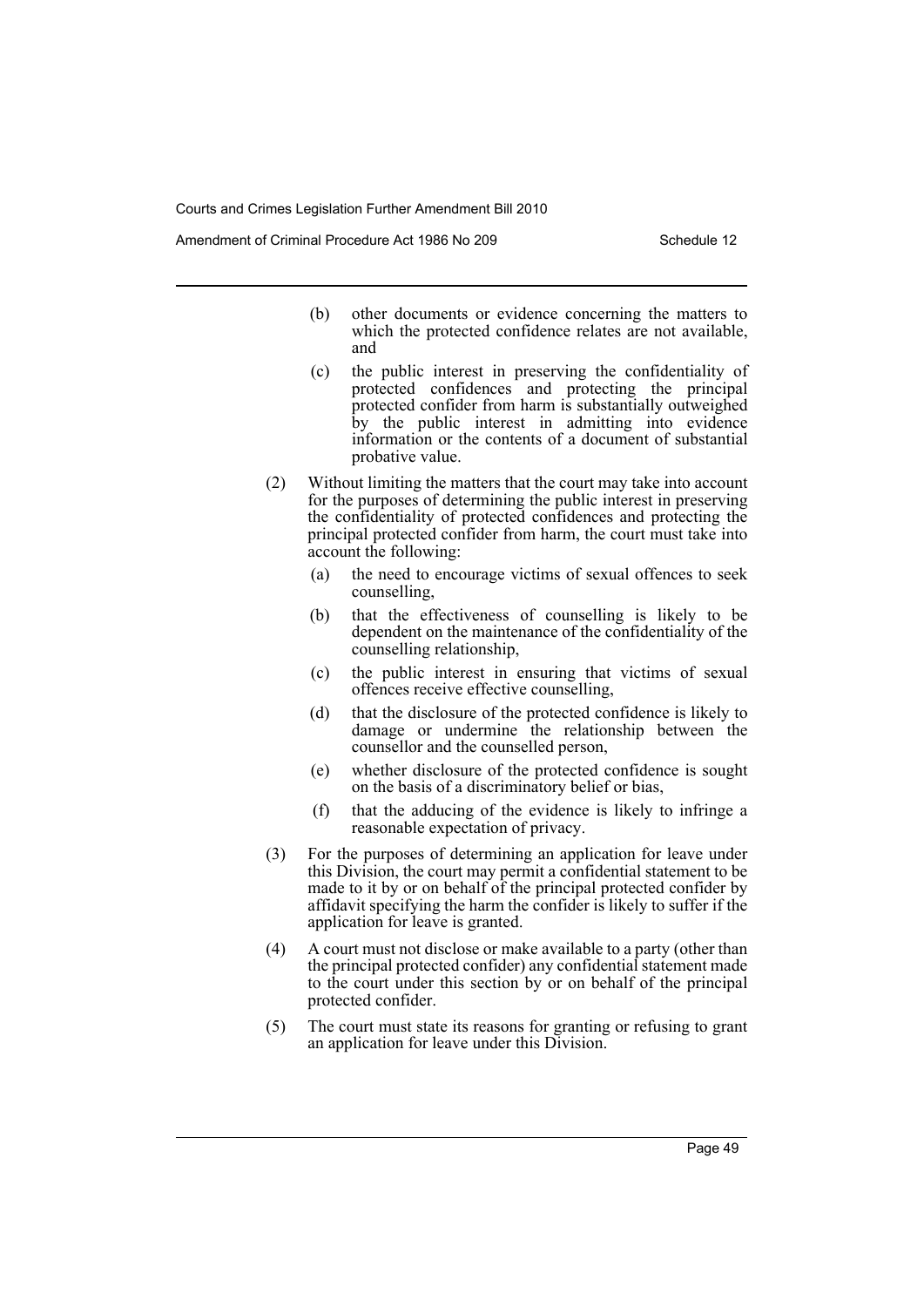Schedule 12 Amendment of Criminal Procedure Act 1986 No 209

(6) If there is a jury, the court is to hear and determine any application for leave under this Division in the absence of the jury.

### **[6] Sections 303 and 304**

Omit the sections.

# **[7] Section 305 Inadmissibility of evidence**

Omit "must not". Insert instead "cannot".

### **[8] Section 305A**

Insert after section 305:

### **305A Subpoenas in sexual assault matters**

The regulations may make provision for or with respect to the issue and service of subpoenas in, or in connection with, any criminal proceedings or preliminary criminal proceedings involving a prescribed sexual offence, including the following:

- (a) the manner and time in which a subpoena must be served,
- (b) the form of a subpoena,
- (c) any documents or information that must be included with a subpoena.

# **[9] Schedule 2**

Insert at the end of the Schedule (with appropriate Part and clause numbering):

# **Part Provisions consequent on enactment of Schedule 12.1 to Courts and Crimes Legislation Further Amendment Act 2010**

### **Evidence in sexual offence proceedings**

- (1) The amendments made to this Act by Schedule 12.1 [1]–[3] to the amending Act extend to proceedings commenced but not completed before the commencement of those amendments.
- (2) However, subclause (1) does not affect the admissibility of any evidence given in proceedings before the commencement of those amendments or otherwise affect the validity of anything done, or omitted to be done, before that commencement.
- (3) The amendments made to this Act by Schedule 12.1 [4]–[7] to the amending Act do not extend to proceedings in a court if the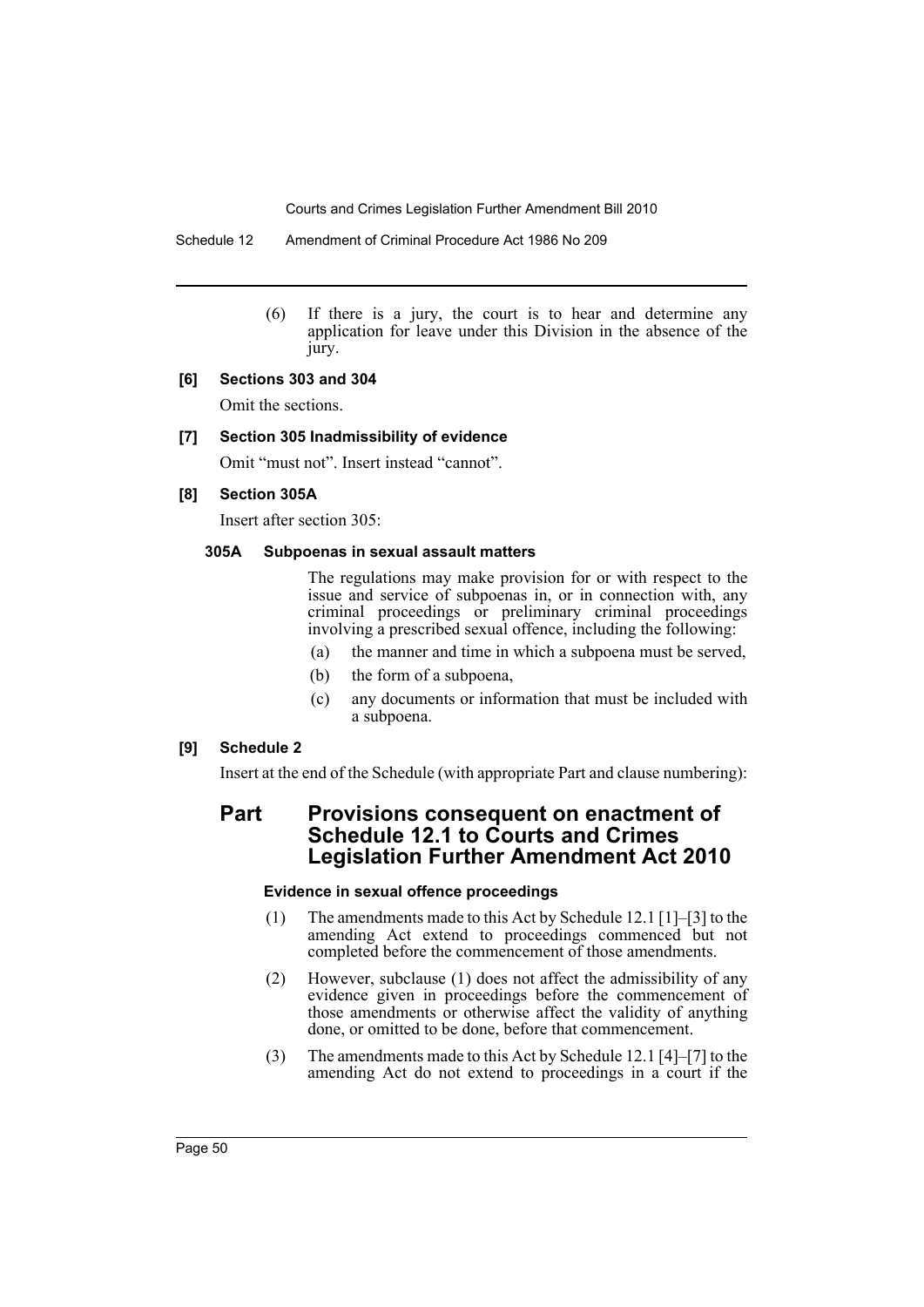Amendment of Criminal Procedure Act 1986 No 209 Schedule 12

proceedings have commenced in that court before the commencement of those amendments.

(4) In this clause: *amending Act* means the *Courts and Crimes Legislation Further Amendment Act 2010*.

# **12.2 Miscellaneous amendments**

### **[1] Section 56 Committal proceedings to be heard in open court**

Insert after section 56 (2):

- (3) For the purpose only of facilitating the use of an electronic case management system established under the *Electronic Transactions Act 2000* in committal proceedings, the hearing of a matter may be conducted in the absence of the public, with the consent of the parties to the proceedings concerned, if the matter:
	- (a) arises after the first appearance of the accused person in committal proceedings, and
	- (b) is of a procedural nature, and
	- (c) does not require the resolution of a disputed issue, and
	- (d) does not involve a person giving oral evidence.

### **[2] Sections 132 and 132A**

Omit section 132. Insert instead:

### **132 Orders for trial by Judge alone**

- (1) An accused person or the prosecutor in criminal proceedings in the Supreme Court or District Court may apply to the court for an order that the accused person be tried by a Judge alone (a *trial by judge order*).
- (2) The court must make a trial by judge order if both the accused person and the prosecutor agree to the accused person being tried by a Judge alone.
- (3) If the accused person does not agree to being tried by a Judge alone, the court must not make a trial by judge order.
- (4) If the prosecutor does not agree to the accused person being tried by a Judge alone, the court may make a trial by judge order if it considers it is in the interests of justice to do so.
- (5) Without limiting subsection (4), the court may refuse to make an order if it considers that the trial will involve a factual issue that requires the application of objective community standards,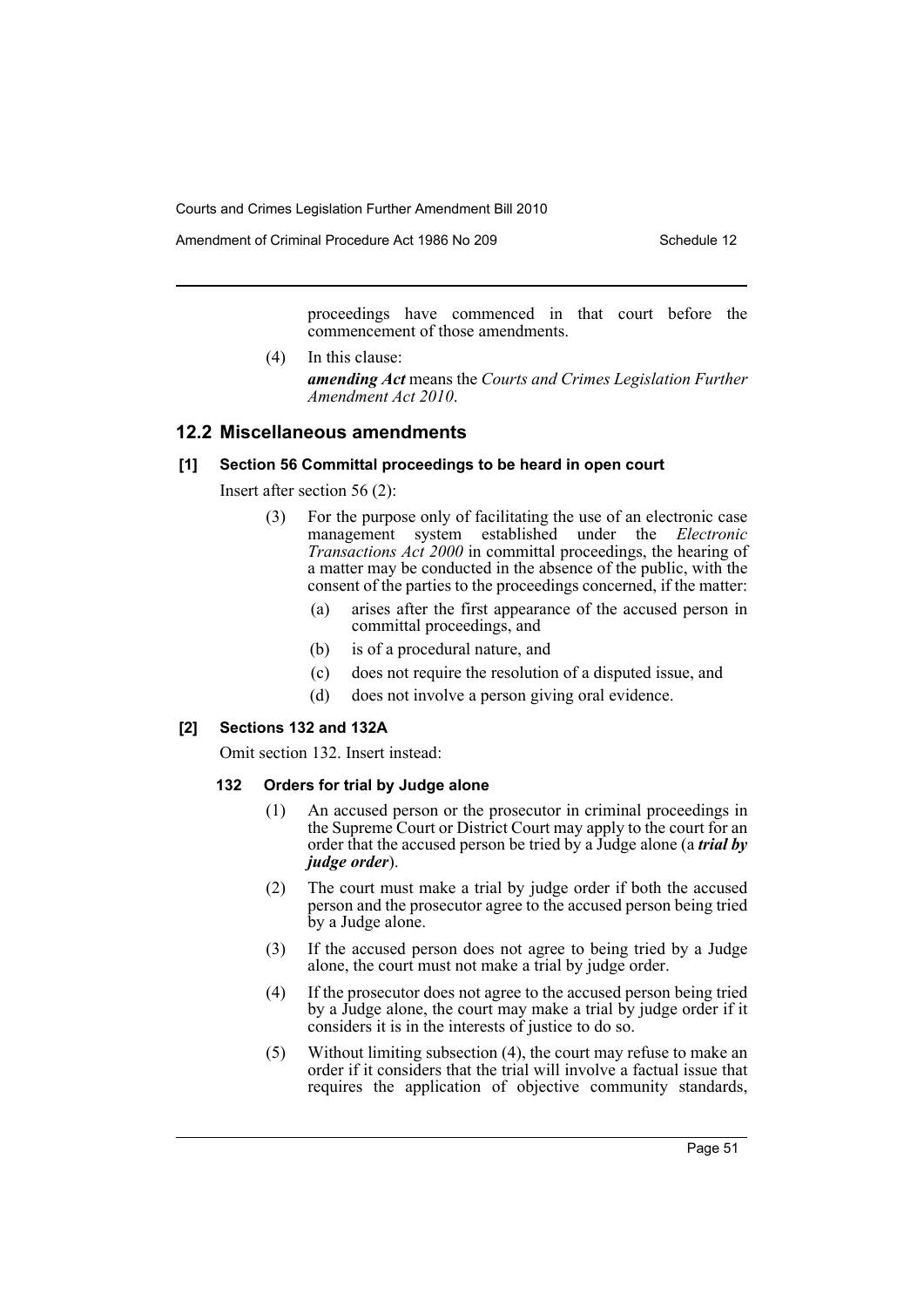Schedule 12 Amendment of Criminal Procedure Act 1986 No 209

including (but not limited to) an issue of reasonableness, negligence, indecency, obscenity or dangerousness.

- (6) The court must not make a trial by judge order unless it is satisfied that the accused person has sought and received advice in relation to the effect of such an order from an Australian legal practitioner.
- (7) The court may make a trial by judge order despite any other provision of this section or section 132A if the court is of the opinion that:
	- (a) there is a substantial risk that acts that may constitute an offence under Division 3 of Part 7 of the *Crimes Act 1900* are likely to be committed in respect of any jury or juror, and
	- (b) the risk of those acts occurring may not reasonably be mitigated by other means.

### **132A Applications for trial by judge alone in criminal proceedings**

- (1) An application for an order under section 132 that an accused person be tried by a Judge alone must be made not less than 28 days before the date fixed for the trial in the Supreme Court or District Court, except with the leave of the court.
- (2) An application must not be made in a joint trial unless:
	- (a) all other accused person apply to be tried by a Judge alone, and
	- (b) each application is made in respect of all offences with which the accused persons in the trial are charged that are being proceeded with in the trial.
- (3) An accused person or a prosecutor who applies for an order under section 132 may, at any time before the date fixed for the accused person's trial, subsequently apply for a trial by a jury.
- (4) Rules of court may be made with respect to applications under section 132 or this section.

### **[3] Schedule 1 Indictable offences triable summarily**

Omit "\$15,000" from clause 6 (b) of Table 1 to the Schedule. Insert instead "\$60,000".

# **[4] Schedule 2 Savings, transitional and other provisions**

Insert at the end of clause 1 (1): *Courts and Crimes Legislation Further Amendment Act 2010*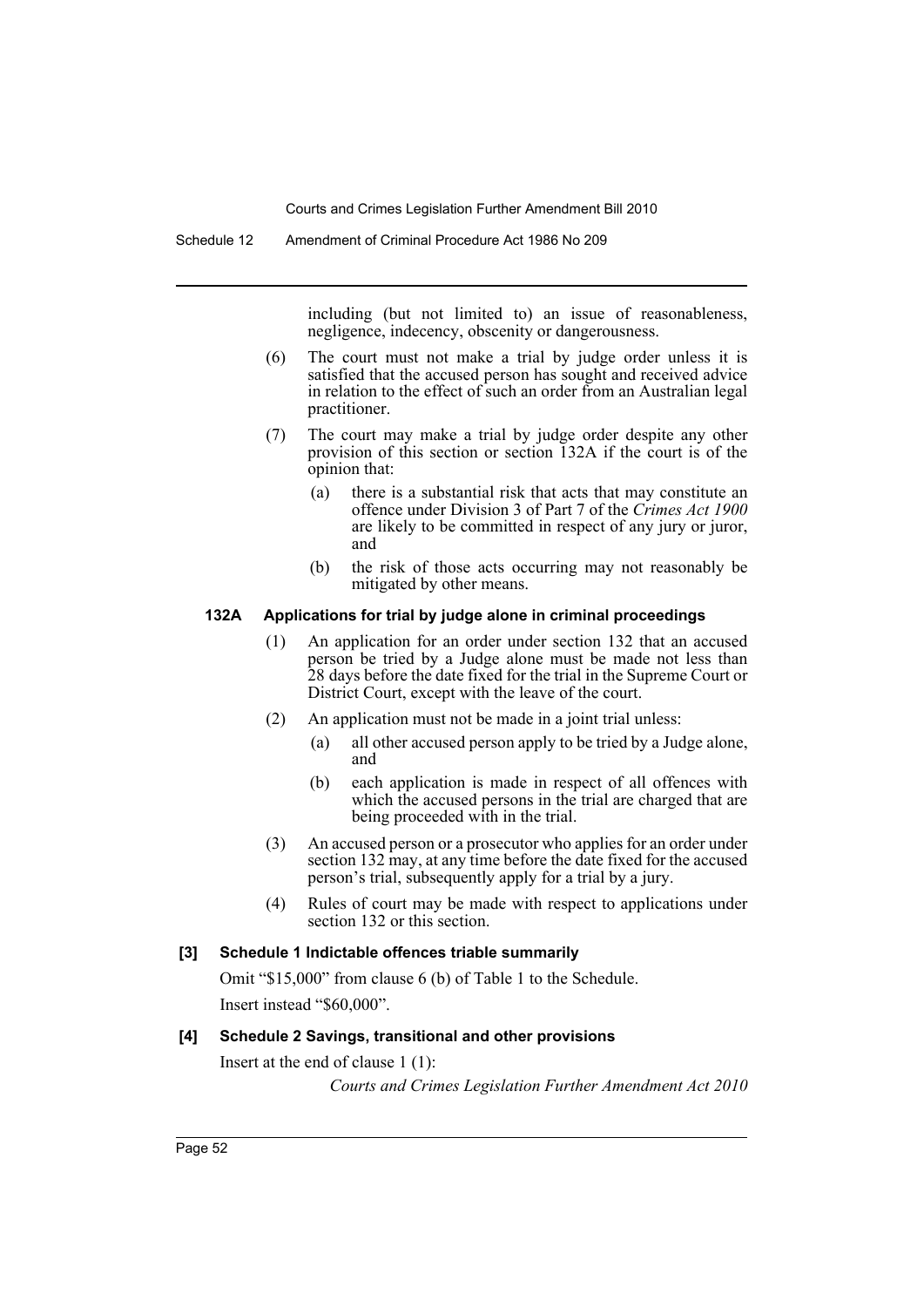Amendment of Criminal Procedure Act 1986 No 209 Schedule 12

### **[5] Schedule 2**

Insert at the end of the Schedule (with appropriate Part and clause numbering):

# **Part Provisions consequent on enactment of Schedule 12.2 to Courts and Crimes Legislation Further Amendment Act 2010**

#### **Conduct of committal proceedings in the absence of the public**

The amendment made to section 56 by the *Courts and Crimes Legislation Further Amendment Act 2010* applies only to committal proceedings instituted on or after the commencement of the amendment.

### **Changes to trial by judge alone provisions**

Section 132, as in force before its substitution by the *Courts and Crimes Legislation Further Amendment Act 2010*, continues to apply to criminal proceedings that were commenced in the Supreme Court or District Court before that substitution.

#### **New penalties to apply prospectively**

An amendment made to Schedule 1 by the *Courts and Crimes Legislation Further Amendment Act 2010* applies only in respect of an offence that is committed, or alleged to have been committed, on or after the commencement of the amendment.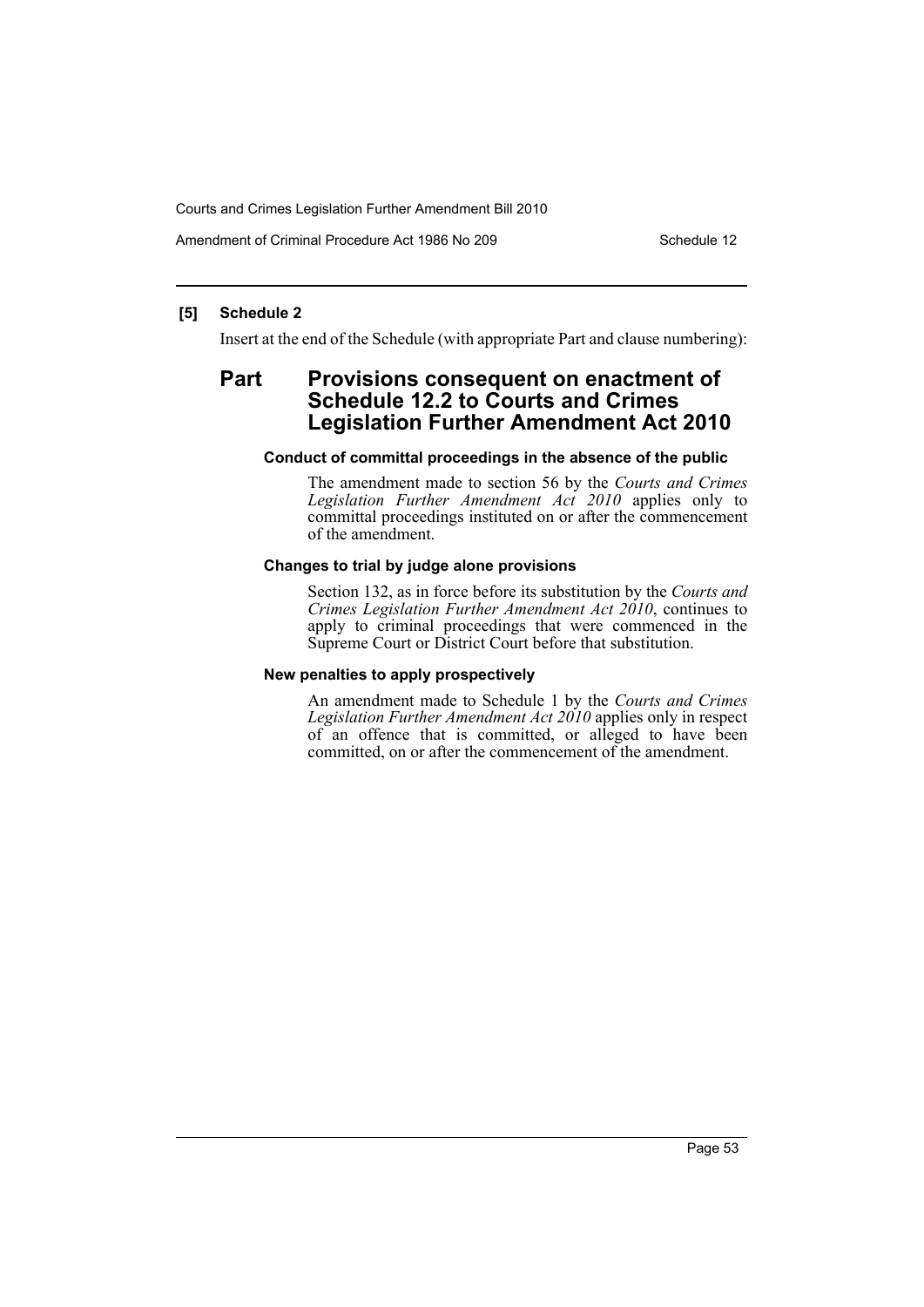# **Schedule 13 Amendment of Graffiti Control legislation**

# **13.1 Graffiti Control Act 2008 No 100**

# **Section 9A Definitions**

Insert in alphabetical order: *fine* has the same meaning as in the *Fines Act 1996*.

# **13.2 Graffiti Control Regulation 2009**

# **Clause 12 Community clean up orders**

Omit the clause.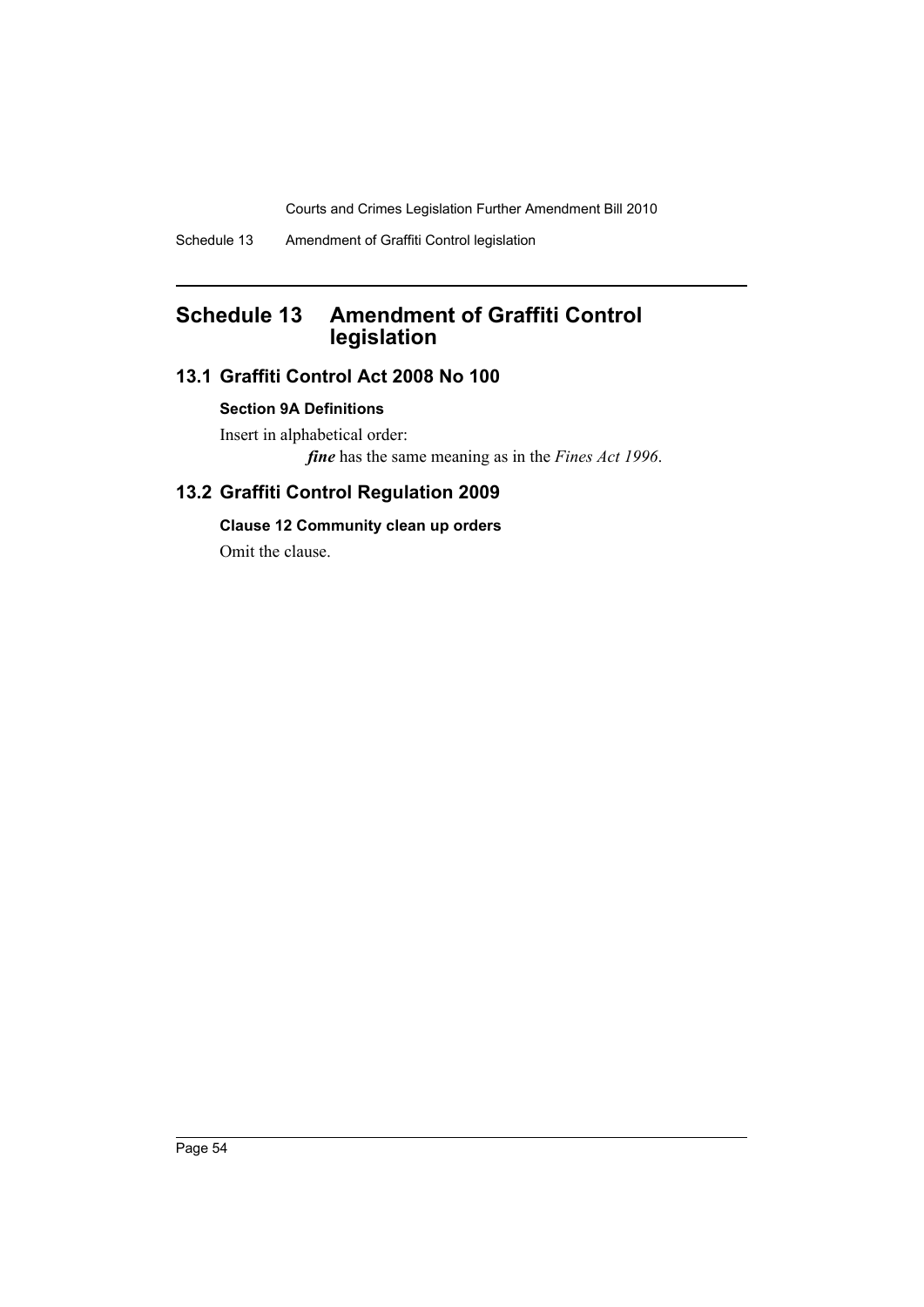Amendment of Industrial Relations Act 1996 No 17 Schedule 14

# **Schedule 14 Amendment of Industrial Relations Act 1996 No 17**

### **[1] Section 162C**

Insert after section 162B:

### **162C Exercise of certain functions under federal Act by Commissioner**

- (1) A Commissioner who is an Australian lawyer may exercise any function of the Commission in Court Session in respect of small claims proceedings.
- (2) If the Commissioner gives a direction, makes an order or does any other thing in relation to small claims proceedings, the Commission in Court Session may, on application by a party to the proceedings:
	- (a) review the direction, order or action, and
	- (b) by order confirm, vary or discharge the direction or order or take such other action as it thinks fit.
- (3) In this section:

*small claims proceedings* means proceedings dealt with as small claims proceedings under section 548 of the *Fair Work Act 2009* of the Commonwealth.

#### **[2] Section 364 Definitions (as amended by Industrial Relations Further Amendment (Jurisdiction of Industrial Relations Commission) Act 2009)**

Insert "the Commission constituted by" before "a Commissioner who is an Australian lawyer" in paragraph (a1) in the definition of *industrial court* in section 364 (1).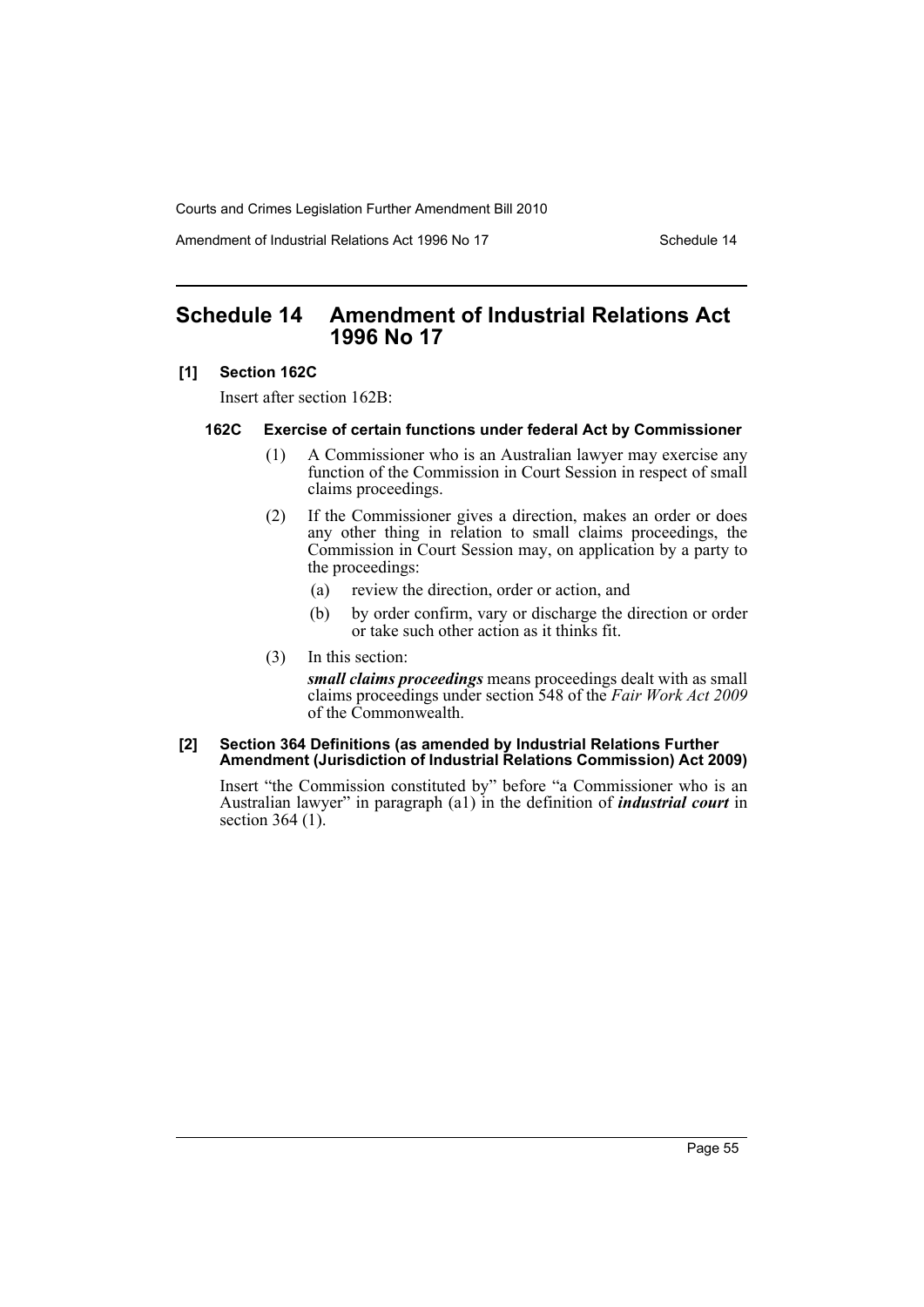Schedule 15 Amendment of Local Court Act 2007 No 93

# **Schedule 15 Amendment of Local Court Act 2007 No 93**

# **[1] Section 3 Definitions**

Insert in alphabetical order in section 3 (1):

*public sector service* has the same meaning as it has in the *Public Sector Employment and Management Act 2002*.

# **[2] Sections 29 and 29A**

Omit section 29. Insert instead:

# **29 Jurisdictional limit of Court**

- (1) For the purposes of this Part, the *jurisdictional limit* of the Court is:
	- (a) \$100,000, when sitting in its General Division, and
	- (b) \$10,000, when sitting in its Small Claims Division.
- (2) However, the jurisdictional limit of the Court, when sitting in its General Division, in relation to a claim for damages arising from personal injury or death is \$60,000.

# **29A Money claim—meaning**

In this Part, *money claim* means a claim for recovery of any debt, demand or damages (whether liquidated or unliquidated).

# **[3] Schedule 1 Provisions relating to Magistrates**

Omit "(within the meaning of section 3 of the *Public Sector Employment and Management Act 2002*)" from clause 8 (1).

# **[4] Schedule 1, clause 9**

Insert after clause 9 (2):

(3) A determination by the Minister under this clause is referred to in this Schedule as a *conditions of service determination*.

# **[5] Schedule 1, clause 9A**

Insert after clause 9:

# **9A Cashing out of pre-2002 extended leave entitlements**

(1) A conditions of service determination may make provision for an alternative extended leave scheme for Magistrates with pre-2002 extended leave entitlements.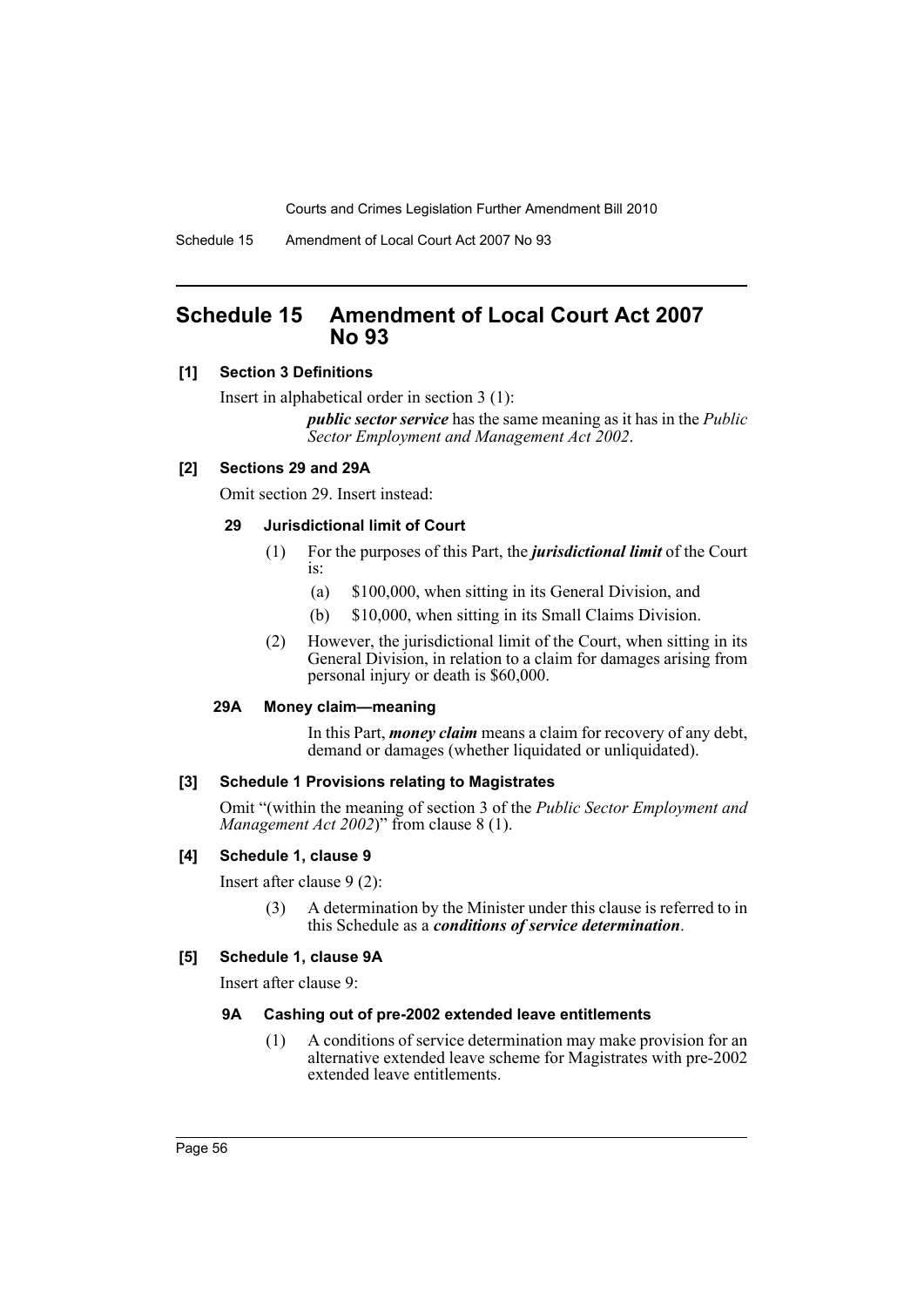Amendment of Local Court Act 2007 No 93 Schedule 15

- (2) An *alternative extended leave scheme* is a scheme under which a Magistrate accrues extended leave on a different basis to his or her pre-2002 extended leave entitlement.
- (3) A conditions of service determination may permit a Magistrate to elect:
	- (a) to be paid, as a gratuity, the monetary value of the Magistrate's pre-2002 extended leave entitlement, and
	- (b) to accrue extended leave, on and from the date of election, in accordance with the alternative extended leave scheme.
- (4) An alternative extended leave scheme may provide that the Magistrate accrues extended leave as if the Magistrate had first been appointed as a Magistrate on or after the election takes effect (that is, disregarding service as a Magistrate or in the public sector service before the election takes effect).
- (5) In this section, a *pre-2002 extended leave entitlement* is any right to extended leave or to accrue extended leave that a Magistrate appointed before 20 September 2002 has by virtue of section 25 (1) of the *Local Courts Act 1982*, as in force immediately before its repeal.

**Note.** Section 30 (1) (c) of the *Interpretation Act 1987* provides that the repeal of an Act does not affect any right, privilege, obligation or liability acquired, accrued or incurred under the Act.

# **[6] Schedule 4 Savings, transitional and other provisions**

Insert at the end of clause 1 (1):

*Courts and Crimes Legislation Further Amendment Act 2010*

# **[7] Schedule 4, Part 6**

Insert after Part 5:

# **Part 6 Provisions consequent on enactment of Courts and Crimes Legislation Further Amendment Act 2010**

# **15 Changes to the jurisdictional limit of the Court**

The amendment made to section 29 by the *Courts and Crimes Legislation Further Amendment Act 2010* does not apply to proceedings instituted in the Court before the commencement of the amendment.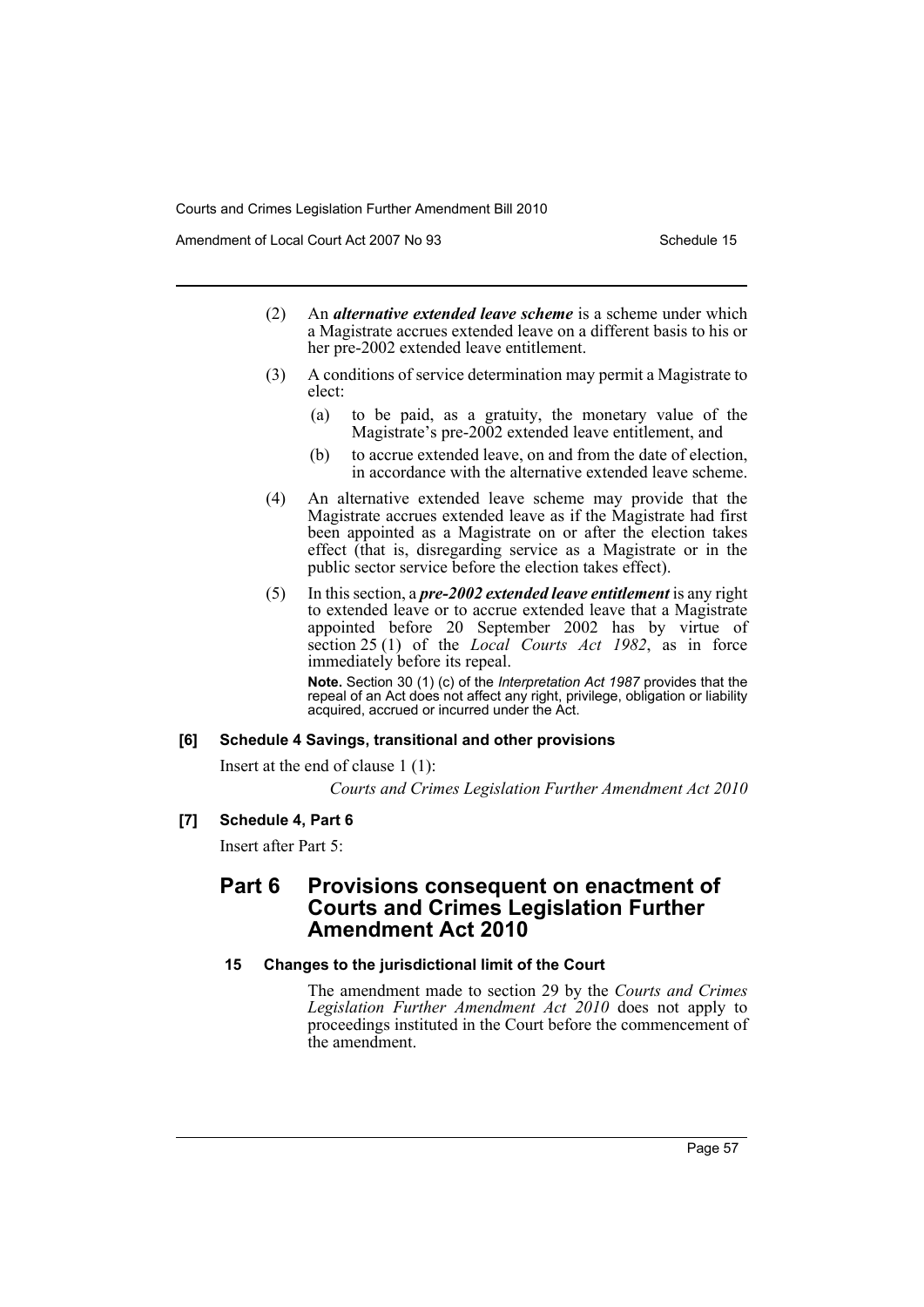Schedule 15 Amendment of Local Court Act 2007 No 93

#### **16 Validation of 2005 Extended Leave Determination**

- (1) A provision of the 2005 Extended Leave Determination that could have been made as a condition of service determination if this Act, as amended by the *Courts and Crimes Legislation Further Amendment Act 2010*, had been in force at the time that it was made, is taken to have been, and to have always been, validly made under section 22 of the *Local Courts Act 1982*.
- (2) The 2005 Extended Leave Determination is taken to include, and to have always included, a provision to the effect that, on and from the date an election by a Magistrate to be paid an extended leave gratuity takes effect, any service by the Magistrate as a Magistrate or in the public sector service before that date is to be disregarded in determining the Magistrate's entitlement to extended leave for service after that date.
- (3) Anything done in connection with the 2005 Extended Leave Determination that would have been validly done if the amendments made to this Act by the *Courts and Crimes Legislation Further Amendment Act 2010* had been in force when it was done is taken to have been, and to have always been, validly done.
- (4) A Magistrate or former Magistrate who was paid an extended leave gratuity before the commencement of this clause may elect to have his or her pre-2002 extended leave entitlement reinstated in accordance with arrangements approved by the Minister.
- (5) As a precondition to reinstatement, the Magistrate or former Magistrate must repay the gratuity amount to the Minister.
- (6) The amount to be repaid is to be determined by the Minister on the basis of a reasonable estimate of the present day value of the extended leave gratuity paid to the Magistrate or former Magistrate.
- (7) On reinstatement, the Magistrate or former Magistrate is taken to have accrued, and to always have accrued, extended leave as if the Magistrate had never elected to be paid the extended leave gratuity.
- (8) Expressions used in this clause have the same meaning as they have in clause 9A of Schedule 1.
- (9) In this clause:

*extended leave gratuity* means a gratuity paid to a Magistrate on election under clause 2A of the *Magistrates' Leave and Related Conditions Determination* as inserted by the 2005 Extended Leave Determination.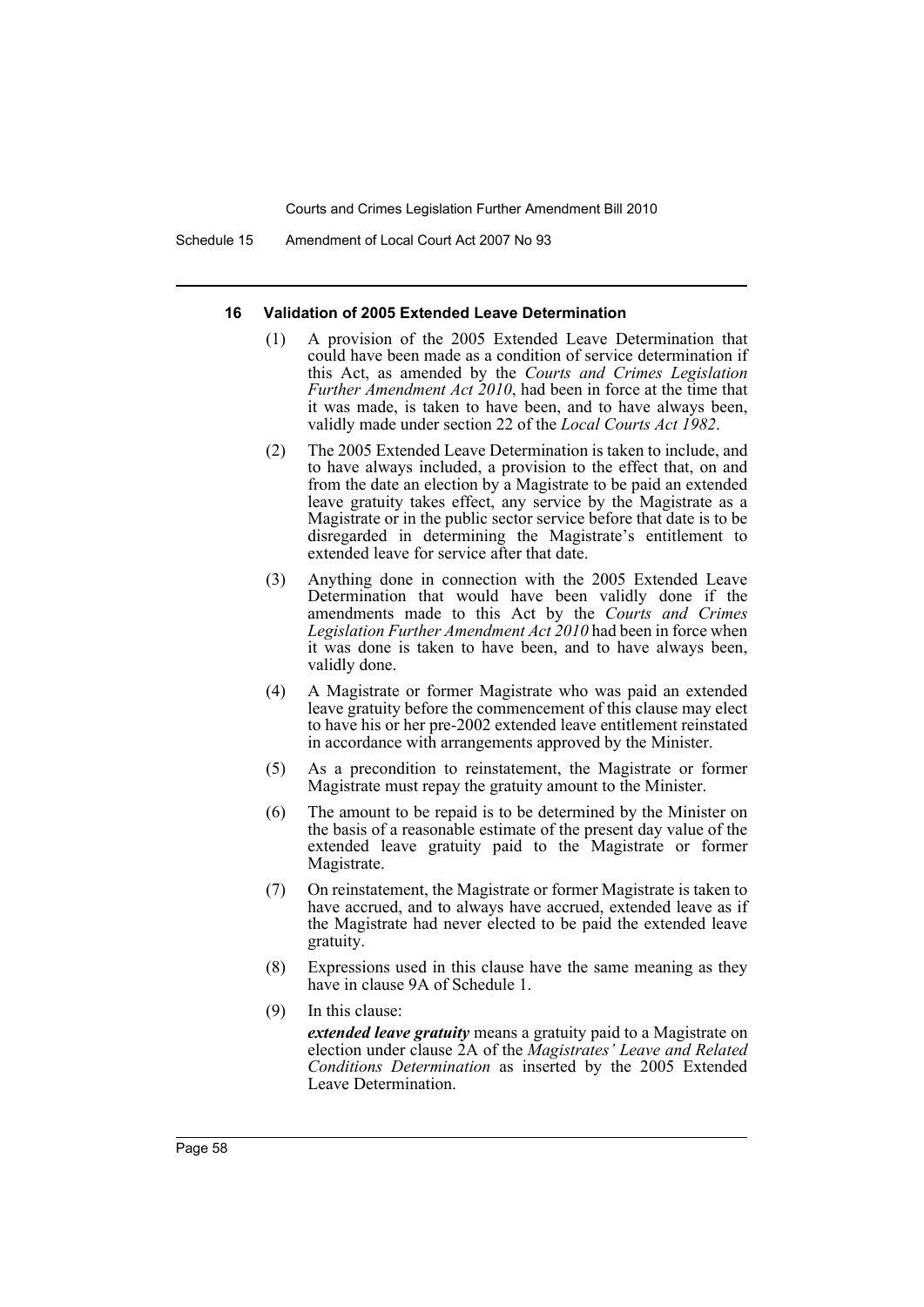Amendment of Local Court Act 2007 No 93 Schedule 15

*2005 Extended Leave Determination* means the *Magistrates' Leave and Related Conditions Amendment (Extended Leave) Determination 2005* published in Gazette No 65 of 3.6.2005 at page 1923.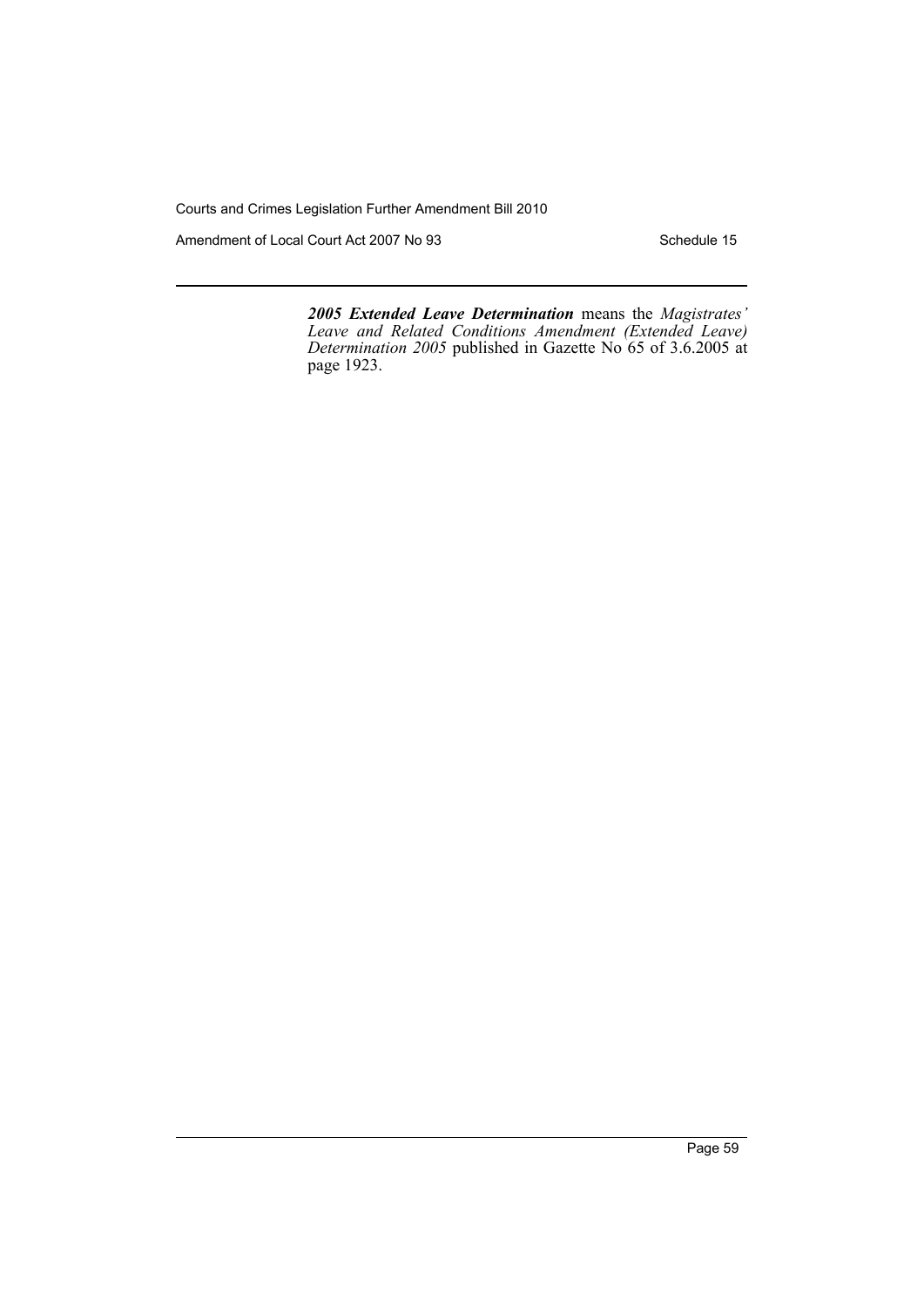# **Schedule 16 Amendment of Mining Act 1992 No 29**

- **[1] Section 62 Dwelling-houses, gardens and significant improvements** Omit "(a) or (b)" from section 62 (6A).
- **[2] Section 62 (6A), note**

Omit the note.

#### **[3] Schedule 1 Public consultation with respect to the granting of assessment leases and mining leases**

Omit clause 23A (3)–(6). Insert instead:

- (3) In the case of a claim relating to an application for a mining lease, the Director-General must cause notice of the claim to be given to the applicant for the lease.
- (4) An applicant for a mining lease may give notice to the Director-General of an application to the Land and Environment Court for a determination in relation to the claim.
- (5) Anything identified in a claim as being a significant improvement is taken to be a significant improvement for the purposes of section 62 unless the Land and Environment Court finds that it is not a significant improvement in an application made under section  $\overline{62}$  (6A).

### **[4] Schedule 1, clause 23B**

Omit the clause.

### **[5] Schedule 6 Savings, transitional and other provisions**

Insert at the end of clause 1 (1):

*Courts and Crimes Legislation Further Amendment Act 2010*

**[6] Schedule 6**

Insert at the end of the Schedule with appropriate Part and clause number:

# **Part Provisions consequent on enactment of Courts and Crimes Legislation Further Amendment Act 2010**

### **Application of amendments**

Section 62 and clauses 23A and 23B of Schedule 1 (as in force immediately before the commencement of Schedule 16 to the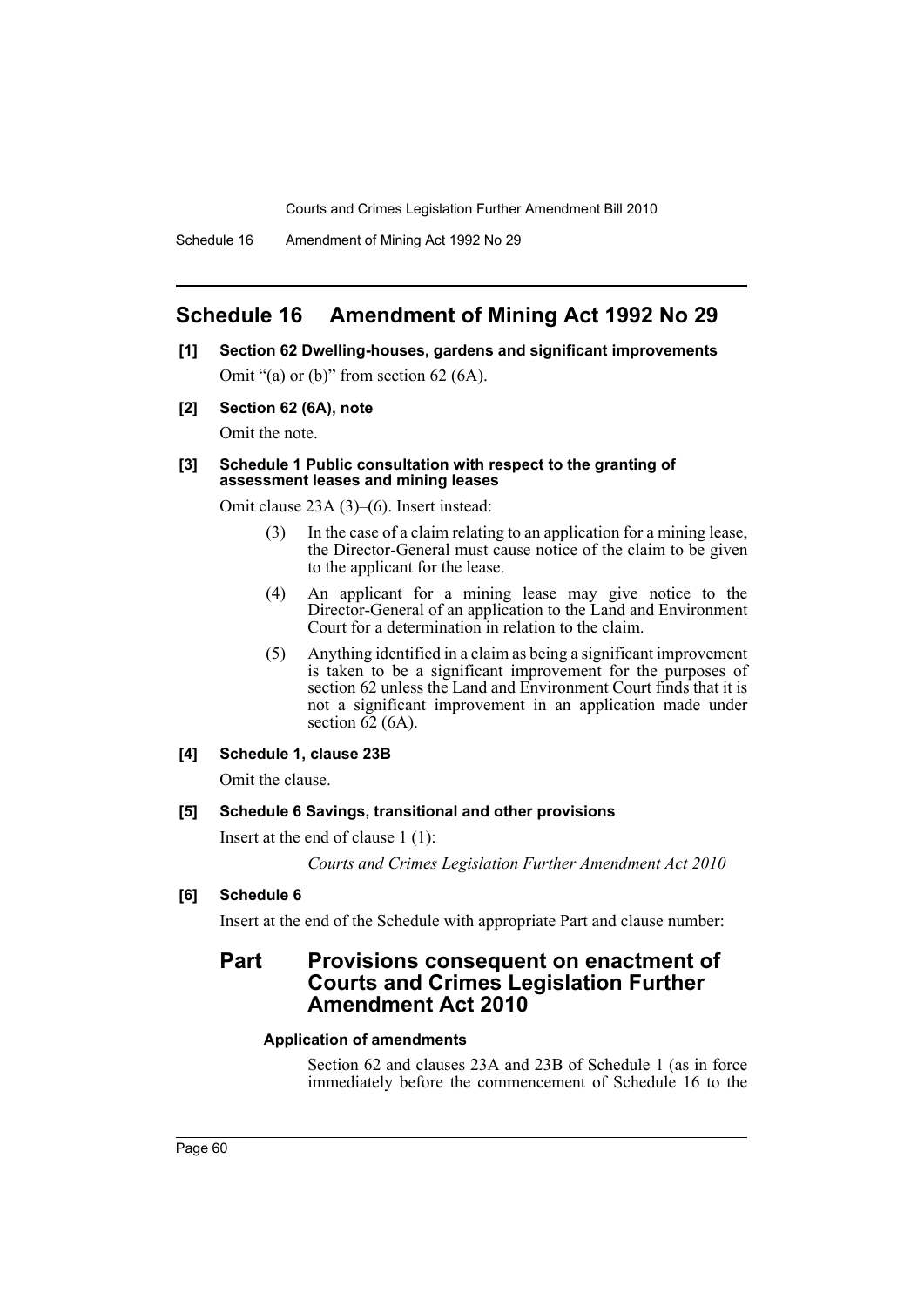Amendment of Mining Act 1992 No 29 Schedule 16

*Courts and Crimes Legislation Further Amendment Act 2010*) continue to apply in relation to a claim made under clause 23A of Schedule 1 before that commencement.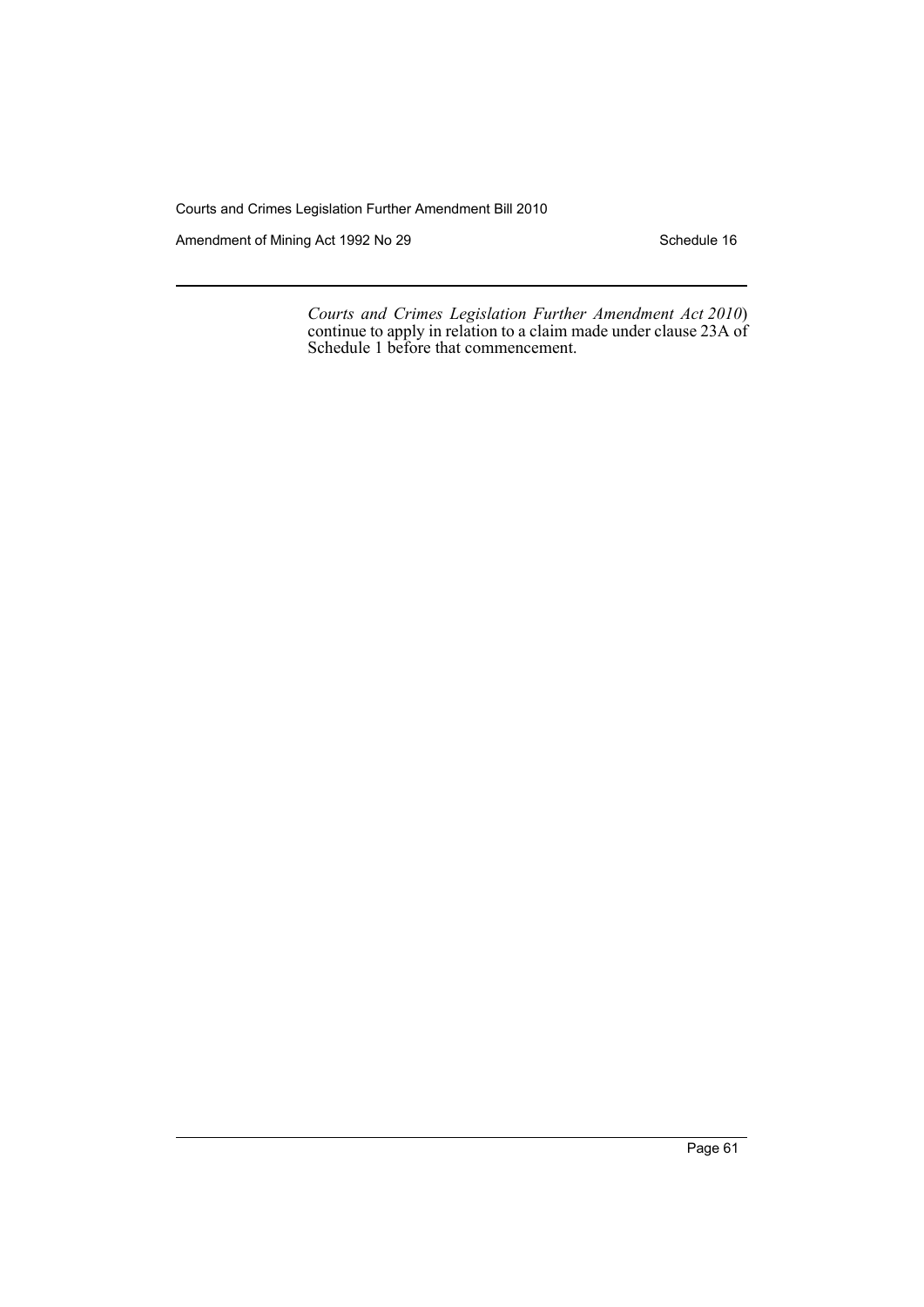Schedule 17 Amendment of Supreme Court Act 1970 No 52

# **Schedule 17 Amendment of Supreme Court Act 1970 No 52**

### **Section 125**

Insert after section 124:

### **125 Arrangements for exchange of information between Court and foreign courts**

- (1) Rules may be made under this Act, or under the *Civil Procedure Act 2005*, for or with respect to:
	- (a) the referral by the Court of a question as to the principles of foreign law, or their application, to a foreign court for information, advice or assistance (with or without the consent of parties to proceedings), and
	- (b) the provision by the Court, to a foreign court, of information, advice or assistance on a question as to the principles of Australian law, or their application.
- (2) In this section:

*foreign court* means a court of a country other than Australia. *foreign law* means the law of a country other than Australia.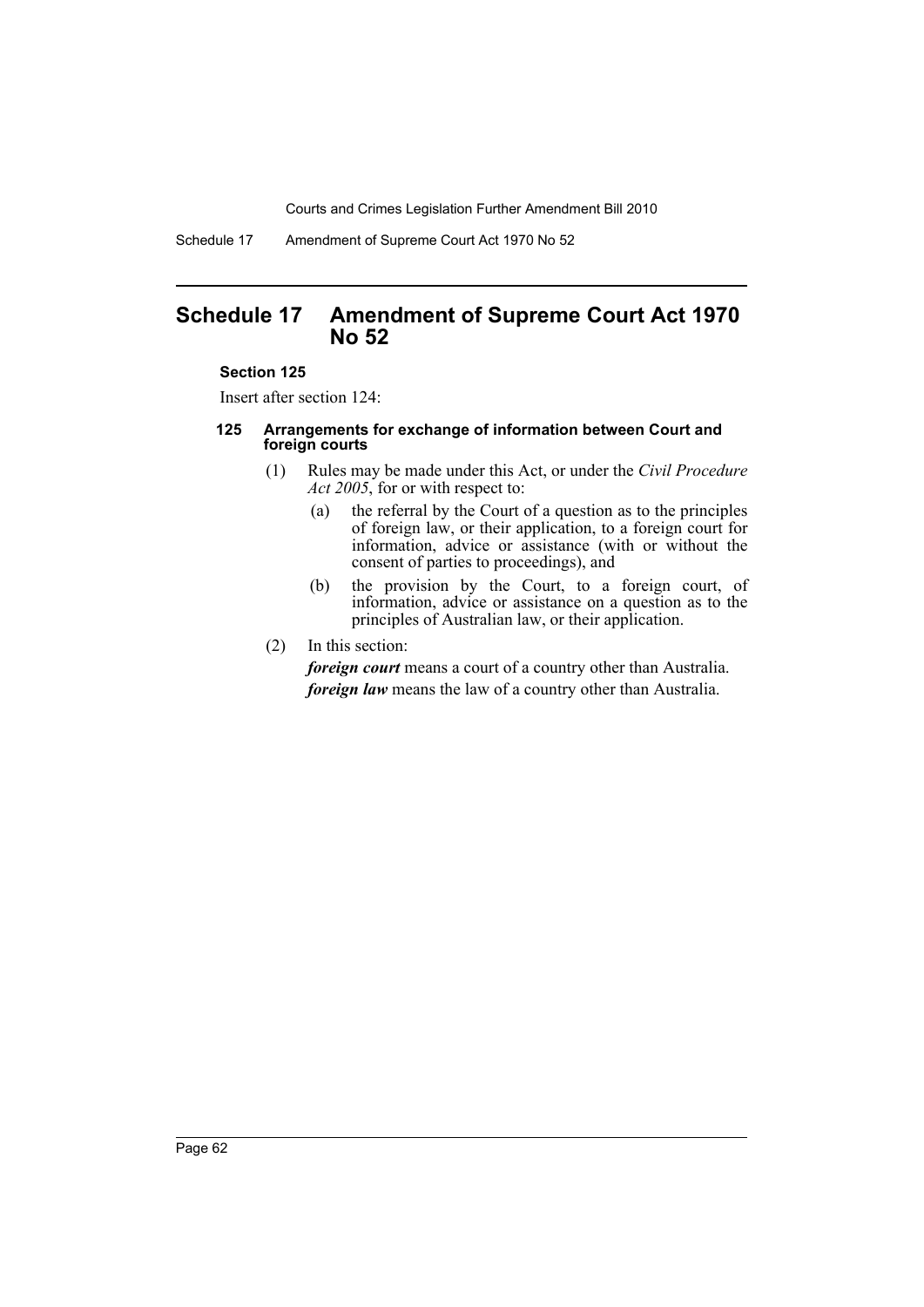Amendment of Victims Support and Rehabilitation Act 1996 No 115 Schedule 18

# **Schedule 18 Amendment of Victims Support and Rehabilitation Act 1996 No 115**

# **[1] Section 3 Objects of Act**

Omit "punishable by imprisonment" from section 3 (c).

#### **[2] Section 5 Act of violence**

Omit section 5 (3). Insert instead:

- (3) Except as provided by subsections (3A) and (3B), a *series of related acts* is two or more acts that are related because:
	- (a) they were committed against the same person, and
	- (b) in the opinion of the Tribunal or compensation assessor:
		- (i) they were committed at approximately the same time, or
		- (ii) they were committed over a period of time by the same person or group of persons, or
		- (iii) they were, for any other reason, related to each other.
- (3A) An act is not related to another act if, in the opinion of the Tribunal or compensation assessor, having regard to the particular circumstances of those acts, they ought not to be treated as related acts.
- (3B) An act is not related to any earlier act in respect of which an award of statutory compensation has been made if it occurs after the award was made.

#### **[3] Section 14 Compensation payable to primary victims other than for expenses reimbursed under section 14A**

Omit section 14 (3). Insert instead:

(3) Statutory compensation under this section is not payable for financial loss to the extent that Victims Assistance has been awarded for that loss.

# **[4] Section 14A Victims Assistance Scheme**

Omit "statutory compensation for prescribed expenses" from section 14A (1). Insert instead "Victims Assistance".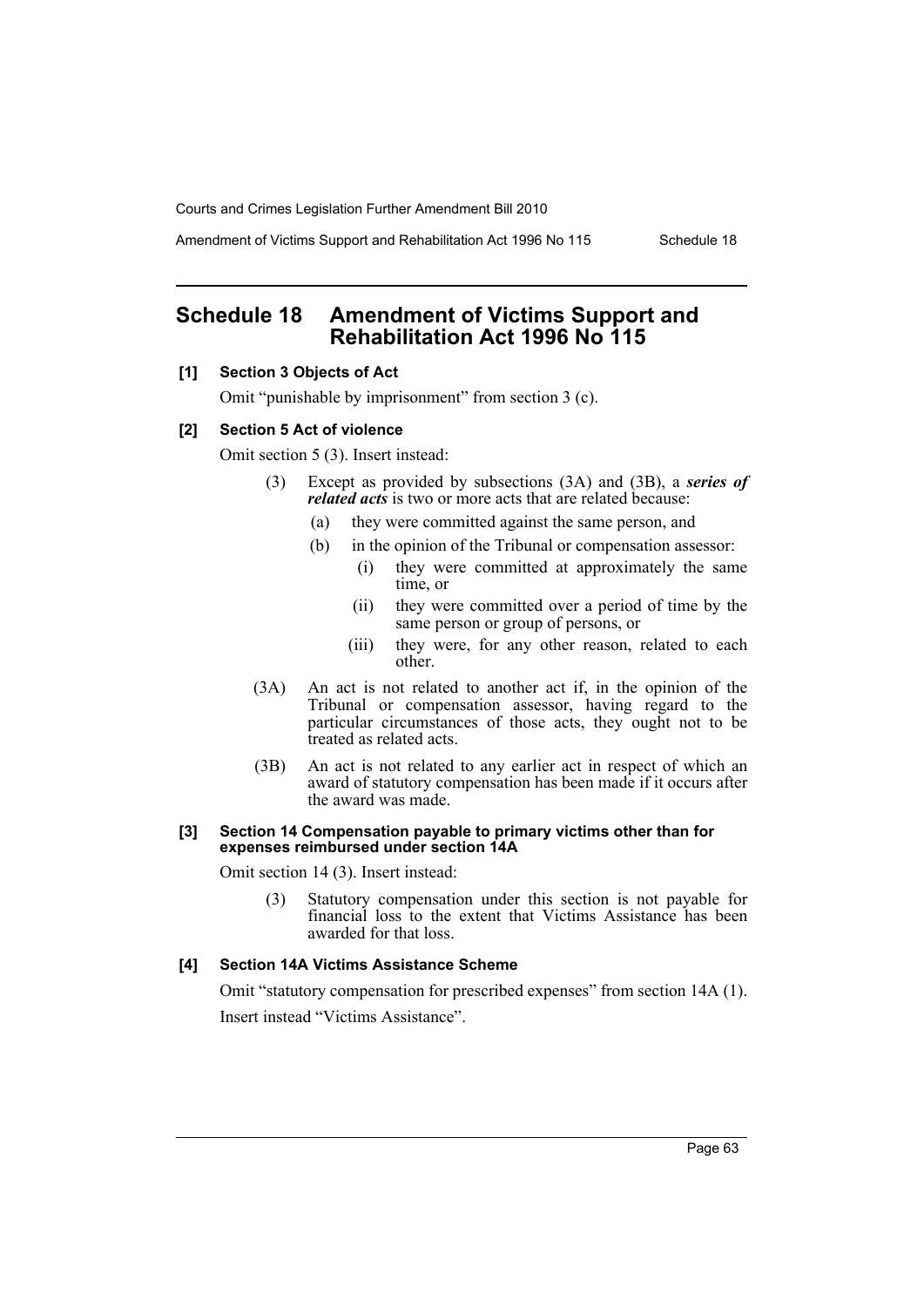Schedule 18 Amendment of Victims Support and Rehabilitation Act 1996 No 115

### **[5] Section 14A (2)**

Omit the subsection. Insert instead:

(2) *Victims Assistance* is a form of statutory compensation for actual expenses incurred by a primary victim of an act of violence as a direct result of the act of violence.

**Note.** Victims Assistance is payable to a primary victim who, due to the threshold applying under section 20, is precluded from being awarded statutory compensation referred to in section 14. Victims Assistance is also payable to a primary victim who is not precluded from being awarded statutory compensation referred to in that section. However, see section 14 (3).

### **[6] Section 14A (3)**

Omit "No statutory compensation is".

Insert instead "Victims Assistance is not".

### **[7] Section 14A (3)**

Omit "statutory compensation for prescribed expenses".

Insert instead "compensation for the actual expenses concerned".

### **[8] Section 14A (4)**

Omit the subsection. Insert instead:

- (4) The regulations may make provision for or with respect to any of the following:
	- (a) the maximum amount that a person may be awarded under this section in respect of a particular kind of actual expense,
	- (b) the particular kinds of actual expenses for which a person may or may not be compensated under this section.

# **[9] Section 14A (5)**

Omit "may be awarded to a primary victim as statutory compensation for prescribed expenses".

Insert instead "a primary victim may be awarded under this section".

# **[10] Section 14A (6) and (7)**

Omit "Statutory compensation for prescribed expenses" wherever occurring. Insert instead "Victims Assistance".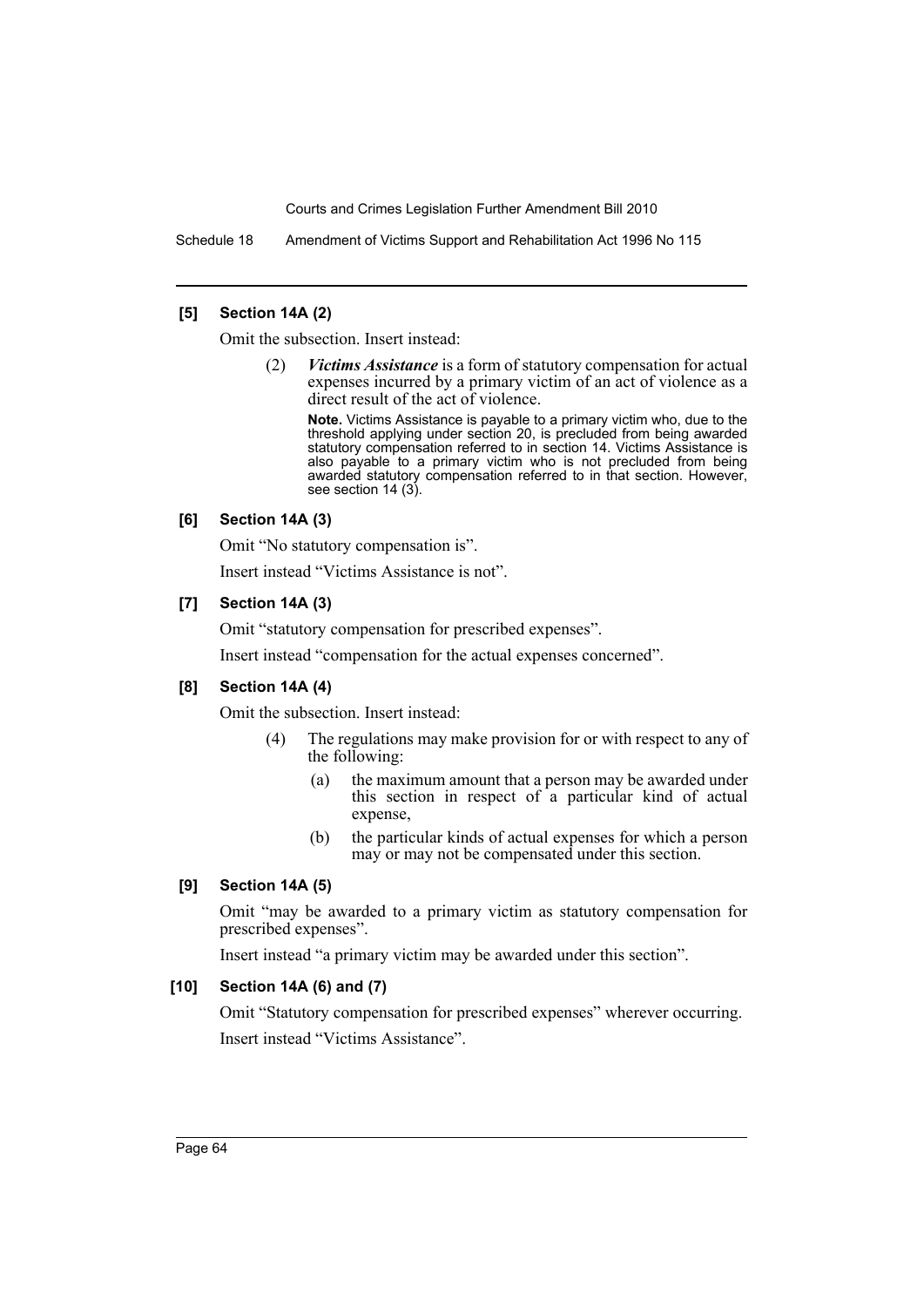Amendment of Victims Support and Rehabilitation Act 1996 No 115 Schedule 18

# **[11] Section 14A (8)**

Omit "statutory compensation for prescribed expenses". Insert instead "Victims Assistance".

# **[12] Section 14A (8)**

Omit "application for compensation". Insert instead "application for Victims Assistance".

# **[13] Section 15 Compensation payable to secondary victims**

Insert at the end of the section:

(2) Any secondary victim who dies ceases to be eligible for statutory compensation. Any pending application made by or on behalf of a secondary victim does not survive the death of the secondary victim.

### **[14] Section 16 Compensation payable to family victims**

Insert after section 16 (3):

(4) Any family victim who dies ceases to be eligible for statutory compensation. Any pending application made by or on behalf of a family victim does not survive the death of the family victim.

# **[15] Sections 18 (6), 19A (3), 20 (3), 29 (1AA), 35 (8), 35A (1) and 42 (1A)**

Omit "statutory compensation for prescribed expenses" wherever occurring. Insert instead "Victims Assistance".

# **[16] Section 21 Special payments for approved counselling services**

Omit section 21 (3) and (3A). Insert instead:

- (3) The Director may authorise payments for approved counselling services for a victim (other than a family victim or relevant family member):
	- (a) for a period of up to 10 hours of counselling (including counselling for the purposes of an application for continued counselling), and
	- (b) for such further periods of counselling as the Director may consider appropriate.
- (3A) Subject to the rules, the Director may consider a person to be a victim (other than a family victim or relevant family member) referred to in subsection (3), for the purposes of authorising payments for an initial period of 2 hours of counselling for the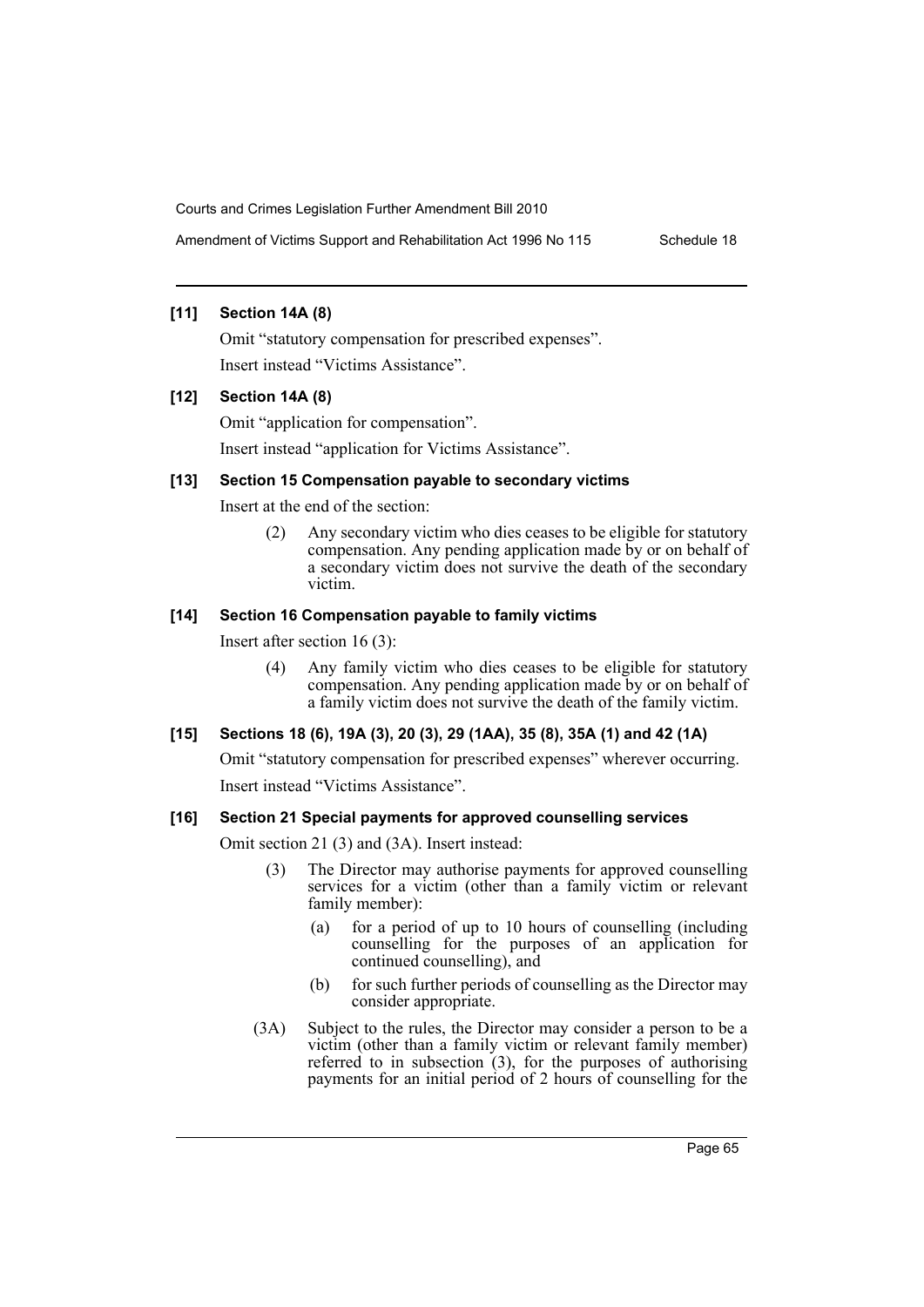Schedule 18 Amendment of Victims Support and Rehabilitation Act 1996 No 115

person, if satisfied that counselling may assist in establishing whether or not the person is a victim.

(3B) The Director must not authorise payments for more than a total of 22 hours of counselling services for a person under subsection (3) unless satisfied that there are exceptional reasons for doing so.

# **[17] Section 21 (4)**

Omit "Payments for approved counselling services for a victim who is a family victim or relevant family member may be made:".

Insert instead "The Director may authorise payments for approved counselling services for a victim who is a family victim or relevant family member:".

# **[18] Section 21 (6)**

Omit the subsection.

**[19] Section 21 (7)**

Omit "an initial period".

Insert instead "up to 2 hours of the period".

# **[20] Section 21 (7)**

Omit "the approval". Insert instead "the Director's authorisation".

# **[21] Section 21 (8)**

Omit the subsection. Insert instead:

(8) A decision of the Director under this section that is made by a delegate of the Director may be reviewed by the Director or another delegate of the Director. Any other decision of the Director under this section may be reviewed by a member of the Tribunal.

# **[22] Sections 22 (3) and 53 (1) (b)**

Omit "disposed of" wherever occurring. Insert instead "determined".

### **[23] Section 23 Eligibility to receive compensation in respect of same act of violence**

Omit "(except as provided by subsection (1A))" from section 23 (1).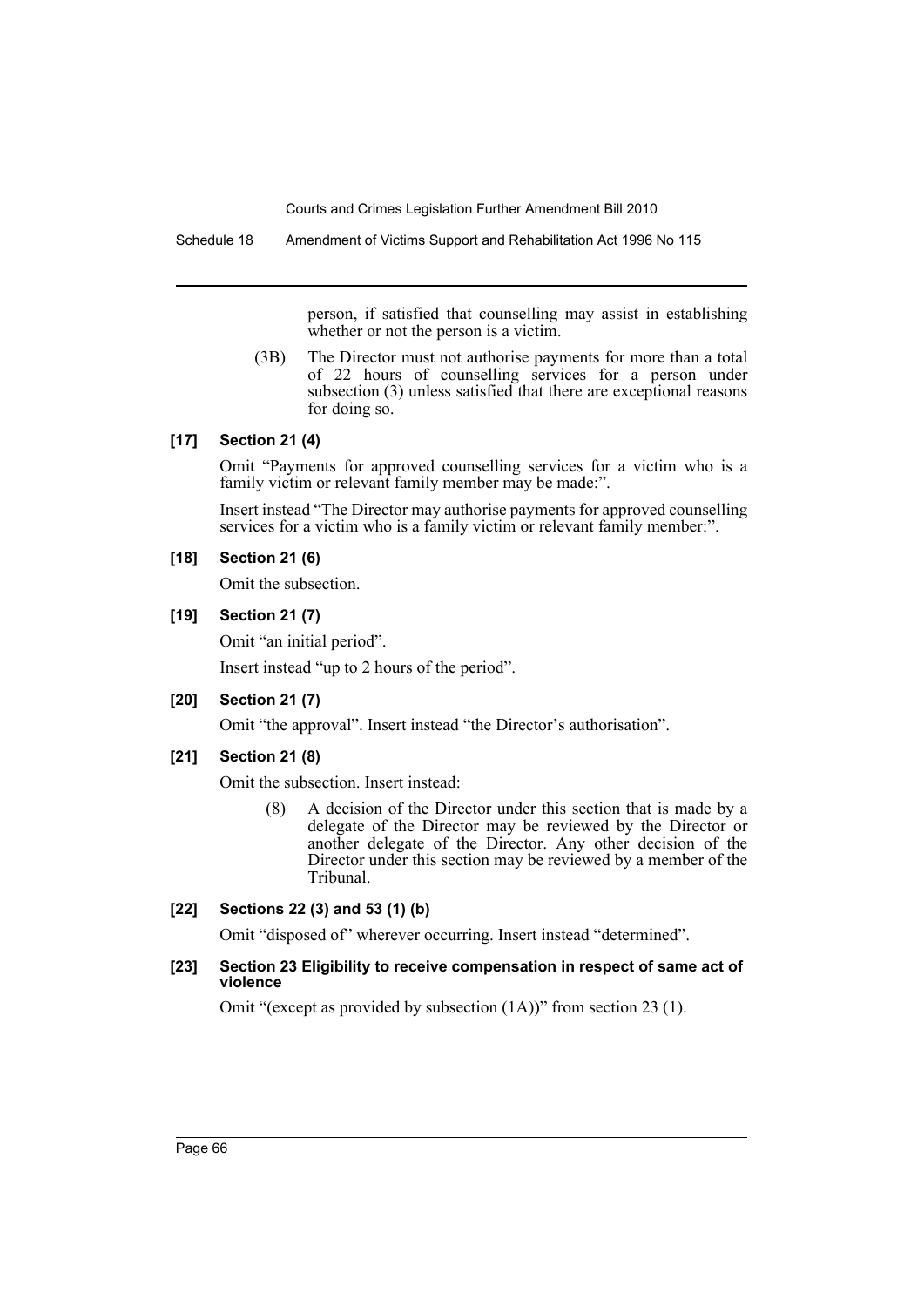Amendment of Victims Support and Rehabilitation Act 1996 No 115 Schedule 18

### **[24] Section 23 (1A) and (1B)**

Omit section 23 (1A) (including the note). Insert instead:

- (1A) If a person's application for statutory compensation in respect of an act of violence has been finally determined by the dismissal of the application, the person is not eligible to receive an award of statutory compensation by means of a further application that is made:
	- (a) in respect of the same act of violence, and
	- (b) in the same capacity of primary victim, secondary victim or family victim.
- (1B) This section does not prevent a person from receiving:
	- (a) an award of statutory compensation to which section 14 applies in addition to an award of Victims Assistance in respect of the same act of violence, or
	- (b) in a case where the person's application for Victims Assistance has been dismissed—an award of statutory compensation to which section 14 applies in respect of the same act of violence, or
	- (c) in a case where the person's application for statutory compensation to which section 14 applies has been dismissed—an award of Victims Assistance in respect of the same act of violence.

**Note.** However, section 14 (3) prevents a person from being granted compensation for financial loss to the extent that Victims Assistance has been awarded for that loss. Further, under section 14A (6), Victims Assistance is not payable to a person who has already been awarded statutory compensation to which section 14 applies in respect of the same act of violence.

### **[25] Section 23A**

Insert after section 23:

#### **23A Claim may not be made for acts of violence occurring before successful claim lodged**

- (1) A person is not entitled to claim statutory compensation in respect of an act of violence (the *uncompensated act of violence*) if:
	- (a) the Tribunal or a compensation assessor has at any time awarded statutory compensation to the person in respect of another act of violence, and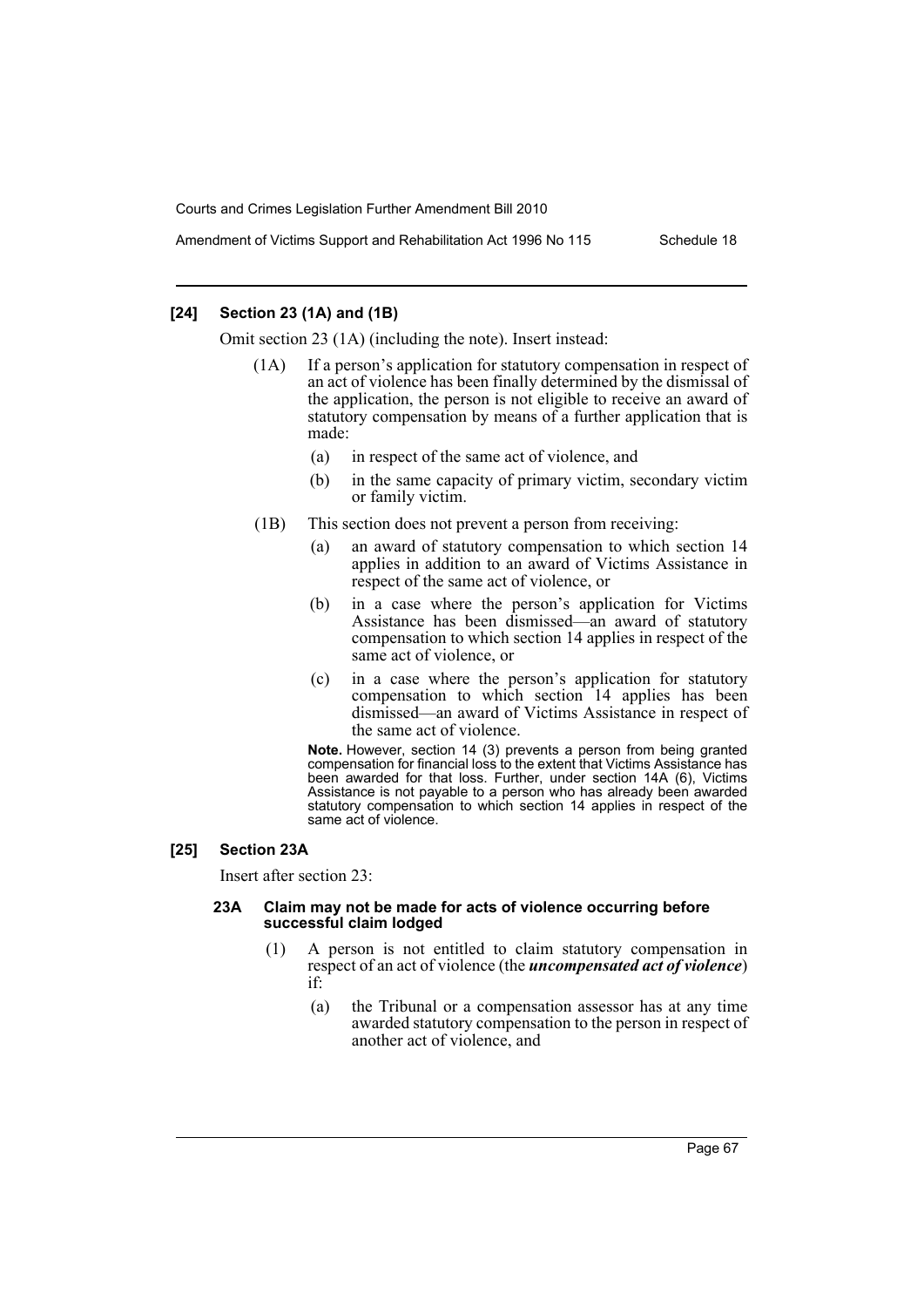Schedule 18 Amendment of Victims Support and Rehabilitation Act 1996 No 115

- (b) the uncompensated act of violence occurred before the person lodged the application for statutory compensation in respect of the other act of violence.
- (2) However, subsection (1) does not prevent the person from claiming statutory compensation in respect of the uncompensated act of violence if the Tribunal or compensation assessor is satisfied that:
	- (a) but for section 22 (2), the person would have claimed statutory compensation before lodging the application in respect of the other act of violence, or
	- (b) the case involves exceptional circumstances that justify an exception being made to subsection (1).
- (3) Subsection (1) does not prevent a person claiming statutory compensation in the person's capacity as a family victim or under section 33A in respect of funeral expenses.
- (4) A reference in this section to a person who has lodged an application for statutory compensation includes a reference to a person on whose behalf such an application has been lodged.

### **[26] Section 26 Time for lodging applications**

Omit section 26 (2A). Insert instead:

- (2A) The Director must not give leave for the acceptance of an application that is lodged out of time if:
	- (a) the application is for Victims Assistance, or
	- (b) except as provided by subsection (2B), the applicant is a family victim of the relevant act of violence.
- (2B) The Director may give leave for the acceptance of an application that is lodged out of time by or on behalf of a family victim if the Director is satisfied that, on the date on which the application was lodged:
	- (a) the family victim was under 20 years of age, or
	- (b) no more than 2 years had elapsed since it was established (whether or not by a court) that the primary victim through whom the family victim's claim has been made died as a direct result of the relevant act of violence.
- (2C) However, the Director must not give leave under subsection (2B) if a total amount of \$50,000 by way of statutory compensation has been awarded in respect of the relevant act of violence to one or more of the following:
	- (a) the primary victim,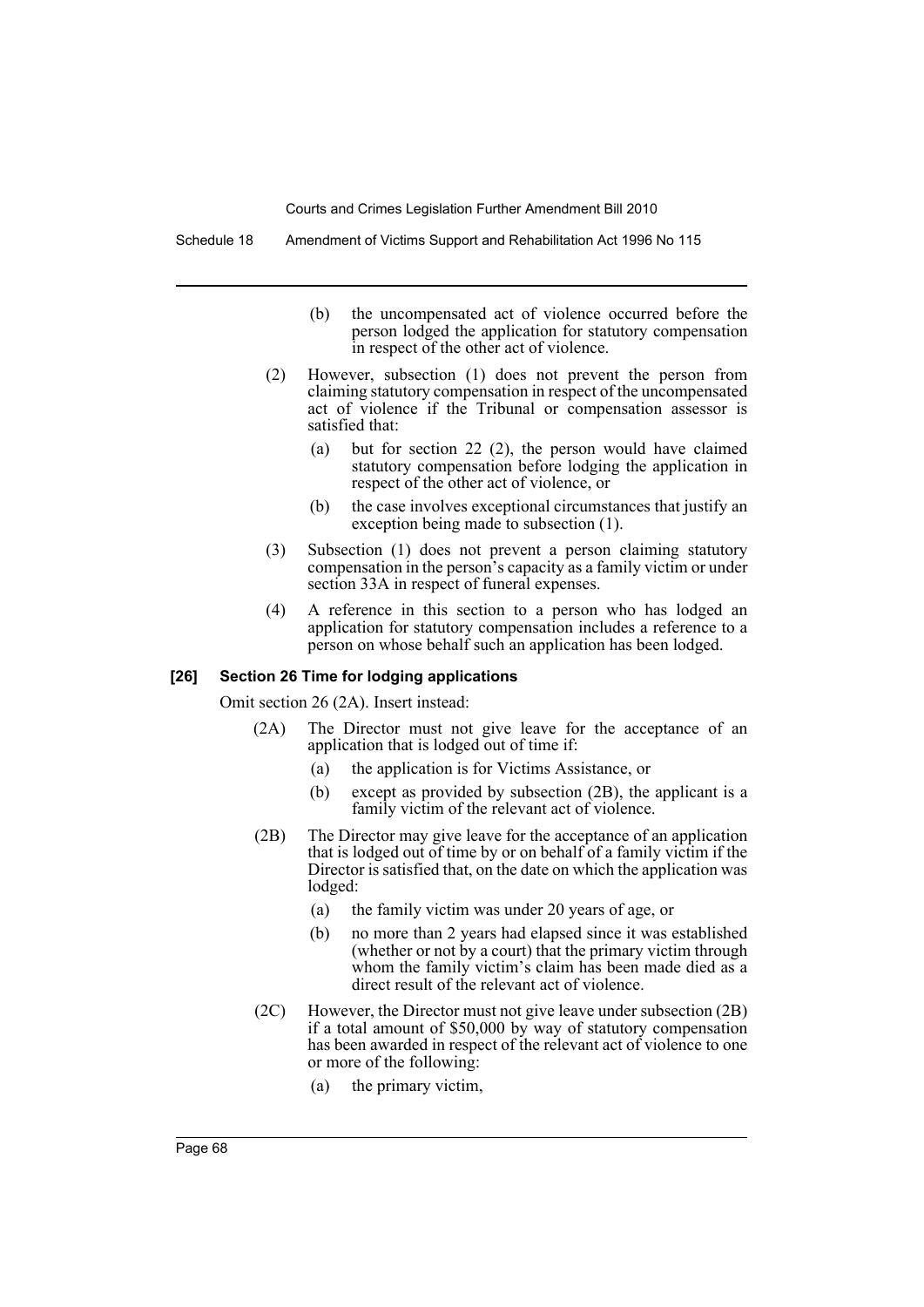Amendment of Victims Support and Rehabilitation Act 1996 No 115 Schedule 18

- (b) any person whose claim was made through that primary victim as a family or secondary victim,
- (c) any person whose claim was made under section 33A in respect of the funeral expenses of that primary victim.

**Note.** \$50,000 is the maximum amount that the primary victim of an act of violence and any other victims claiming through that victim are together eligible to receive. (See section 19 (3). See also sections 16 (1) and 33A (5).)

#### **[27] Sections 26A and 26B**

Insert after section 26:

### **26A Withdrawal of application**

- (1) An applicant for statutory compensation may, by written notice to the Director, withdraw his or her application at any time before the application is determined.
- (2) The withdrawal of an application for statutory compensation under this section does not prevent the applicant from making another application for statutory compensation.

# **26B Lapsing of application if no contact**

- (1) If an applicant for statutory compensation has not made any contact with the Director for 6 months, the Director may give notice to the applicant stating that if the applicant does not contact the Director by the date and in the manner specified in the notice (being a date that is not less than 6 months after the Director gives the notice), the application will lapse.
- (2) If the applicant does not contact the Director by the date and in the manner specified in the notice, the application lapses.
- (3) The lapsing of an application under this section does not prevent the applicant from making another application for statutory compensation.

### **[28] Section 29 Determination of applications**

Omit section 29 (1B).

### **[29] Section 29 (5) (a)**

Omit "compensation for prescribed expenses". Insert instead "Victims Assistance".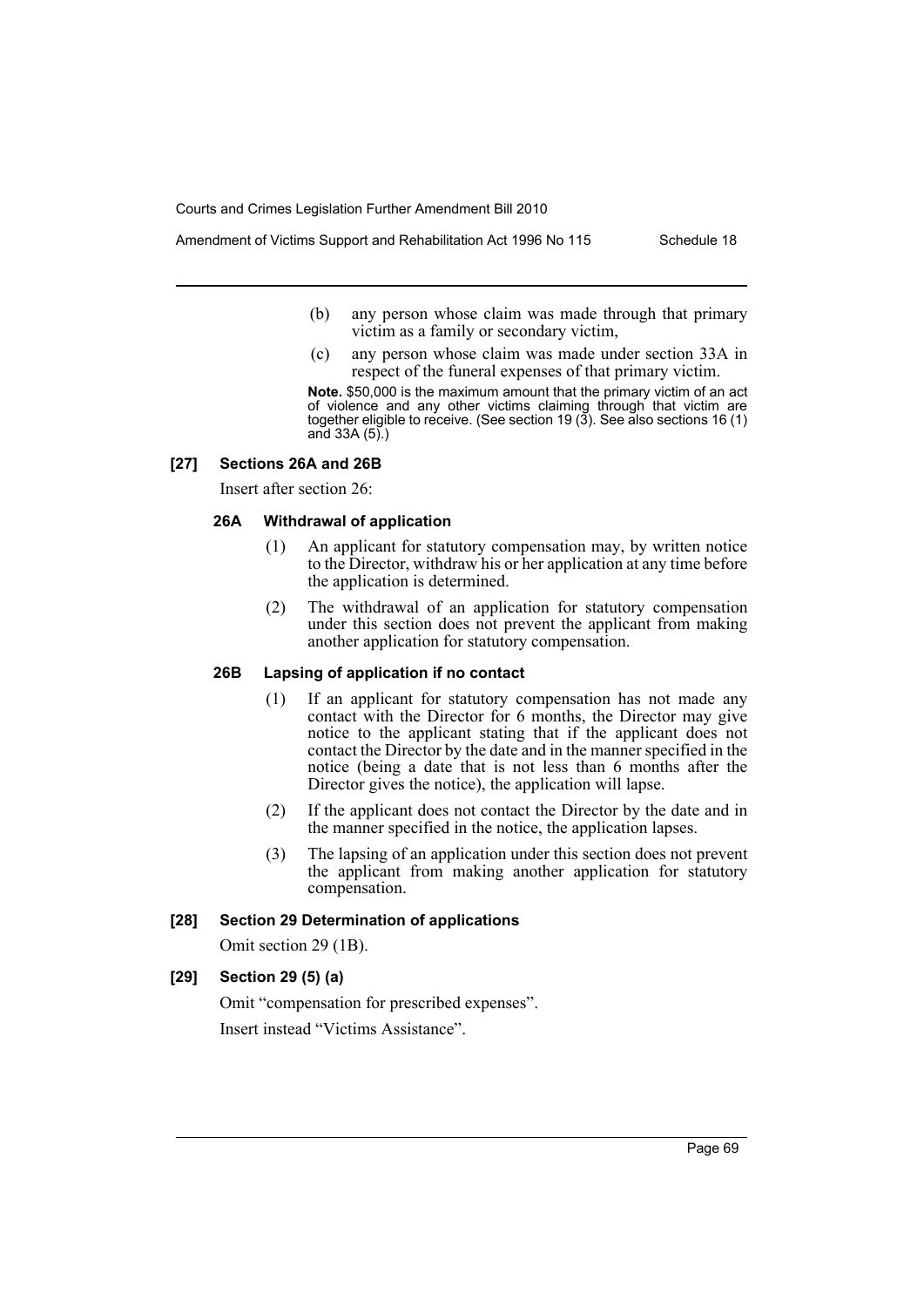Schedule 18 Amendment of Victims Support and Rehabilitation Act 1996 No 115

#### **[30] Section 35 Costs of applications for compensation and proceedings before Tribunal**

Omit section 35 (1). Insert instead:

(1) The Tribunal or a compensation assessor may award an applicant for statutory compensation his or her costs in respect of the application (whether or not proceedings are taken before the Tribunal on appeal or otherwise) in accordance with such scale of costs as may be prescribed by the rules.

### **[31] Section 35 (3) and (3A)**

Omit section 35 (3). Insert instead:

- (3) The Tribunal or a compensation assessor may award an applicant costs in excess of the maximum amount provided for in the scale of costs referred to in subsection  $(1)$  if of the opinion that the special circumstances of the case justify such an award being made.
- (3A) The Tribunal or compensation assessor may decline to make an award of costs or may award costs of a lesser amount than the maximum amount provided for in the scale of costs referred to in subsection  $(1)$ .

### **[32] Section 35 (4)**

Omit "amount payable in accordance with the scale of costs referred to in subsection  $(1)$ ".

Insert instead "amount awarded under this section".

#### **[33] Section 35 (8), note**

Insert after section 35 (8):

**Note.** As a consequence of this subsection, the Tribunal or a compensation assessor does not have any discretion to award costs relating to an application for Victims Assistance except where the application has been determined in accordance with section 29 (1AA).

### **[34] Section 36 Appeal to Tribunal by applicant**

Omit section 36 (1A) (including the note). Insert instead:

- (1A) The applicant may not appeal to the Tribunal:
	- (a) for the correction of a miscalculation in the amount awarded as Victims Assistance, or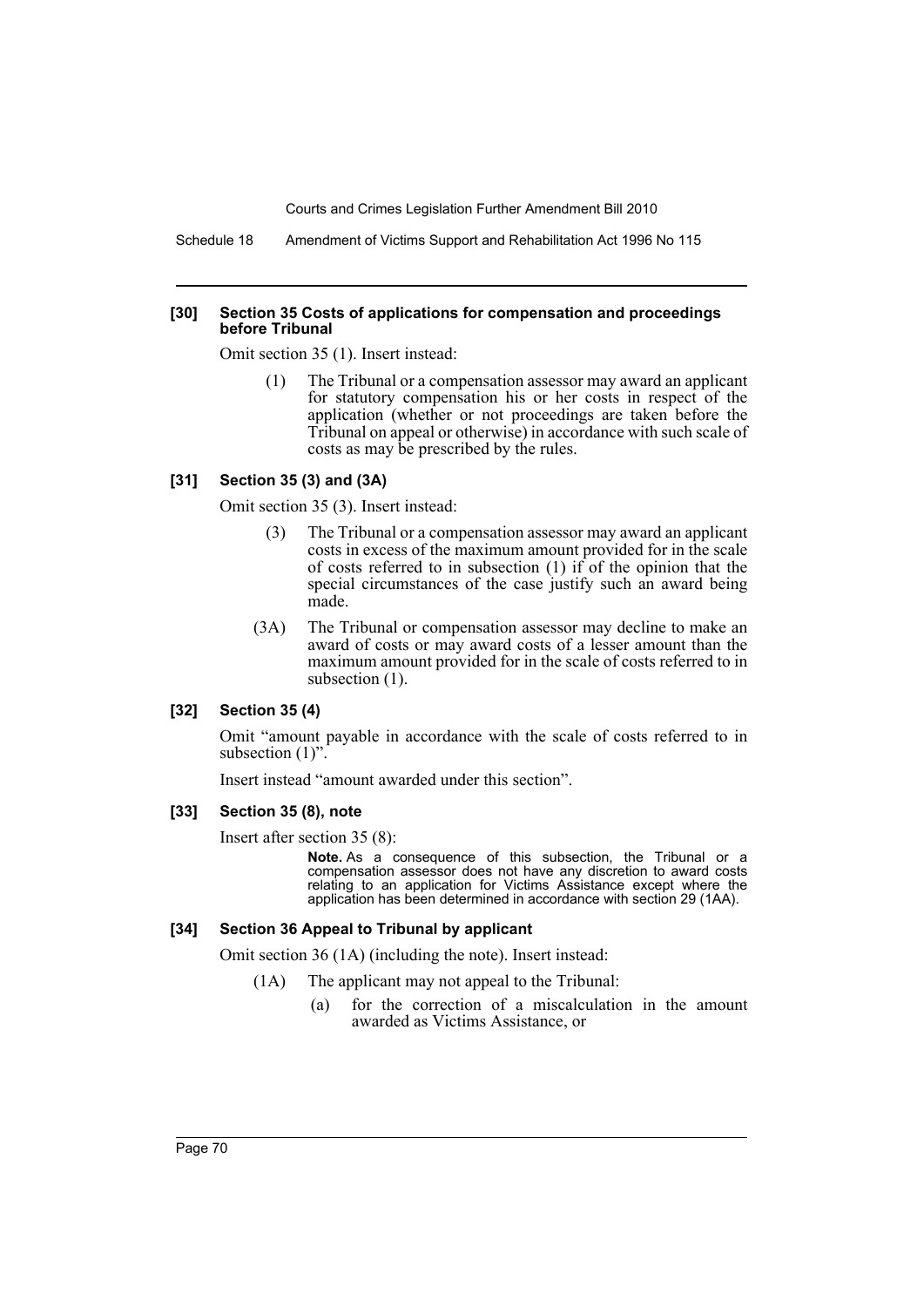- Amendment of Victims Support and Rehabilitation Act 1996 No 115 Schedule 18
	- (b) against a determination of a compensation assessor under section 35 in relation to costs.

**Note.** An applicant may apply to the Director under section 35A for the correction of a miscalculation in the amount awarded as Victims Assistance.

#### **[35] Section 37 Reference of application to Tribunal by assessor or by Chairperson of Tribunal**

Omit section 37 (1). Insert instead:

(1) If the compensation assessor dealing with an application for statutory compensation considers that the application should be determined by the Tribunal, the Director may refer the application to the Tribunal for determination.

## **[36] Section 38 Determination by Tribunal of appeals and references**

Omit section 38 (1) and (2). Insert instead:

- (1) Except as provided by subsection (2), the Tribunal is to proceed to determine a matter the subject of an appeal or reference to it under this Division without a hearing.
- (2) The Tribunal is to conduct a hearing into the matter if the Tribunal is satisfied that it cannot properly determine the matter without a hearing. Any such hearing is to be conducted in accordance with Schedule 2.

## **[37] Section 38 (5) (b)**

Omit "determined again". Insert instead "determined or re-redetermined".

# **[38] Section 42 Compensation Fund Corporation to pay compensation**

Omit section 42 (1). Insert instead:

- (1) An application for payment of the whole or any part of the following is to be made to the Director:
	- (a) an award of statutory compensation (other than Victims Assistance),
	- (b) an award of costs under section 35 (including any such award made in respect of an application for Victims Assistance that has been determined as an application for Victims Assistance because of the operation of section 29 (1AA)).
- (1AA) The Director is to forward any such application to the Compensation Fund Corporation.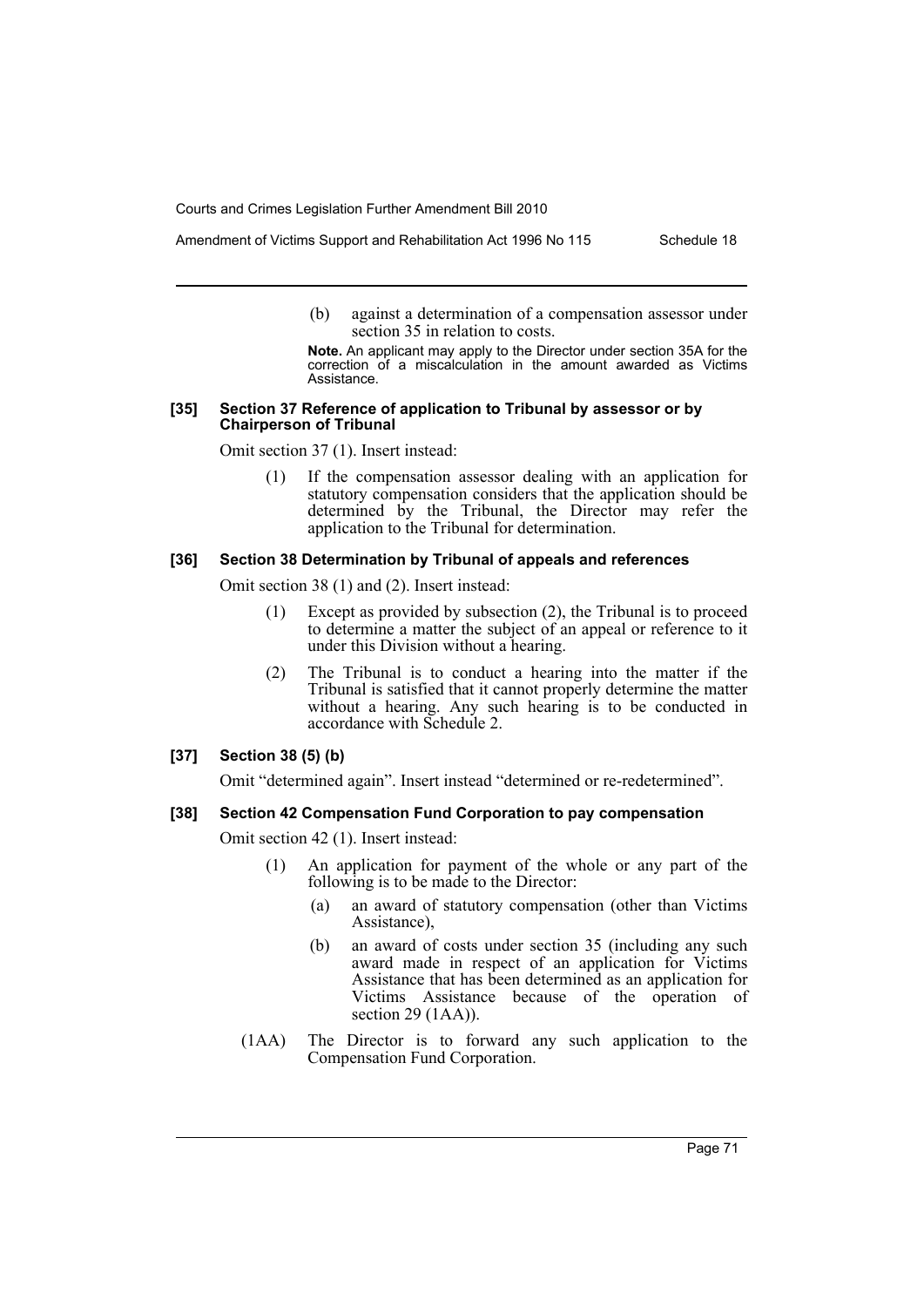Schedule 18 Amendment of Victims Support and Rehabilitation Act 1996 No 115

## **[39] Section 69 Payments from Compensation Fund**

Omit "the Victims of Crime Bureau". Insert instead "Victims Services".

## **[40] Section 78 Application of Part**

Omit section 78 (1). Insert instead:

- (1) This Part applies to all offences (other than any offences of a class prescribed by the regulations) that are dealt with by:
	- (a) the Supreme Court, or
	- (b) the District Court, or
	- (c) the Drug Court, or
	- (d) the Local Court, or
	- (e) the Land and Environment Court, or
	- (f) the Industrial Relations Commission in Court Session, or
	- (g) the Children's Court, or
	- (h) any other court prescribed by the regulations.

## **[41] Schedule 3 Savings, transitional and other provisions**

Insert at the end of clause 1 (1):

*Courts and Crimes Legislation Further Amendment Act 2010*

# **[42] Schedule 3, Part 8**

Insert after Part 7 of Schedule 3:

# **Part 8 Provisions consequent on enactment of Courts and Crimes Legislation Further Amendment Act 2010**

## **31 Definition**

In this Part:

*amending Act* means the *Courts and Crimes Legislation Further Amendment Act 2010*.

## **32 Acts of violence**

The amendments made to section 5 by the amending Act extend to an act of violence that occurred before the commencement of those amendments in respect of which an application for statutory compensation:

(a) is lodged on or after that commencement, or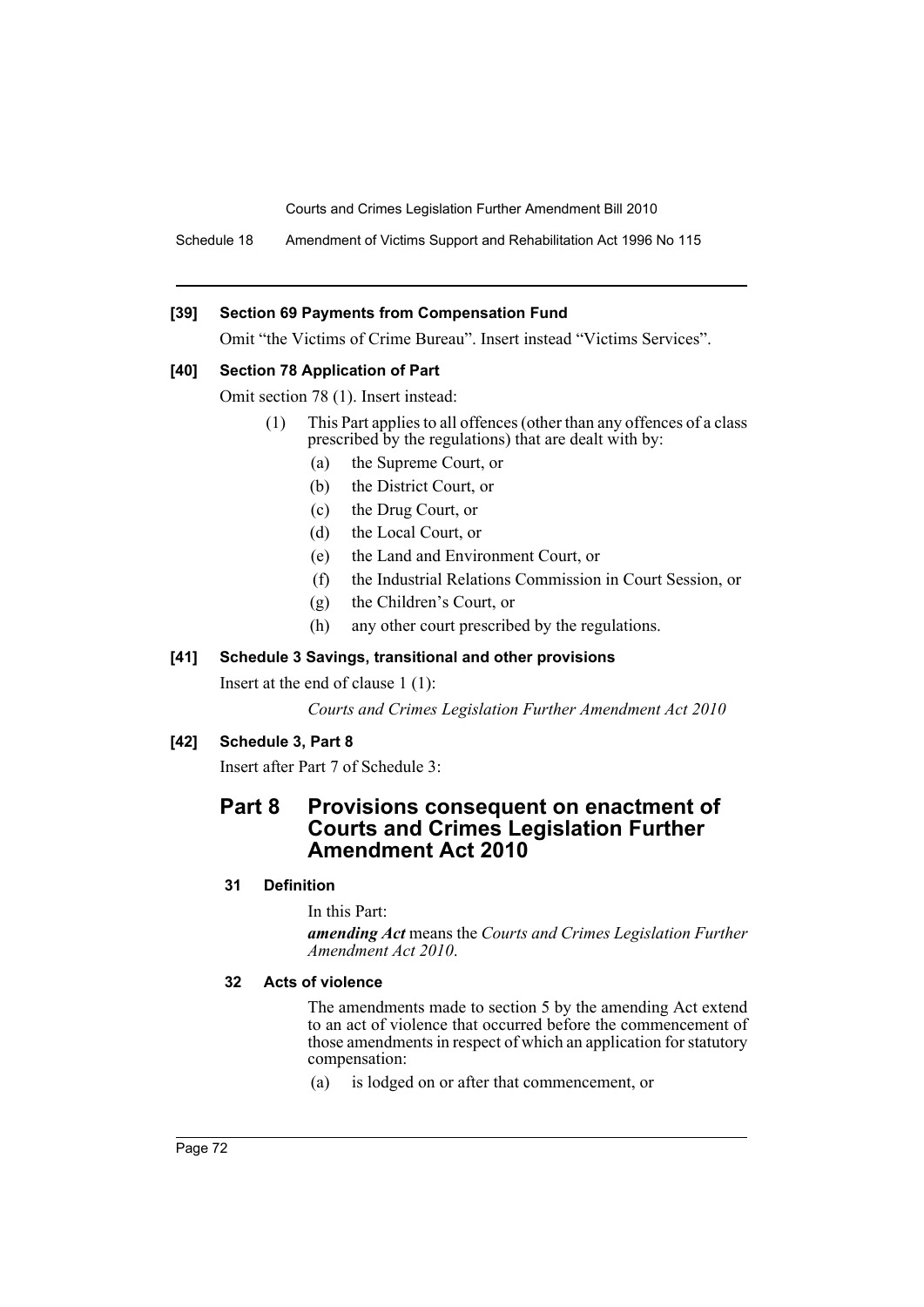Amendment of Victims Support and Rehabilitation Act 1996 No 115 Schedule 18

(b) was lodged, but not determined by the Tribunal or a compensation assessor at any time, before that commencement.

#### **33 Victims Assistance Scheme**

- (1) In this clause, *statutory compensation for prescribed expenses* has the same meaning as it had before the commencement of the amendments to section 14A by the amending Act.
- (2) Any application for statutory compensation for prescribed expenses that was lodged, but not finally determined, before the commencement of the amendments to section 14A by the amending Act is to be dealt with under this Act as if it were an application for Victims Assistance.
- (3) Any application determined under subclause (2) is taken to have been determined as an application for Victims Assistance.
- (4) Any application for statutory compensation for prescribed expenses that was finally determined before the commencement of the amendments made to section 14A by the amending Act is taken to have been finally determined as an application for Victims Assistance.

## **34 Deceased secondary or family victims**

Sections 15 and 16, as amended by the amending Act, extend to:

- (a) any secondary victim or family victim who died before the commencement of those amendments, and
- (b) any application that was pending immediately before the commencement of those amendments and was lodged by or on behalf of a secondary victim or family victim who died before, or who dies on or after, the commencement of those amendments.

## **35 Approved counselling services**

Section 21, as amended by the amending Act, extends to any application for payment for approved counselling services that was made to the Director before the commencement of those amendments, but does not affect any decision made under that section before that commencement.

## **36 Application of amendments to section 23**

Section 23, as amended by the amending Act:

(a) extends to any person whose application for statutory compensation was finally determined by the dismissal of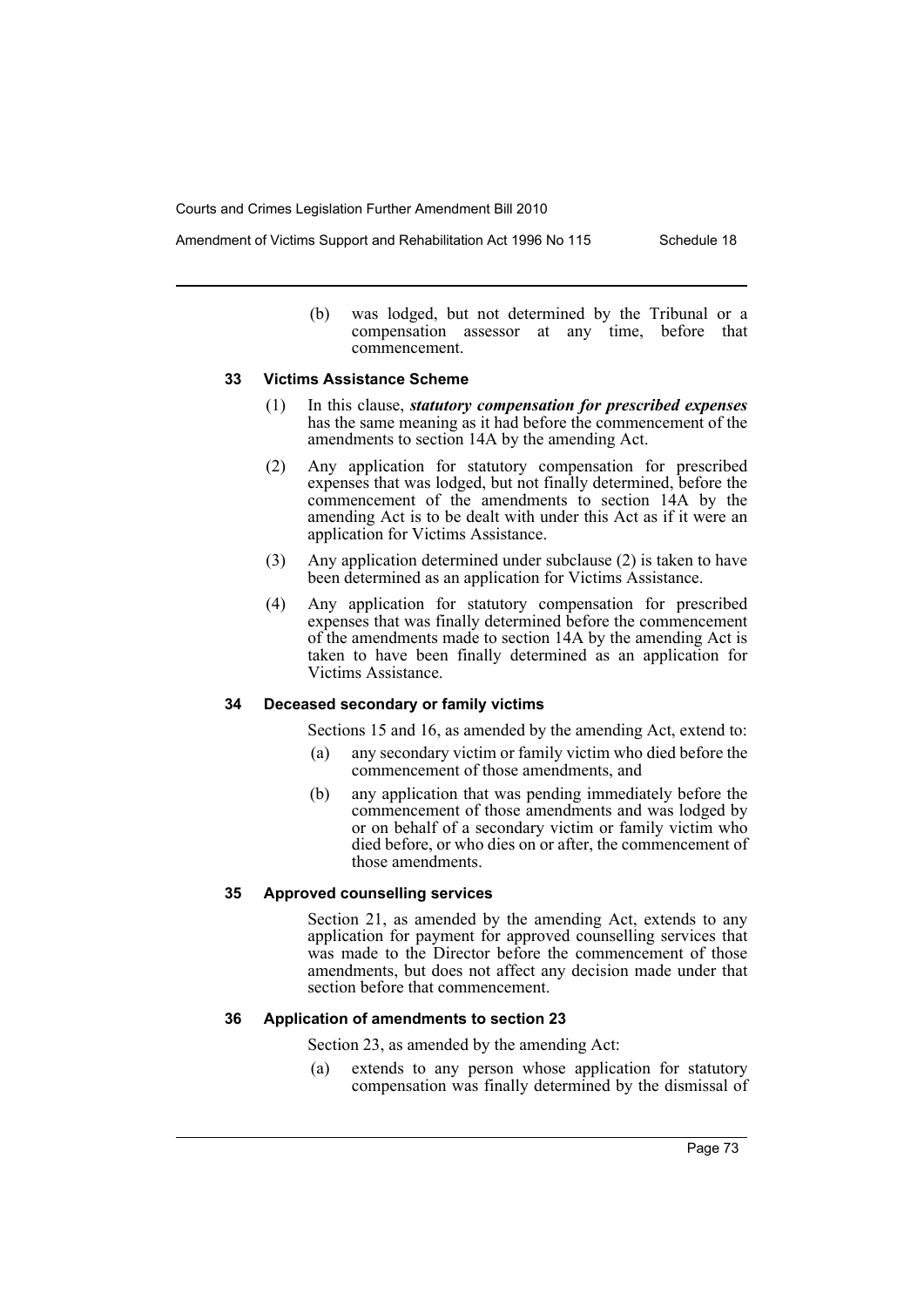Schedule 18 Amendment of Victims Support and Rehabilitation Act 1996 No 115

the application before the commencement of those amendments, and

(b) affects any further application made by or on behalf of the person after that dismissal, whether the further application was made before or after the commencement of those amendments.

#### **37 Application of section 23A**

Section 23A, as inserted by the amending Act:

- (a) extends to any person who, before the commencement of that section, was awarded statutory compensation, and
- (b) affects any claim for statutory compensation that was made before that commencement, but was not determined by the Tribunal or a compensation assessor at any time before that commencement.

#### **38 Family victims—time for lodging applications**

Section 26, as amended by the amending Act, extends to any application for statutory compensation that was lodged out of time by or on behalf of a family victim, but was not the subject of any determination by the Director under that section, before the commencement of those amendments.

#### **39 Withdrawal of applications**

Section 26A, as inserted by the amending Act, extends to any application for statutory compensation that was lodged, but not finally determined, before the commencement of that section.

## **40 Lapsing of application if no contact**

Section 26B, as inserted by the amending Act, extends to any application for statutory compensation that was lodged, but not finally determined, before the commencement of that section.

#### **41 Costs for applications for compensation and proceedings before the Tribunal**

Section 35, as amended by the amending Act, extends to any application for statutory compensation that was lodged before the commencement of those amendments, but does not extend to any application that was determined by the Tribunal or a compensation assessor at any time before that commencement.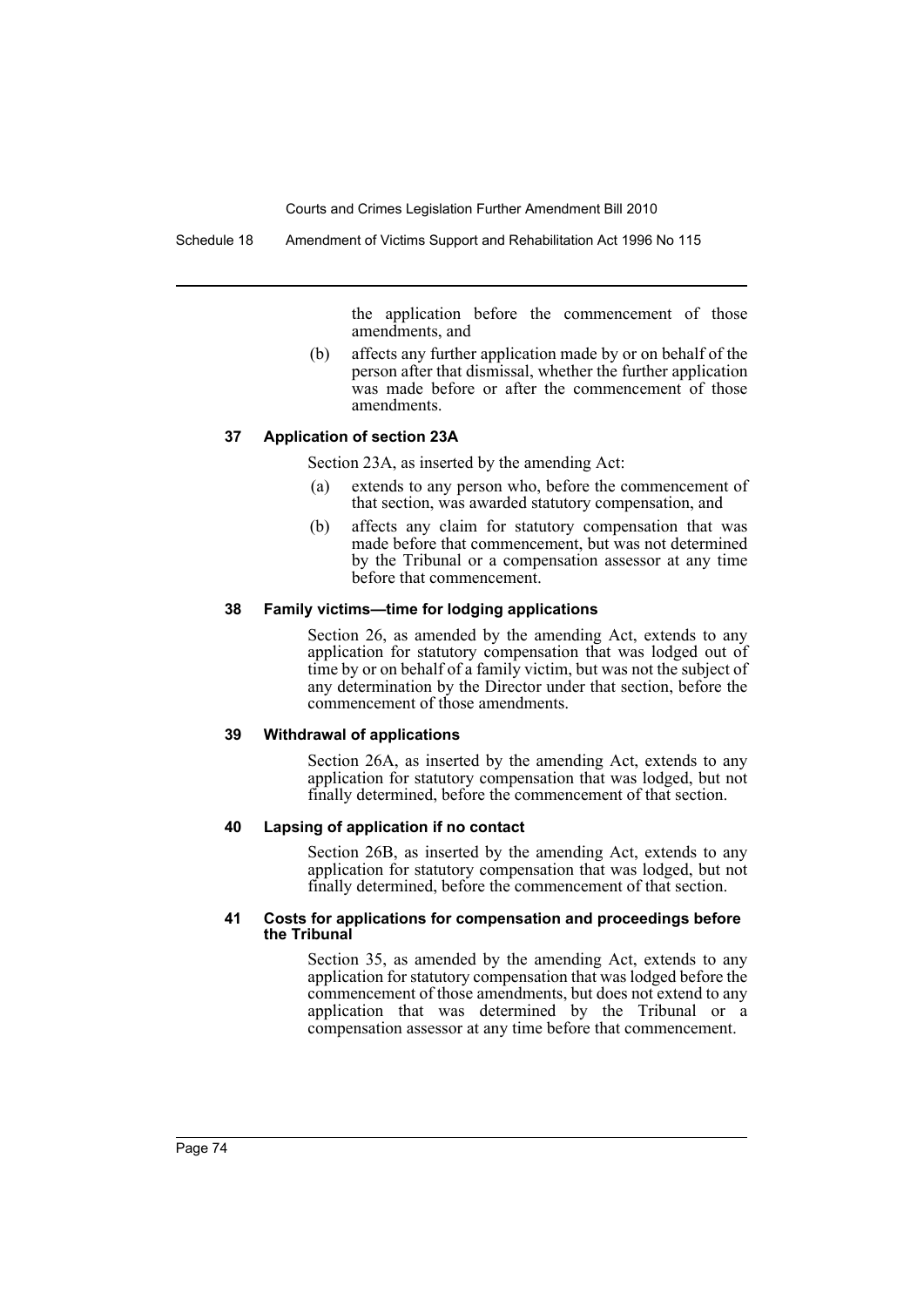Amendment of Victims Support and Rehabilitation Act 1996 No 115 Schedule 18

## **42 Appeals relating to costs**

Section 36 (1A) (b), as inserted by the amending Act, extends to an applicant whose application for statutory compensation was lodged before the commencement of that paragraph, but does not extend to any applicant whose application was determined by the Tribunal or a compensation assessor at any time before that commencement.

# **43 Determination by Tribunal of appeals and references**

Section 38, as amended by the amending Act, extends to any matter the subject of an appeal or reference to the Tribunal under Division 6 of Part 2, before the commencement of those amendments, but does not extend to any matter that the Tribunal has proceeded to determine, but has not disposed of, before that commencement.

## **44 Compensation levies**

Section 78 (1), as inserted by the amending Act, extends to any offence committed by a person before the commencement of the subsection, whether or not the proceedings concerned were commenced before that commencement, but does not extend to an offence for which the person was convicted before that commencement.

# **[43] Dictionary**

Omit the definition of *statutory compensation for prescribed expenses*.

# **[44] Dictionary**

Insert in alphabetical order:

*Victims Assistance*—see section 14A.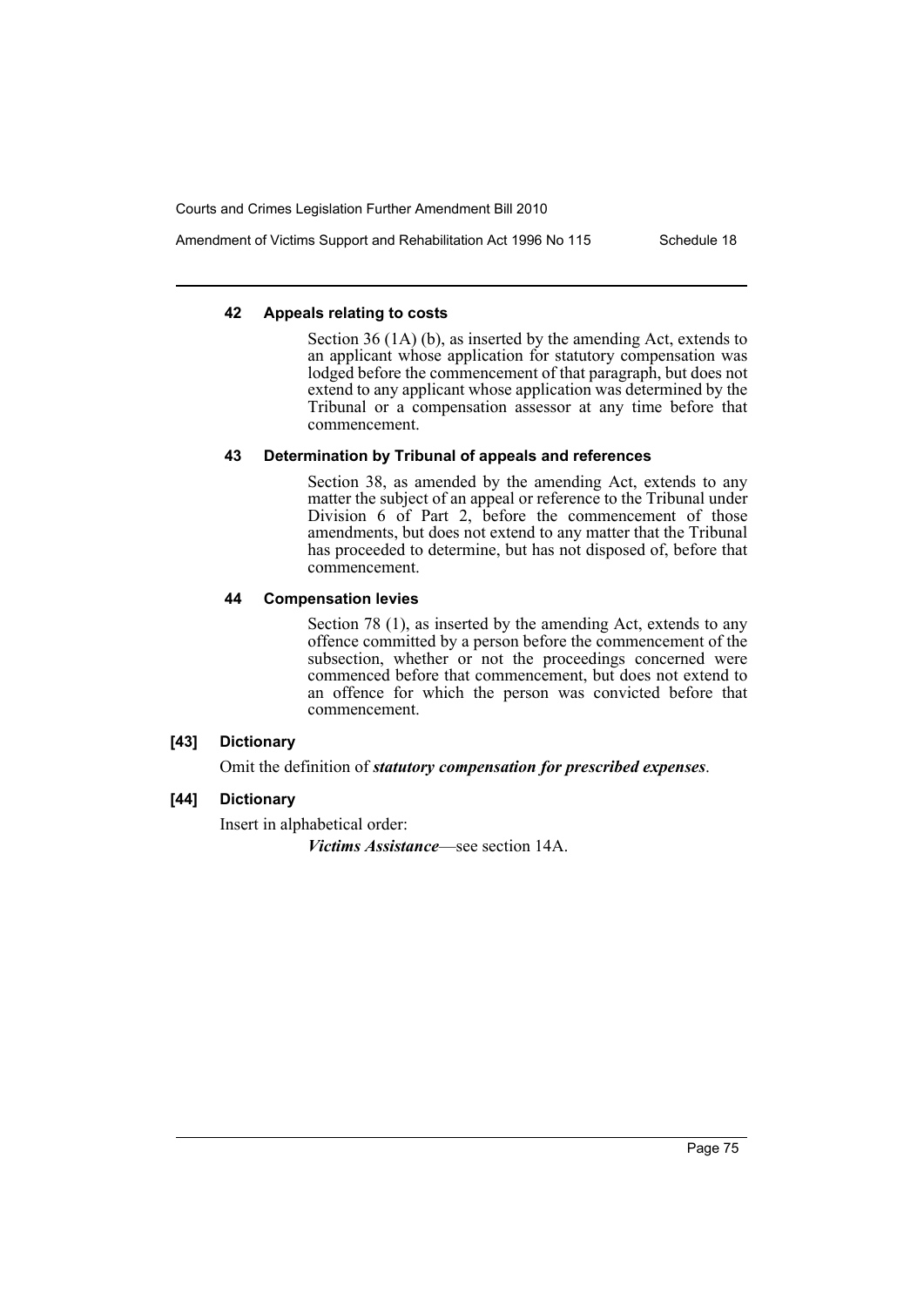Schedule 19 Amendment of Victims Rights Act 1996 No 114

# **Schedule 19 Amendment of Victims Rights Act 1996 No 114**

# **[1] Section 4 Definitions**

Omit the definition of *Victims Bureau*. Insert instead: *Victims Services*—see section 9.

## **[2] Section 6 Charter of rights for victims of crime**

Omit "should" wherever occurring in items 6.1–6.16. Insert instead "will".

## **[3] Section 6, item 6.17**

Omit "should be". Insert instead "is".

## **[4] Section 6, item 6.18**

Insert after item 6.17:

## **6.18 Information about complaint procedure where Charter is breached**

A victim may make a complaint about a breach of the Charter and will, on request, be provided with information on the procedure for making such a complaint.

## **[5] Section 7 Implementation of Charter**

Omit section 7 (3). Insert instead:

- (3) In this section, the *administration of the affairs of the State* includes the following:
	- (a) the administration of justice,
	- (b) the provision of police services,
	- (c) the administration of any department of the Government,
	- (d) the provision of services to victims of crime by any person or non-government agency funded by the State to provide those services.

# **[6] Section 8 Legal rights not affected**

Omit "the Victims Bureau" from section 8 (2). Insert instead "Victims Services".

# **[7] Part 3, heading**

Omit "**Victims of Crime Bureau**". Insert instead "**Victims Services**".